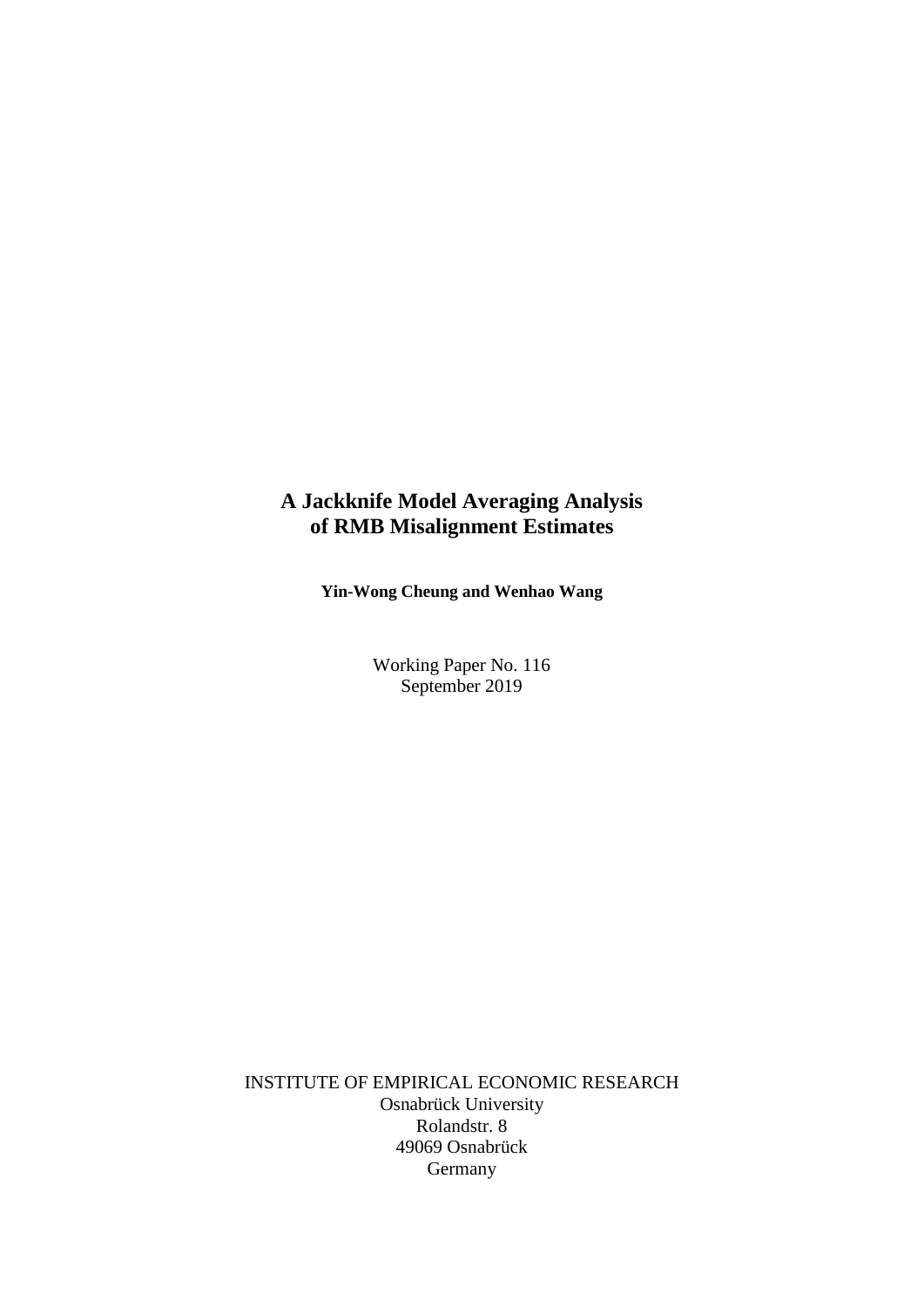# A Jackknife Model Averaging Analysis of RMB Misalignment Estimates

## Abstract

We adopt the Jackknife Model Averaging (JMA) technique to conduct a meta-regression analysis of 925 renminbi (RMB) misalignment estimates generated by 69 studies. The JMA method accounts for model selection and sampling uncertainties, and allows for non-nested model specifications and heteroskedasticity in assessing effects of study characteristics. The RMB misalignment estimates are found to be systematically affected by the choices of data, the theoretical setup and the empirical strategy, in addition to publication attributes of these studies. These study characteristic effects are quite robust to the choice of benchmark study characteristics, to alternative model averaging methods including the heteroskedasticity-robust Mallows approach, the information criterion approach, and the Bayesian model averaging. In evaluating the probabilistic property of RMB misalignment estimates implied by hypothetical composites of study characteristics, we find the evidence of a misaligned RMB, in general, is weak.

JEL-Codes: C83, F31, F41.

Keywords: Frequentist Model Average, Meta-Analysis, Mallows Criterion, Bayesian Model Averaging, Publication Biases.

*Yin-Wong Cheung Hung Hing Ying Chair Professor of International Economics City University of Hong Kong HONG KONG yicheung@cityu.edu.hk*

*Wenhao Wang Department of Economics and Finance City University of Hong Kong Hong Kong wrwang5-c@my.cityu.edu.hk*

We would like to thank Alan Wan, Shi He, the participants of the CityU Workshop in Econometrics and Statistics as well as the Seminar at the Institute of Empirical Economic Research at Osnabrück University for their comments and suggestions. Cheung and Wang gratefully acknowledge the support of the Hung Hing Ying and Leung Hau Ling Charitable Foundation (孔 慶熒及梁巧玲慈善基金) via the Hung Hing Ying Chair Professorship of International Economics (孔慶熒講座教授(國際經濟)).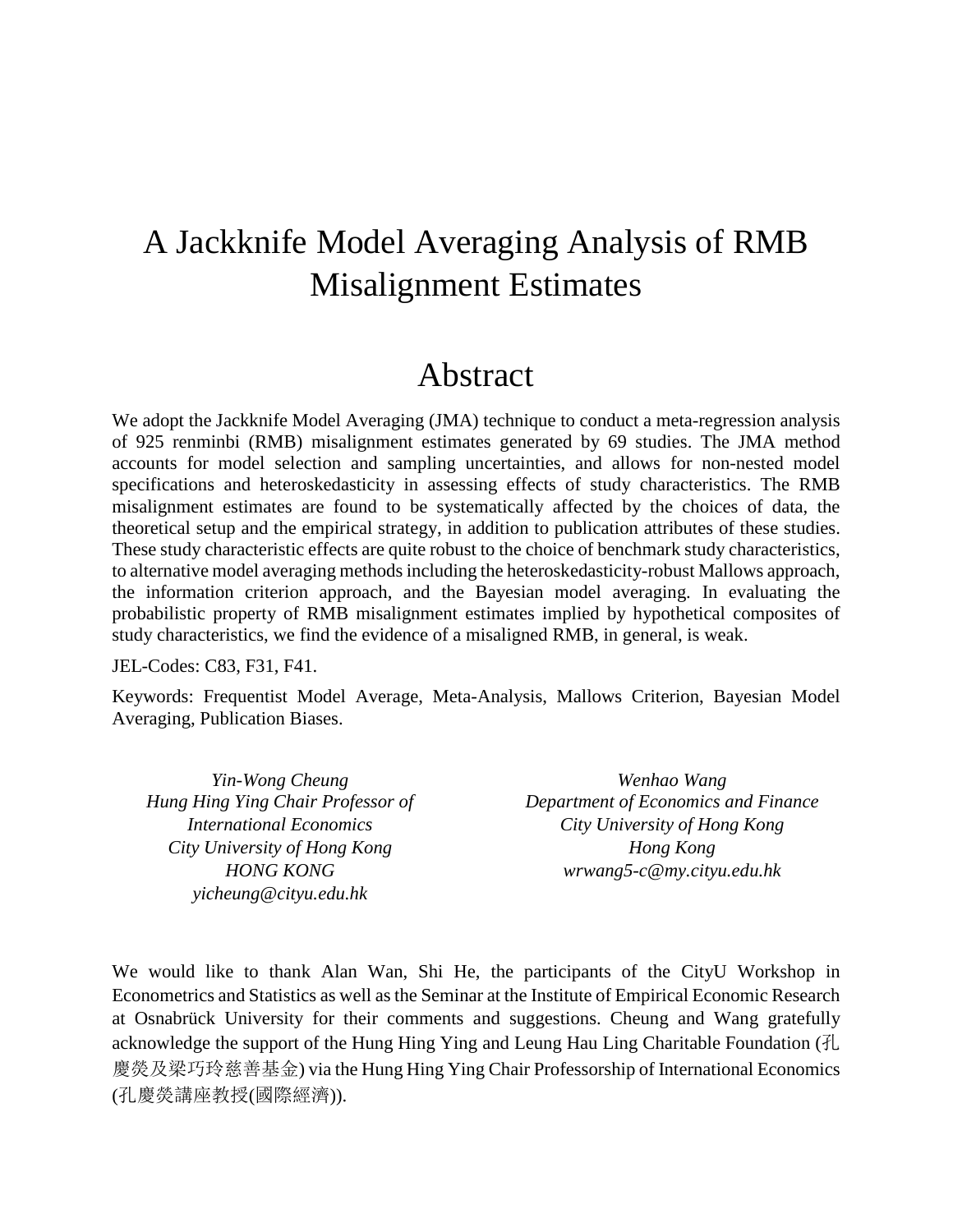### **1. Introduction**

Exchange rates affect a country's economic interactions with the rest of the world via their implications for trade competitiveness and capital flows. A country by manipulating its exchange rate can enjoy an advantageous competitiveness position in the global market, and promote its exports sector and economic growth. The benefits of a misaligned exchange rate, however, come with costs imposed on the global economy. Misaligned exchange rates are perceived to be a main cause of current account imbalances and distorted flows of capital, which generate pressure on the stability of the global financial system and the international economic order (Benassy-Quere, *et al.,* 2008; Cline and Williamson. 2010; Morrison and Labonte, 2013).

Does a country pursue policies to maintain an artificially undervalued currency to boost its exports sector and growth? While exchange rate misalignment is by now a rather standard concept in international economics, it is practically difficult to determine if a currency is misaligned and, even less likely to agree on the degree of misalignment.

A critical issue in assessing misalignment is the choice of an appropriate equilibrium exchange rate. In the literature, there are alternative concepts of equilibrium exchange rate and empirical specifications. For a given actual exchange rate, different notions of equilibrium exchange rate would generate different assessments of misalignment. Montiel and Hinkle (1999), for instance, offer an early discussion of issues on defining and measuring exchange rate misalignment. The poor performance of empirical exchange rate models presents another challenge to the evaluation of exchange rate misalignment. Meese and Rogoff (1983) cast doubt on the ability of structural or time series models to describe exchange rate movements – specifically, it is quite difficult for these models to beat a random walk specification. The so-called Meese and Rogoff puzzle highlights the difficulty of finding a commonly agreed framework to model exchange rates and, hence, assess equilibrium exchange rates. The general conclusion of this seminal study is mostly affirmed by subsequent analyses (Cheung, *et al.*, 2005; Cheung, *et al.*, 2019; Engel, *et al.*, 2018; Rossi, 2013).

The complex nature of exchange rate misalignment is aptly illustrated by the debate in the last two decades on the valuation of the Chinese currency, the renminbi (RMB). The debate was triggered by China's ballooning current account surplus and the accompanied rapid economic expansion, which have put China's foreign exchange policy in the limelight. A typical accusation is that China artificially depresses the value of the RMB to gain unfair competitive edge in the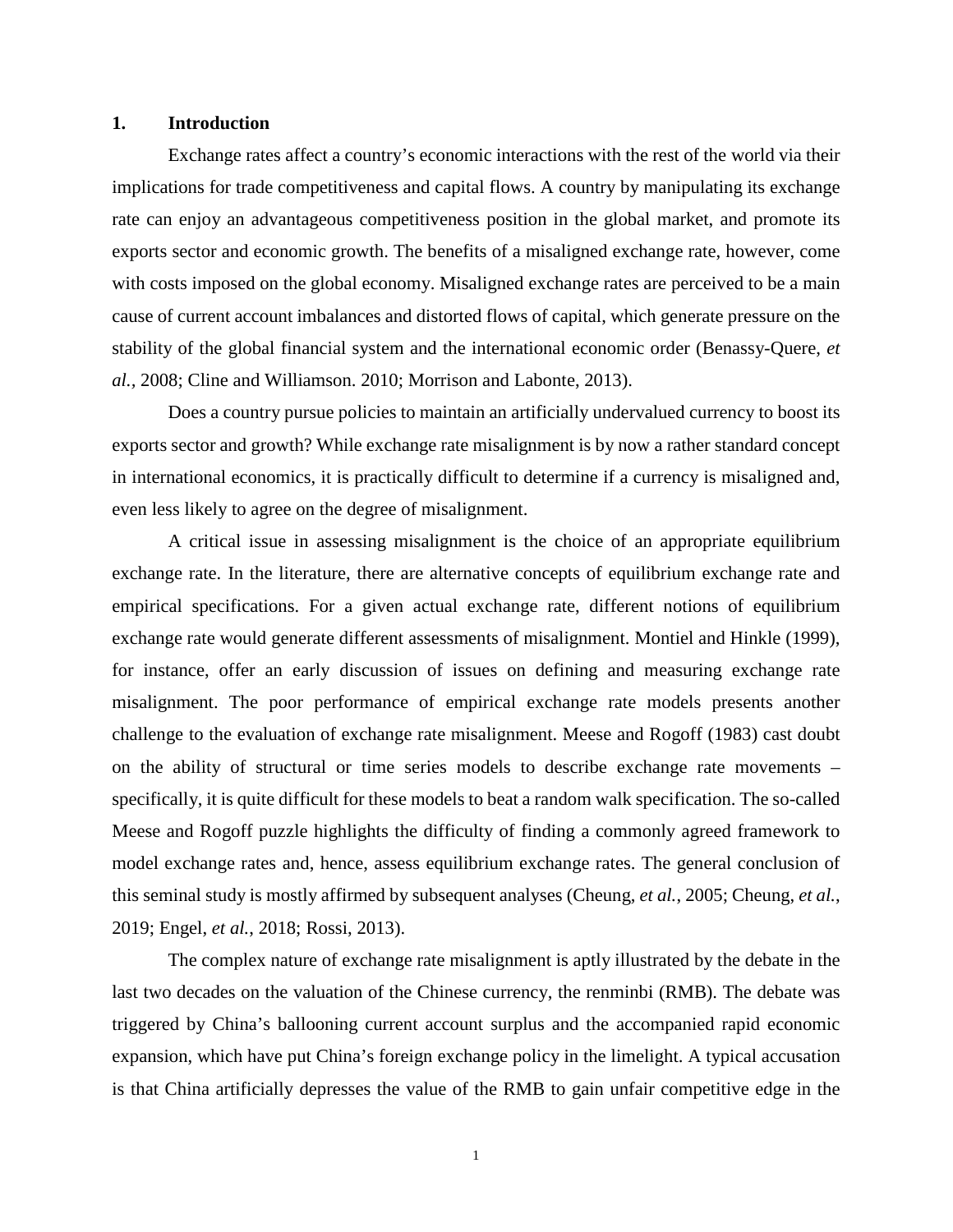international market and, as a result, leads to global imbalances that threaten the stability of the global financial market. China's efforts in revamping its foreign exchange policy including the modification of the RMB central parity formation mechanism in August 2015, however, have not silenced all her critics. For instance, during the recent China-US trade dispute, China was asked to avoid any kind of competitive devaluation.

The debate has triggered numerous studies on RMB misalignment. Despite the widespread suspicion of an undervalued RMB, both overvalued and undervalued RMB misalignment estimates are reported. These diverse RMB misalignment estimates are generated from studies with different specifications of equilibrium exchange rate, different empirical specifications, and different estimation methods. Cheung, *et al.* (2007), Dunaway, *et al.* (2009), and Schnatz (2011), for example, point out that the lack of a consensual exchange rate model and the sensitivity of estimates to assumptions underlying empirical specifications make it very difficult to obtain a precise estimate to assess the degree of RMB misalignment.

The current exercise is not meant to generate another RMB misalignment estimate. Instead, we would like to take stock of the plethora of empirical studies on RMB misalignment, and to identify heterogeneous patterns of reported misalignment estimates and infer what we can learn about RMB misalignment. We adopt a meta-regression approach to investigate the linkages between the heterogeneity of RMB misalignment estimates and the characteristics of the studies including data choices, model specifications, publication venues, and author attributes. We extend the meta-regression analyses of RMB misalignment estimates in Bineau (2010) and Korhonen and Ritola (2011) by examining a longer sample period and a larger sample of empirical studies.

Further, we explicitly address the uncertainty associated with model selection. Since we do not have good theories on effects of different study characteristics on reported RMB misalignment estimate, the inclusion of relevant and exclusion of irrelevant study characteristics become an empirical model selection issue. We also recognize that different combinations of potential study characteristics involve non-nested model specifications, and misalignment estimates can display heteroskedasticity due to, say, clustering on study effects.

Our exercise adopts the Jackknife model averaging (JMA) technique to handle model selection uncertainty encountered in selecting study characteristics. Comparing with the commonly used Bayesian model averaging (BMA) procedure, the JMA technique is a frequentist model averaging method that allows for non-nested model specifications and residual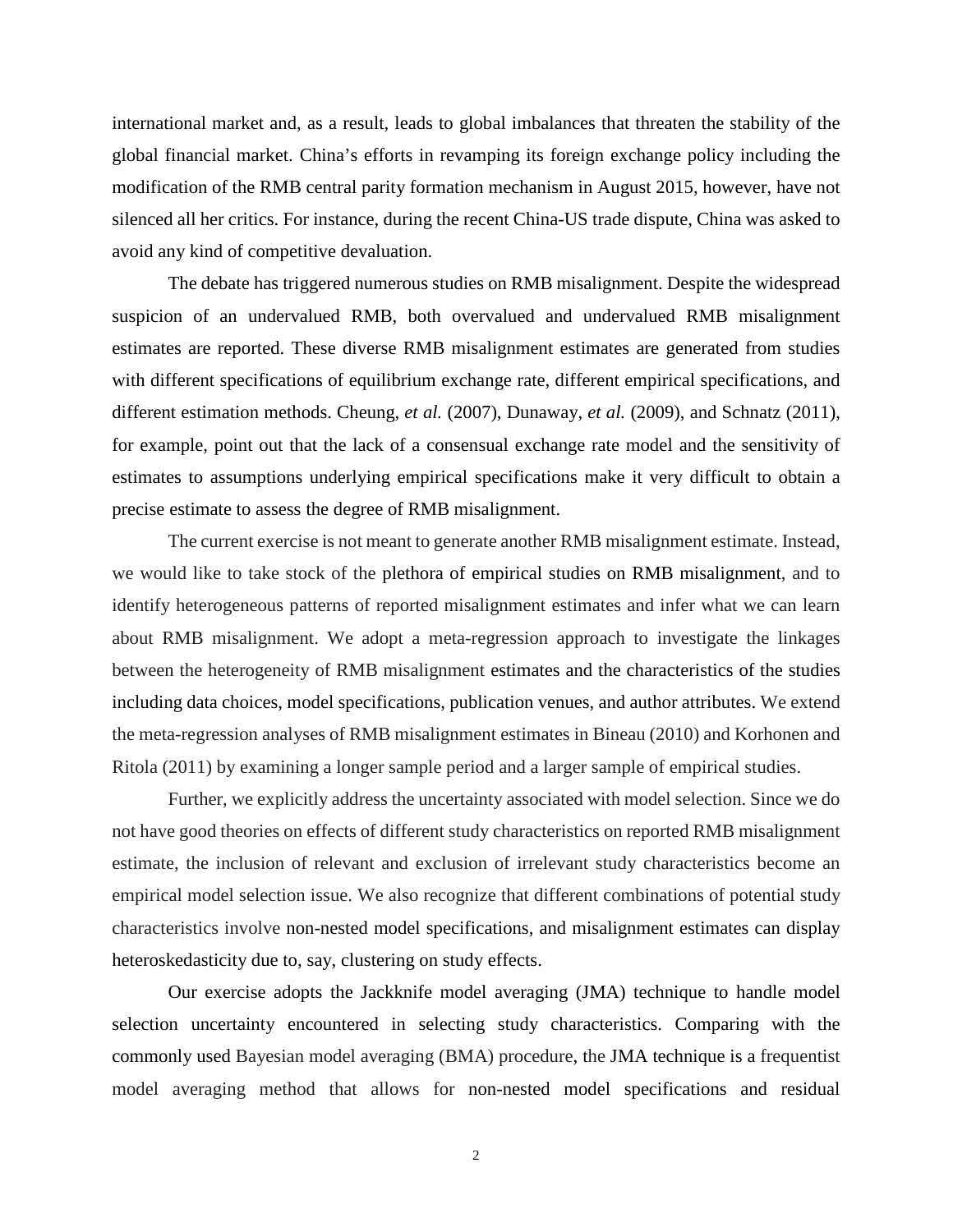heteroskedasticity.<sup>[1](#page-4-0)</sup> In addition to addressing some data issues encountered in the current exercise, the use of the JMA technique illustrates an alternative approach of conducting model averaging.

To anticipate results, the JMA based meta-regression shows that the RMB misalignment estimates are systematically affected by the choices of data and theoretical and empirical strategies, and by publication attributes of these studies. Specifically, studies that use PPP-based data, a Penn effect setup, a cointegration specification, or are a non-academic journal publication are likely to give strong evidence of RMB undervaluation. Studies that adopt a BEER setup, have an author affiliated with a mainland China institution, or generate estimates for the period 2011 to 2014 tend to yield weak evidence of RMB undervaluation. These study characteristic effects are quite robust to the choices of benchmark study characteristics, alternative model averaging methods including the heteroskedasticity-robust Mallows approach, the AIC and BIC approaches and the BMA.

Using the Jackknife model average results, we evaluate the probabilistic property of RMB misalignment estimates implied by hypothetical composites of study characteristics. We consider the composites defined by the average values of study characteristics, the sets of most frequently and least frequently used study characteristics, and the sets of study characteristics adopted by the most cited English study and the most cited Chinese study. For all these hypothetical cases, the evidence of a misaligned RMB, in general, is weak.

## **2. RMB Valuation**

 $\overline{\phantom{a}}$ 

China's foreign exchange policy has been closely scrutinized since the turn of the  $21<sup>st</sup>$ century. The heavily managed RMB coupled with China's fast buildups of current account balance and international reserves have invited complaints that the RMB valuation is the culprit of global imbalances. Studies in the 2000s usually favored the view that the RMB is undervalued, if not seriously undervalued (Bergsten, 2007; Coudert and Couharde, 2007; Funke and Rahn, 2005; Goldstein and Lardy, 2009; Wang, *et al.*, 2007). Indeed, based on the undervaluation estimates available at that time, the 2005 Schumer–Graham bipartisan bill proposed to impose a tariff rate of 27.5% on all imports from China to force China to stop currency manipulation.[2](#page-4-1)

<span id="page-4-0"></span>Relative to the frequentist approach, the BMA is quite commonly used in economics and finance. Indeed, Cheung and He (forthcoming) adopts the BMA approach to handle model selection uncertainty in studying RMB misalignment.

<span id="page-4-1"></span>See [http://schumer.senate.gov/SchumerWebsite/pressroom/press\\_releases/2005/PR4111.China020305.html.](http://schumer.senate.gov/SchumerWebsite/pressroom/press_releases/2005/PR4111.China020305.html)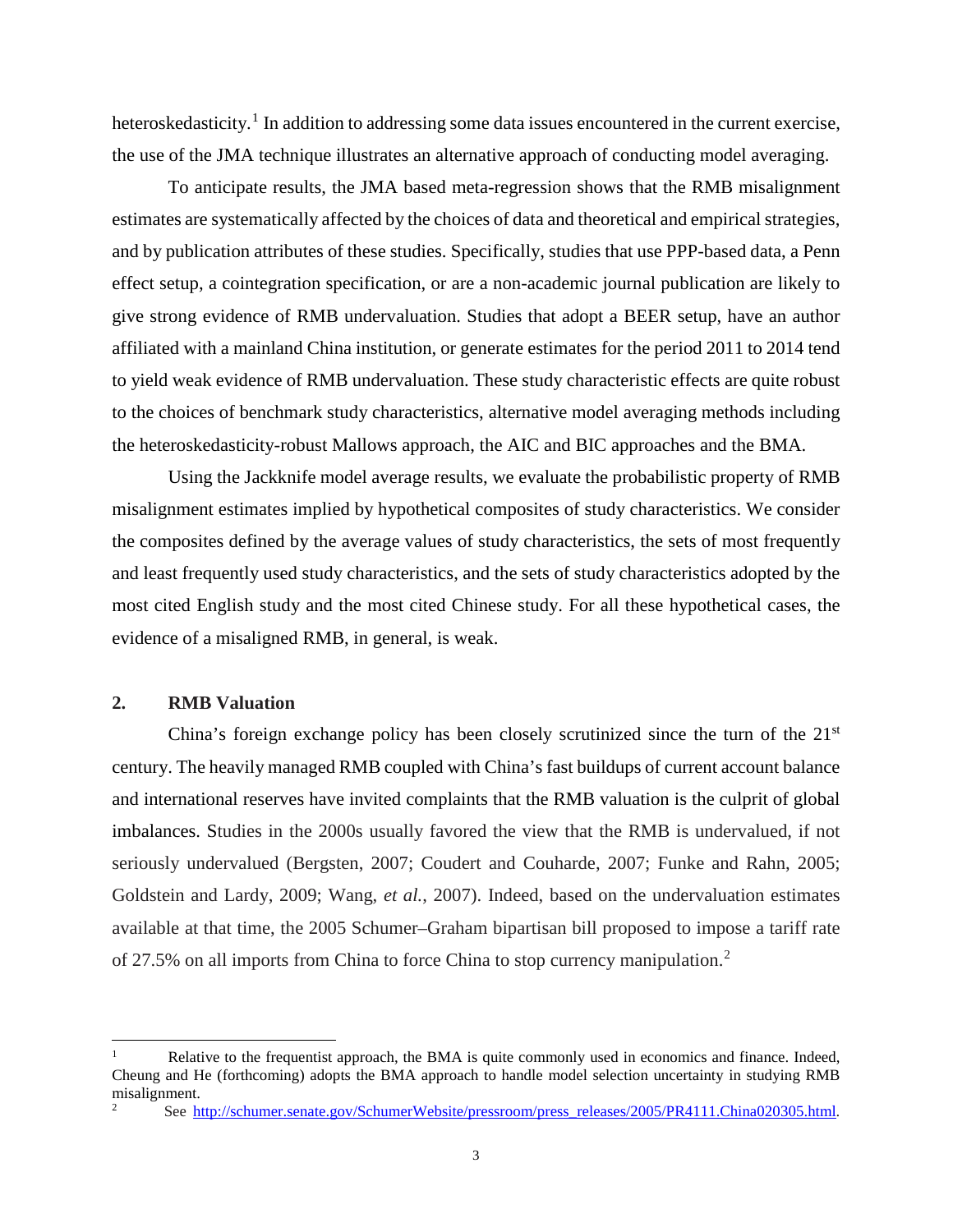As part of its on-going efforts to reform the economy, China has adjusted and revamped its foreign exchange policy several times since 1994, the year it replaced a dual-exchange rate arrangement with a policy targeting the US dollar. The modification of the RMB central parity formation mechanism in August 2015 is the most recent major effort to enhance the role of market forces in determining the value of the RMB. While the reform effort is welcome by IMF,<sup>[3](#page-5-0)</sup> it has met with cautious skepticism by critics – for instance, the US Department of the Treasury (2006) asserts that "the increased (RMB) flexibility is considerably less than is needed." Indeed, the RMB valuation is directly and indirectly referred to in the 2018-19 China-US trade dispute.

With its growing importance in the global market, if China manipulates its currency, there will be serious economic and political backlashes. The contentious nature of assessing whether China is manipulating its currency is attested by the intense policy debate in the last two decades. A recent US report, for instance, asserts that "China has a long history of pursuing a variety of economic and regulatory policies that lead to a competitive advantage in international trade, including through facilitating the undervaluation of the RMB" (United States Department of the Treasury, 2018, p. 3).[4](#page-5-1)

An overarching question is: in view of the difficulty of defining equilibrium exchange rate and modeling exchange rate; especially for currencies of transitional economies, $5$  how confident we are in determining whether the RMB is misaligned, and its precise degree of over- or undervaluation? Admittedly, it is not straightforward to resolve these longstanding issues in exchange rate economics. On the other hand, the literature abounds with different empirical estimates of RMB misalignment. What can we learn from these empirical estimates?

## **3. RMB Misalignment Estimates, Study Characteristics, and Control Variables**

The current study conducts a meta-regression analysis of RMB misalignment estimates. Meta-regression analysis is a commonly used technique to aggregate information from different

<span id="page-5-0"></span> $\mathbf{3}$ See the IMF press release [http://www.imf.org/external/country/CHN/rr/2015/0811.pdf.](http://www.imf.org/external/country/CHN/rr/2015/0811.pdf)

<span id="page-5-1"></span><sup>4</sup> The US designated China as a currency manipulator [\(https://home.treasury.gov/news/press-releases/sm751\)](https://home.treasury.gov/news/press-releases/sm751) on August 5, 2019. The last time the US labelled China for manipulating its currency regularly was the period between May 1992 and July 1994 (United States Department of the Treasury, 1992, 1994).

<span id="page-5-2"></span>Frankel (2006), for instance, questions what is the "equilibrium exchange rate" when there is more than one sector to consider. Engel (2009) argues that "external balance" needs to be defined in terms of efficiency in global resource allocation, rather than trade balances in the usual sense.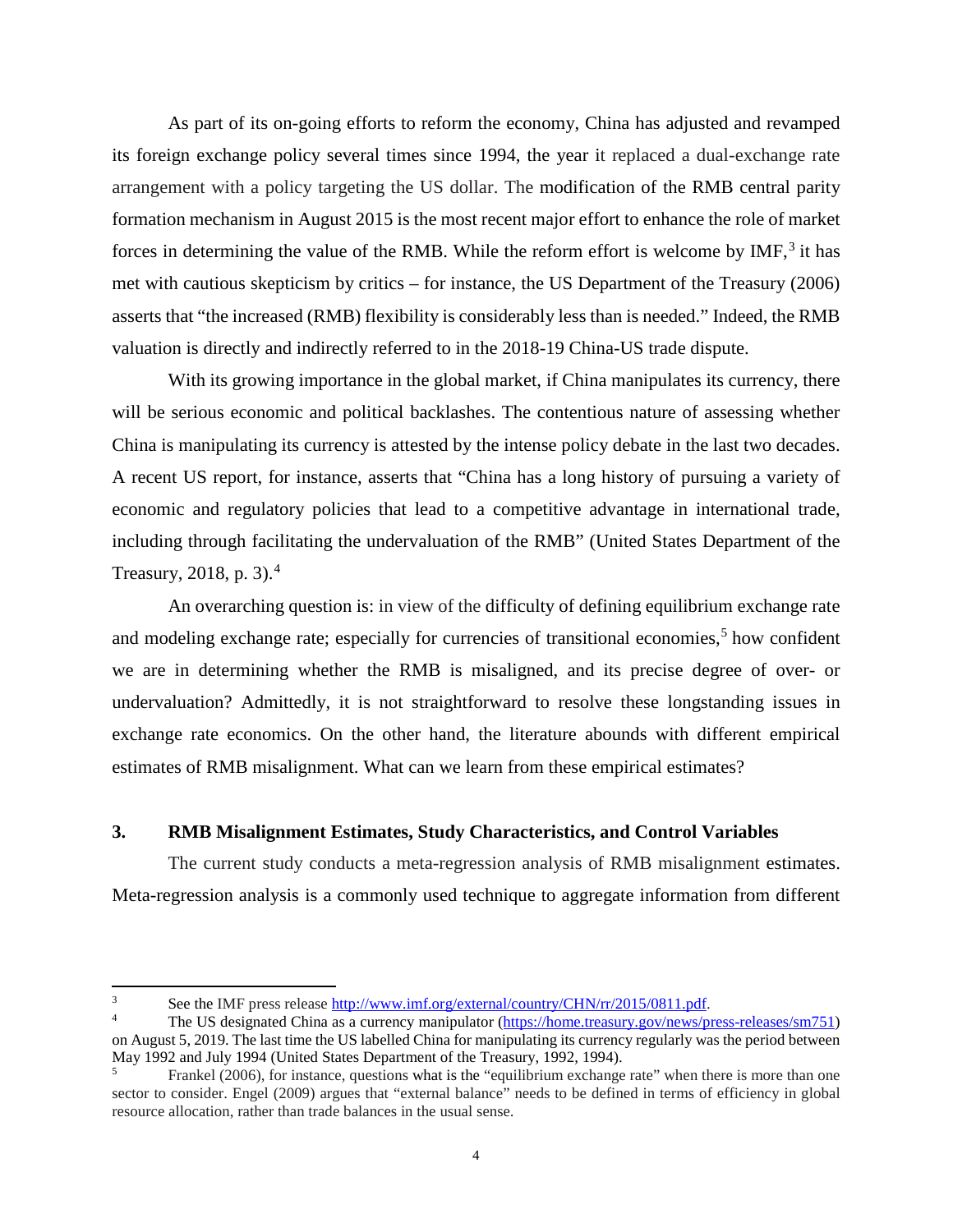studies with a common object of interest and gain further insight on the common object.<sup>[6](#page-6-0)</sup> Bineau (2010) and Korhonen and Ritola (2011) adopted this framework to investigate the links between characteristics of the studies and heterogeneity of RMB misalignment estimates.<sup>[7](#page-6-1)</sup> The current meta-regression analysis is based on

$$
Y_i = \alpha + \sum_{j=1}^{J} \beta_j X_{ij} + \sum_{k=1}^{K} \gamma_k Z_{ik} + \varepsilon_i \; ; \; i = 1, \; \dots, \; n,
$$
\n(1)

where  $Y_i$  is the *i*-th RMB misalignment estimate,  $X_{ij}$  is the *j*-th characteristic type of the study that reported  $Y_i$ ,  $Z_{ik}$  is the control variable that captures the *k*-th exchange rate policy regime in which *Y<sub>i</sub>* is reported, *J* and *K* are the total numbers of, respectively, study characteristic types and policy regimes under consideration,  $\varepsilon$ , is an error term, and n is the number of observations. The exchange rate policy regime control variables are included to isolate the study characteristic effects from influences of China's exchange rate policy.

Meta-regression analysis allows the pooling of results from different studies on RMB misalignment. If random errors are the source of study-to-study variability of estimates, information aggregation can improve the precision of the inference of RMB misalignment. The pooling of studies also makes it possible to investigate if the reported estimate depends on, say, who is the author, which is the model employed, where is the study published, …, etc.

## 3.1 RMB misalignment estimates

Our sample of RMB misalignment estimates is largely the same as the one used by Cheung and He (forthcoming). They are obtained from 69 studies that report quantitative estimates of RMB misalignment – of which 62 are English publications and 7 are Chinese publications.<sup>[8](#page-6-2)</sup> These studies were published between 1998 and 2018, and provided 925 RMB misalignment estimates given by the difference of the actual and the (estimated) equilibrium exchange rate in percentage between 1[9](#page-6-3)94 and 2014.<sup>9</sup> We focus on estimates after 1994 because China instituted a major

<span id="page-6-0"></span><sup>6</sup> <sup>6</sup> Applications in economics and finance includes meta-regression analyses on determinants of FDI spillovers (Meyer and Sinani, 2009; Irsova and Havranek, 2013), determinants of financial performance (Capon, *et al.*, 1990), economic growth (Valickova, *et al*., 2015), labor market (Groot and Van Den Brink, 2000), and asset pricing (Coggin and Hunter, 1993).

<span id="page-6-1"></span><sup>7</sup> Cheung (2012) and Government Accountability Office (2005), for example, offer narrative reviews of selected studies on RMB misalignment but not quantitative analysis of reported estimates.

<span id="page-6-3"></span><span id="page-6-2"></span>These studies are listed in Appendix A.1, and selected from an initial collection of 283 studies, which represent to the extent possible studies that report inferences about RMB misalignment (Cheung and He, forthcoming). We dropped 12 extreme estimates from Chang (2008) which the author considered not reliable.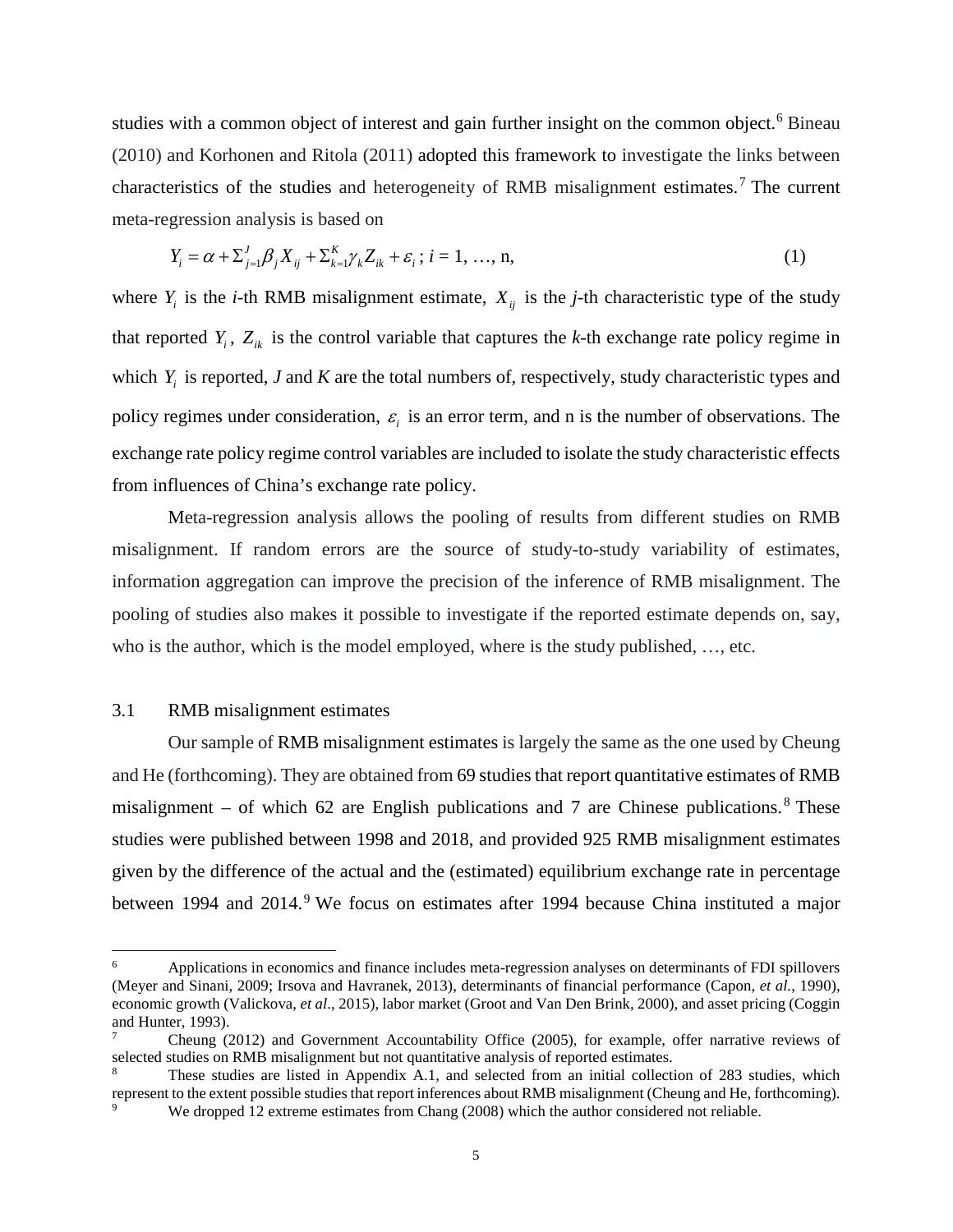change of its exchange rate policy in January 1994, replacing the dual-exchange rate arrangement with a managed exchange rate targeting the US dollar. After 2014, there is only a paucity of estimates available. [10](#page-7-0) A positive (negative) RMB misalignment estimate indicates RMB undervaluation (overvaluation). The terms "RMB misalignment estimates" or "misalignment estimates" here refer to these quantitative estimates of RMB misalignment.



Notes: The numbers of publications and the numbers of misalignment estimates in a given year are given, respectively, along the solid line (left scale) and the dash line (right scale).

Figure 1 depicts, for each year, the numbers of studies and RMB misalignment estimates in the sample. There are relatively few studies on RMB misalignment before the early 2010s when China's trade balance and holding of international reserves were relatively small. The number of studies has subsided since 2015, the year in which the International Monetary Fund stated that the RMB is no longer undervalued (International Monetary Fund Communications Department, 2015). Probably due to data not available at the time these empirical studies were conducted, there is only a relatively small number of estimates reported for 2012 to 2014.

Table 1 presents, for each year, some descriptive statistics of the RMB misalignment estimates. Both the mean and median statistics indicate that the RMB is undervalued for most years. (Recall a positive value implies undervaluation). Relatively speaking, the degree of

<span id="page-7-0"></span> $10\,$ <sup>10</sup> Bineau (2010) and Korhonen and Ritola (2011) cover, respectively, 17 and 30 studies, and 130 and 99 misalignment estimates in their exercises.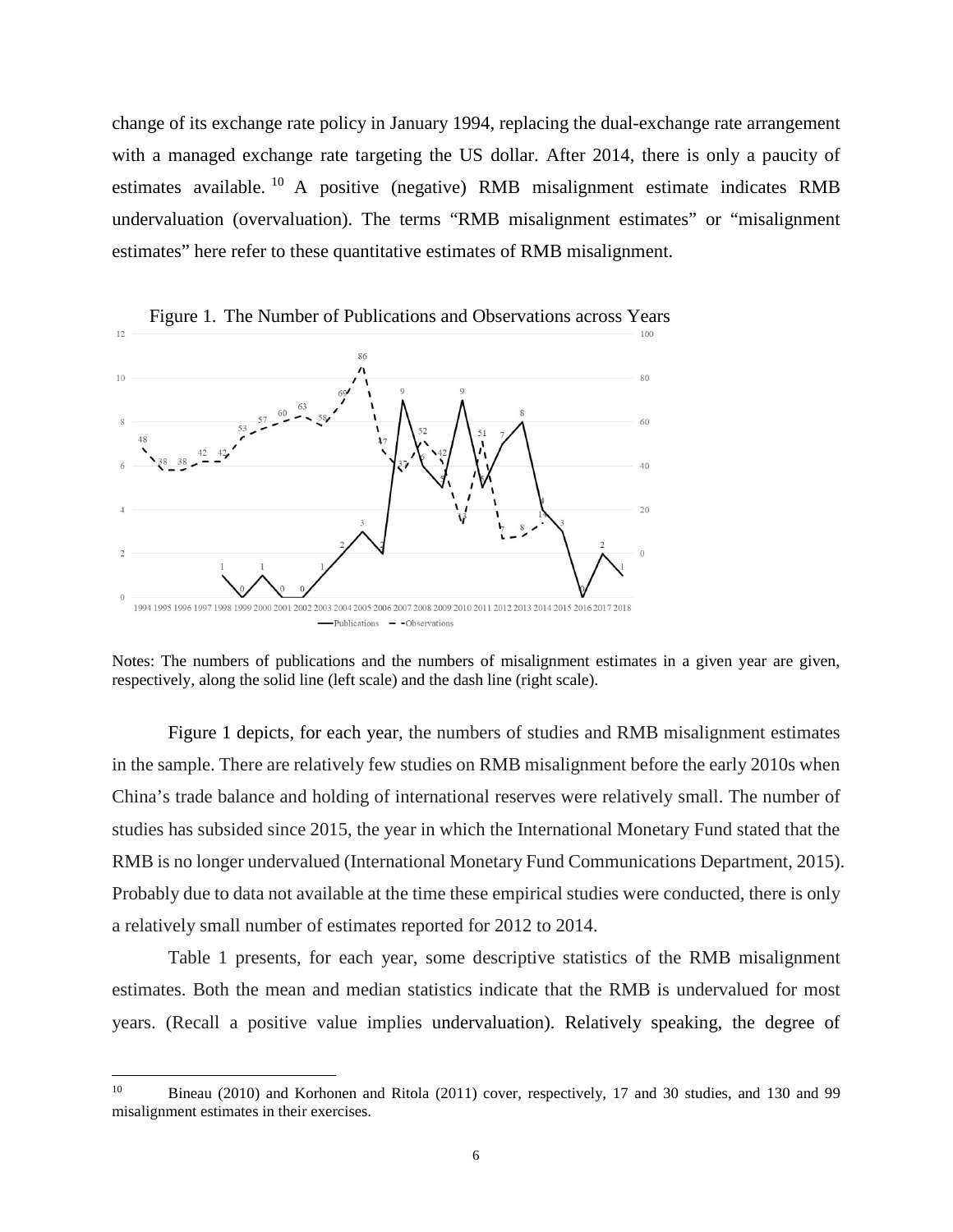undervaluation is higher in the first decade of the 21<sup>st</sup> century. Nevertheless, for any given year, the estimates can be quite variable; the coefficient of variation is larger than one for 15 out of 21 years. The observation is in line with the wide ranges given by the yearly minimum and maximum estimates. Further, these estimates exhibit considerable degree of skewness. Both the standard error and skewness indicate of a high level of heterogeneity of within-year RMB misalignment estimates. Further, the dispersion of these statistics across years collaborates with time-varying data heterogeneity.

|      |        |          |           |           | <u>READ MISHIGHTCHE LIGHTHEOIS.</u> DeScriptive Bullistres |             |        |
|------|--------|----------|-----------|-----------|------------------------------------------------------------|-------------|--------|
| year | Obs    | Mean     | <b>SE</b> | Median    | <b>Skewness</b>                                            | Min         | Max    |
| 1994 | 48     | 22.26%   | 13.80%    | 20.45%    | 53.11%                                                     | $-4.00\%$   | 53.00% |
| 1995 | 38     | 7.81%    | 11.73%    | 7.70%     | 27.99%                                                     | $-17.35%$   | 39.00% |
| 1996 | 38     | 0.86%    | 16.94%    | 2.50%     | $-53.58%$                                                  | $-50.00\%$  | 36.00% |
| 1997 | 42     | 5.16%    | 17.13%    | 3.62%     | 94.03%                                                     | $-30.00\%$  | 58.00% |
| 1998 | 42     | 1.42%    | 18.27%    | 1.46%     | 78.38%                                                     | $-35.00\%$  | 57.00% |
| 1999 | 53     | $-0.20%$ | 19.64%    | $-0.27\%$ | 28.44%                                                     | $-51.00\%$  | 58.00% |
| 2000 | 57     | 8.32%    | 22.34%    | 3.02%     | 59.68%                                                     | $-36.00\%$  | 63.50% |
| 2001 | 60     | 3.68%    | 26.84%    | 0.16%     | $-82.70\%$                                                 | $-108.00\%$ | 63.50% |
| 2002 | 63     | 11.44%   | 17.60%    | 6.00%     | 123.37%                                                    | $-11.26%$   | 63.50% |
| 2003 | 58     | 18.00%   | 17.48%    | 12.50%    | 71.60%                                                     | $-6.86%$    | 63.50% |
| 2004 | 69     | 22.70%   | 22.43%    | 18.00%    | 58.60%                                                     | $-13.26%$   | 76.00% |
| 2005 | 86     | 20.22%   | 22.76%    | 16.99%    | $-39.53\%$                                                 | -48.70%     | 78.30% |
| 2006 | 47     | 20.94%   | 18.69%    | 12.60%    | 115.49%                                                    | $-5.10%$    | 75.80% |
| 2007 | 37     | 17.45%   | 17.95%    | 13.06%    | 135.07%                                                    | $-10.00\%$  | 79.00% |
| 2008 | 52     | 16.53%   | 19.95%    | 15.60%    | $-4.44\%$                                                  | $-42.00\%$  | 78.10% |
| 2009 | 42     | 9.94%    | 14.42%    | 9.40%     | $-19.57\%$                                                 | $-15.10\%$  | 40.20% |
| 2010 | 13     | 19.65%   | 14.91%    | 22.46%    | $-13.86\%$                                                 | $-3.85%$    | 40.70% |
| 2011 | 51     | $-3.29%$ | 24.14%    | $0.00\%$  | -76.37%                                                    | $-87.00\%$  | 46.00% |
| 2012 | $\tau$ | 6.74%    | 15.14%    | 3.10%     | 127.34%                                                    | $-11.40%$   | 38.10% |
| 2013 | 8      | 10.49%   | 10.34%    | 5.95%     | 108.09%                                                    | 2.00%       | 31.00% |
| 2014 | 14     | $-1.24%$ | 21.52%    | 0.00%     | 43.79%                                                     | $-27.20%$   | 33.30% |

Table 1. RMB Misalignment Estimates: Descriptive Statistics

Notes: For each year, the Table presents the number of RMB misalignment estimates (Obs), and the corresponding sample means (Mean), standard errors (SE), medians (Median), skewness coefficients (Skewness), minima (Min), and maxima (Max).

There is substantial within-year and across-year heterogeneity in RMB misalignment estimates. The variability of misalignment estimates can be the outcome of contrasting ideas of what constitutes an equilibrium exchange rate and competing econometric methodologies (Hinkle and Montiel, 1999). Other study designs including data choice can also systematically affect empirical findings.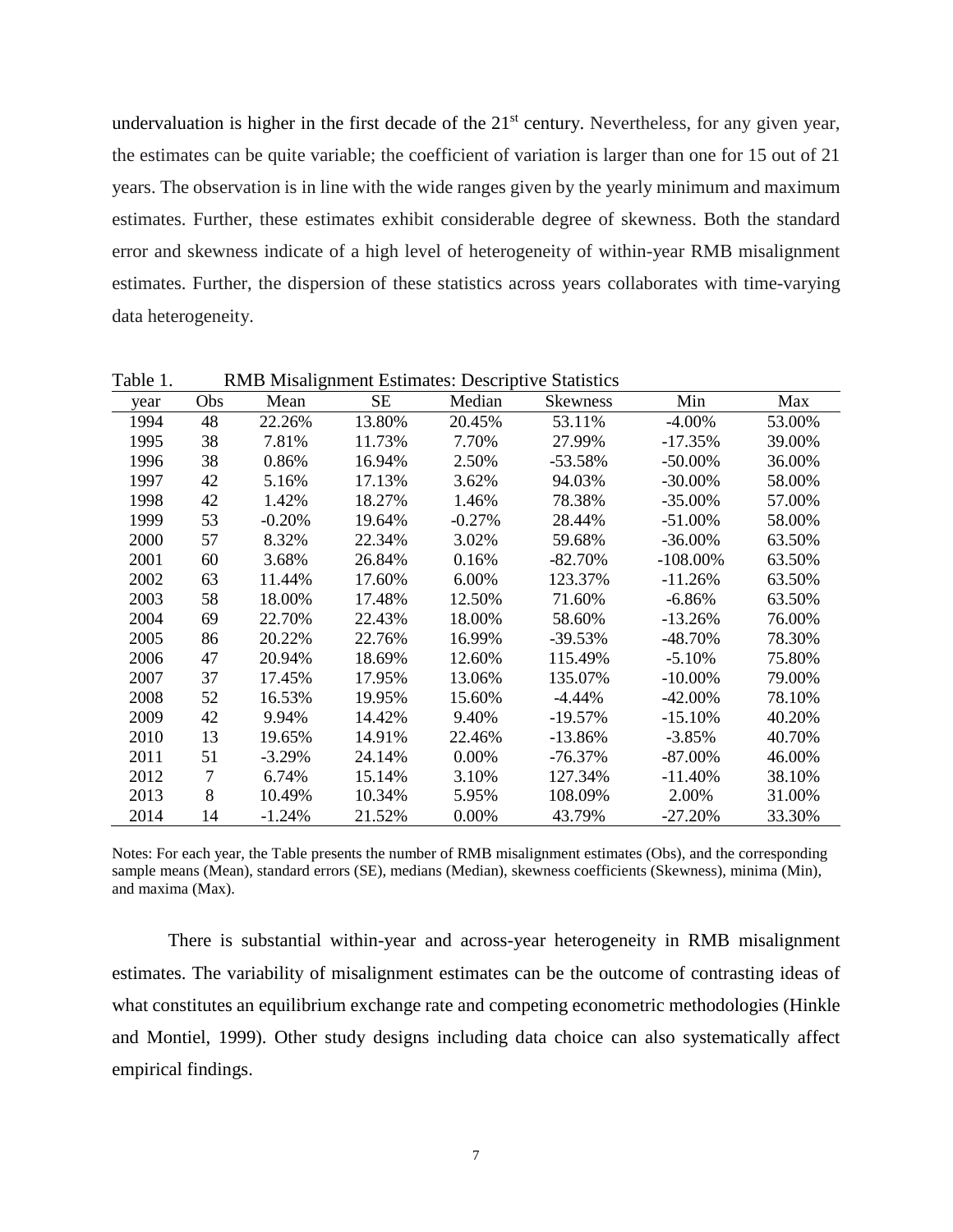## 3.2 Study Characteristics

l

To shed insight on study-to-study variability of RMB misalignment estimates, we collected information on ten characteristics of these studies. These ten study characteristics are grouped into three categories; namely, a) data specifications, b) theoretical and estimation specifications and (c) publication attributes.

We consider three alternative ways to classify data specifications. First, we consider the data frequency, and differentiate studies using either annual or non-annual data. The two types are selected such that there are sufficient observations for each characteristic type. Second, we consider whether a study uses PPP-based data typically derived from ICP surveys or non-PPP-based data.<sup>[11](#page-9-0)</sup> Third, we consider whether the dollar-based real exchange rate is used or not.

The category of theoretical and estimation specifications is deployed to capture the study designs related to the theoretical underpinning and empirical methodology. In assessing misalignment, a critical issue is the choice of equilibrium exchange rate model. It is not surprising that different measures of equilibrium exchange rate yield different inferences about the level of misalignment. [12](#page-9-1) We group the studies into four alternative theoretical settings; namely, the behavioral equilibrium exchange rate (BEER) approach, fundamental equilibrium exchange rate (FEER) approach, Penn effect approach, and other approaches. The BEER and FEER approaches are quite commonly used to assess exchange rate misalignment of developing countries including China. The Penn effect approach is motivated by the robust empirical relationship between real exchange rates and *per-capita* income, and perceived to be a useful setup for evaluating the RMB misalignment (Frankel, 2006).[13](#page-9-2) The type "Other Approaches" includes the absolute or relative PPP approach and the shadow price of foreign exchange approach.<sup>[14](#page-9-3)</sup>

<span id="page-9-0"></span><sup>&</sup>lt;sup>11</sup> PPP-based data refer to data derived from the internationally comparable price indices (labelled purchasing power parities, PPPs) that are generated from surveys conducted by the International Comparison Program (ICP) (World Bank, 2013, 2015). These data offer "consistent" information that facilitates cross-country comparison of real exchange rates and, hence, misalignment.

<span id="page-9-1"></span>Ideally, a useful model shall inform us how the RMB is affected by both canonical economic factors and institutional arrangements including capital controls.

<span id="page-9-2"></span><sup>13</sup> The Penn effect is documented in, for example, Kravis and Lipsey (1983, 1987), Kravis, *et al.* (1978) and Samuelson (1994). Theoretical explanations are offered by, for example, Balassa (1964), Samuelson (1964), Bhagwati (1984), Bergstrand (1991), and Bergin, *et al.* (2006).

<span id="page-9-3"></span><sup>14</sup> Cheung, *et al.* (2010), for example, offers an alternation topology of theoretical approaches adopted by studies on RMB misalignment. Cenedese and Stolper (2012) presents a recent recount of equilibrium exchange rate models commonly used to assess exchange rate misalignment.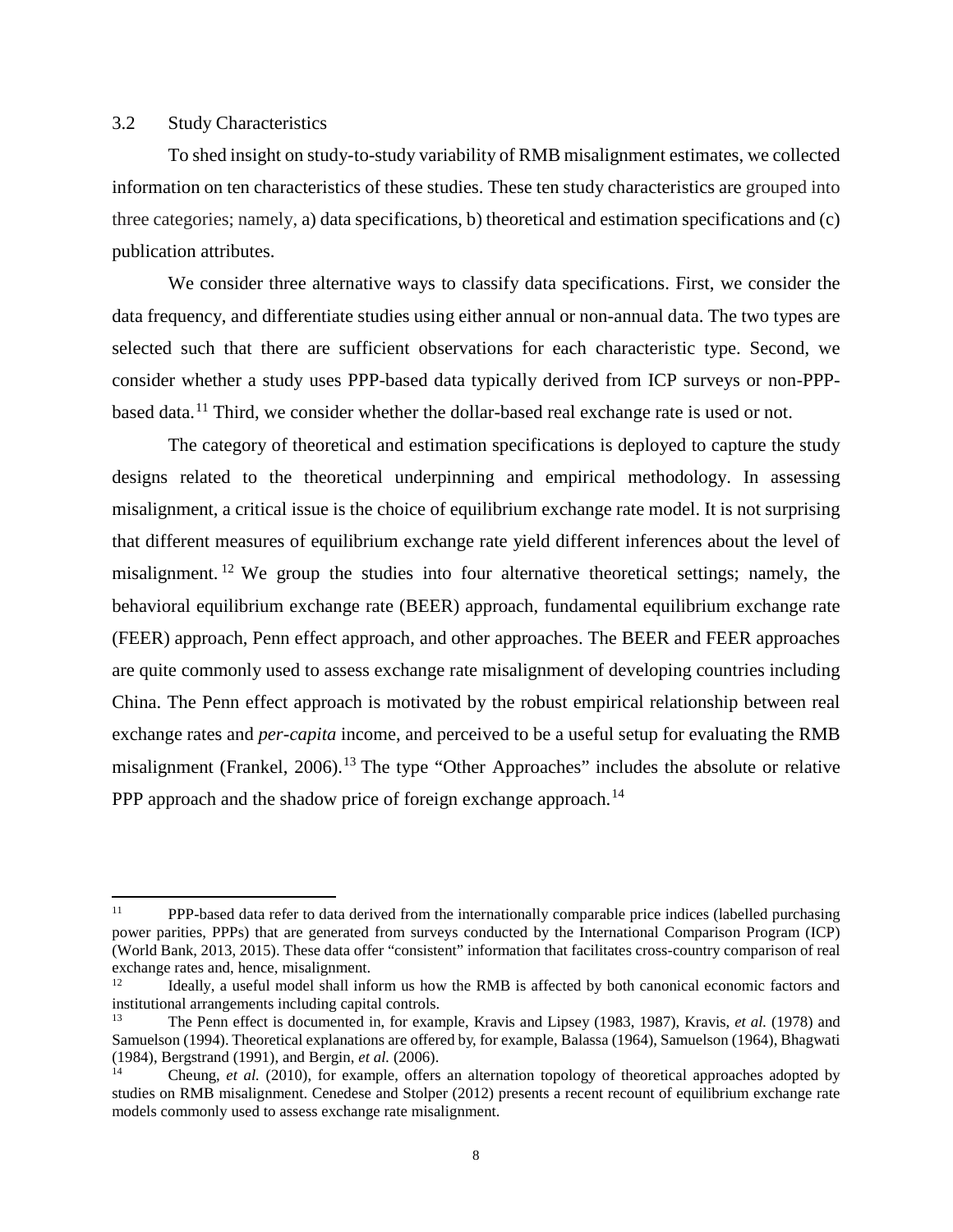|                                           | Obs | Mean  | <b>SE</b> | Rank-Sum |
|-------------------------------------------|-----|-------|-----------|----------|
|                                           |     |       |           |          |
| <b>Entire Sample</b>                      | 925 | 11.4% | 21.3%     |          |
|                                           |     |       |           |          |
| Data Characteristics                      |     |       |           |          |
| Annual                                    | 516 | 16.5% | 22.0%     | 0.00     |
| Non-Annual                                | 409 | 4.9%  | 18.4%     | 0.00     |
|                                           |     |       |           |          |
| PPP-based                                 | 359 | 17.4% | 24.2%     | 0.00     |
| Non-PPP-based                             | 566 | 7.6%  | 18.2%     | 0.00     |
| Dollar-based RER                          | 612 | 13.0% | 23.0%     | 0.00     |
|                                           |     |       |           |          |
| Non-Dollar-based ER                       | 313 | 8.2%  | 17.1%     | 0.00     |
| Theoretical and Estimation Specifications |     |       |           |          |
| <b>BEER</b>                               | 354 | 4.2%  | 19.6%     | 0.00     |
| <b>FEER</b>                               | 180 | 19.1% | 19.3%     | 0.00     |
| Penn Effect                               | 258 | 18.7% | 22.2%     | 0.00     |
| <b>Other Approaches</b>                   | 133 | 6.0%  | 18.2%     | 0.11     |
|                                           |     |       |           |          |
| Time series                               | 504 | 4.4%  | 19.6%     | 0.00     |
| Non-Time-series                           | 421 | 19.7% | 20.3%     | 0.00     |
|                                           |     |       |           |          |
| Cointegration                             | 427 | 6.4%  | 21.1%     | 0.00     |
| Non-cointegration                         | 498 | 15.7% | 20.5%     | 0.00     |
|                                           |     |       |           |          |
| Reduced-form                              | 679 | 9.5%  | 22.3%     | 0.00     |
| Structural                                | 246 | 16.7% | 17.1%     | 0.00     |
|                                           |     |       |           |          |
| <b>Publication Attributes</b>             |     |       |           |          |
| Journal                                   | 761 | 10.2% | 21.8%     | 0.00     |
| Non-Journal                               | 164 | 17.0% | 17.7%     | 0.00     |
|                                           |     |       |           |          |
| Mainland                                  | 345 | 5.5%  | 19.4%     | 0.00     |
| Non-mainland                              | 580 | 14.9% | 21.6%     | 0.00     |
|                                           |     |       |           |          |
| Academics                                 | 504 | 11.3% | 21.5%     | 0.35     |
| Non-Academics                             | 421 | 11.4% | 21.1%     | 0.35     |

Table 2. RMB Misalignment Estimates and Study Characteristics

Notes: The columns labelled "Obs", "Mean" and "SE" present the number of observations, the mean and the standard error of misalignment estimates. The numbers shown in the first row are statistics based on the entire sample. Numbers in other rows are for misalignment estimates of study characteristics identified in the first column. The rightmost column presents the p-values of Wilcoxon Rank-Sum test under the null hypothesis of  $E(Y_i) = E(Y_j)$  and the alternative hypothesis of  $E(Y_i) \neq E(Y_j)$ , where  $Y_i$  and  $Y_j$  belong to different types of a study characteristic.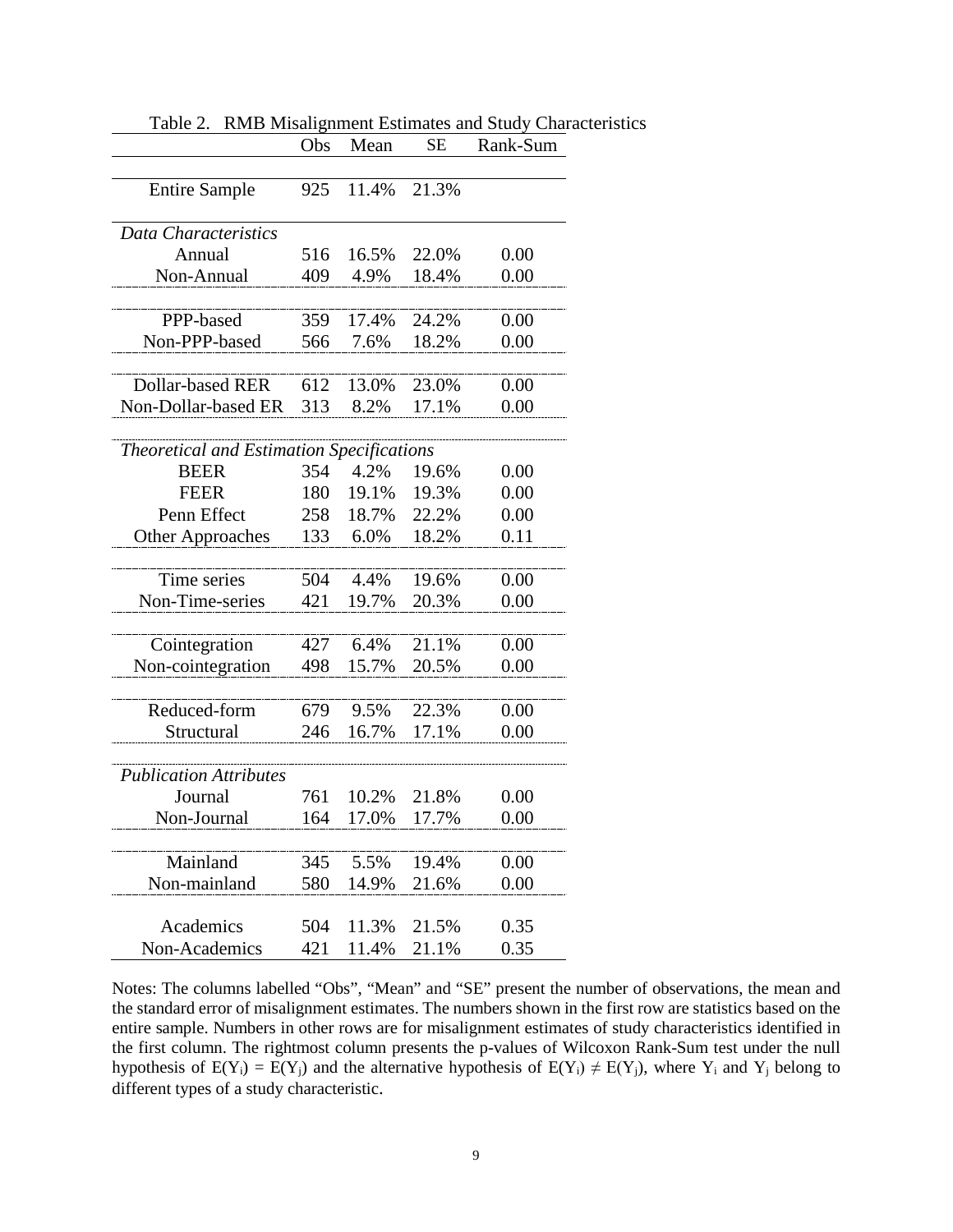Besides theoretical underpinning, we consider three ways to characterize empirical methodology. First, we differentiate the uses of time series and non-time series (*a la*, crosssectional and panel) estimation techniques. Second, we consider whether a cointegration setup is used or not. Third, we consider whether a reduced-form or structural setup is used.

The third category of study characteristics includes three publication attributes. First, the studies are sorted according to whether they are published in academic journals or not. The peerreview process commonly adopted by academic journals is regarded as a quality signal of journal publications. The second and third characteristics pertain to an author's affiliation – whether an author is affiliated with an institution in mainland China, and whether an author is affiliated with an academic institution. Given the economic and political sensitivities of RMB misalignment, an author's institutional affiliation may influence empirical findings.

Appendix A.2 lists the definitions of these study characteristics, which are coded as zeroone dummy variables. Table 2 presents the number of observations (Obs), the sample average (Mean), and the standard error (SE) of the RMB misalignment estimates in the entire sample, and under alternative study characteristic classifications. The sample averages indicate that the misalignment estimates are on average indicative of an undervalued RMB. With the exception of the case of academic affiliation, the degree of undervaluation appears to differ across study characteristic types.

We employ the nonparametric Wilcoxon Rank-Sum test to investigate, for a given study characteristic, if its component types yield RMB misalignment estimates with the same mean. Does the observed difference in sample averages imply different component types of a study characteristic yield estimates of different degrees of misalignment? Specifically, for a given study characteristic, we consider the null hypothesis of  $E(Y_i) = E(Y_i)$ , where  $Y_i$  and  $Y_j$  belong to different component types of the study characteristic, and the alternative hypothesis of the two expected values are different. The p-values of the two-tailed Wilcoxon Rank-Sum test are presented in the column labelled "Rank-Sum."

The Wilcoxon Rank-Sum test indicates that the RMB misalignment estimate is not significantly affected by whether an author is affiliated with an academic institution or not. Further, the test provides only a marginal evidence (a p-value of 0.11) of the "Other Approaches" type is different from other types of the theory underpinning characteristic. For other cases, the test shows that the RMB misalignment estimates from different types of a study characteristic are not the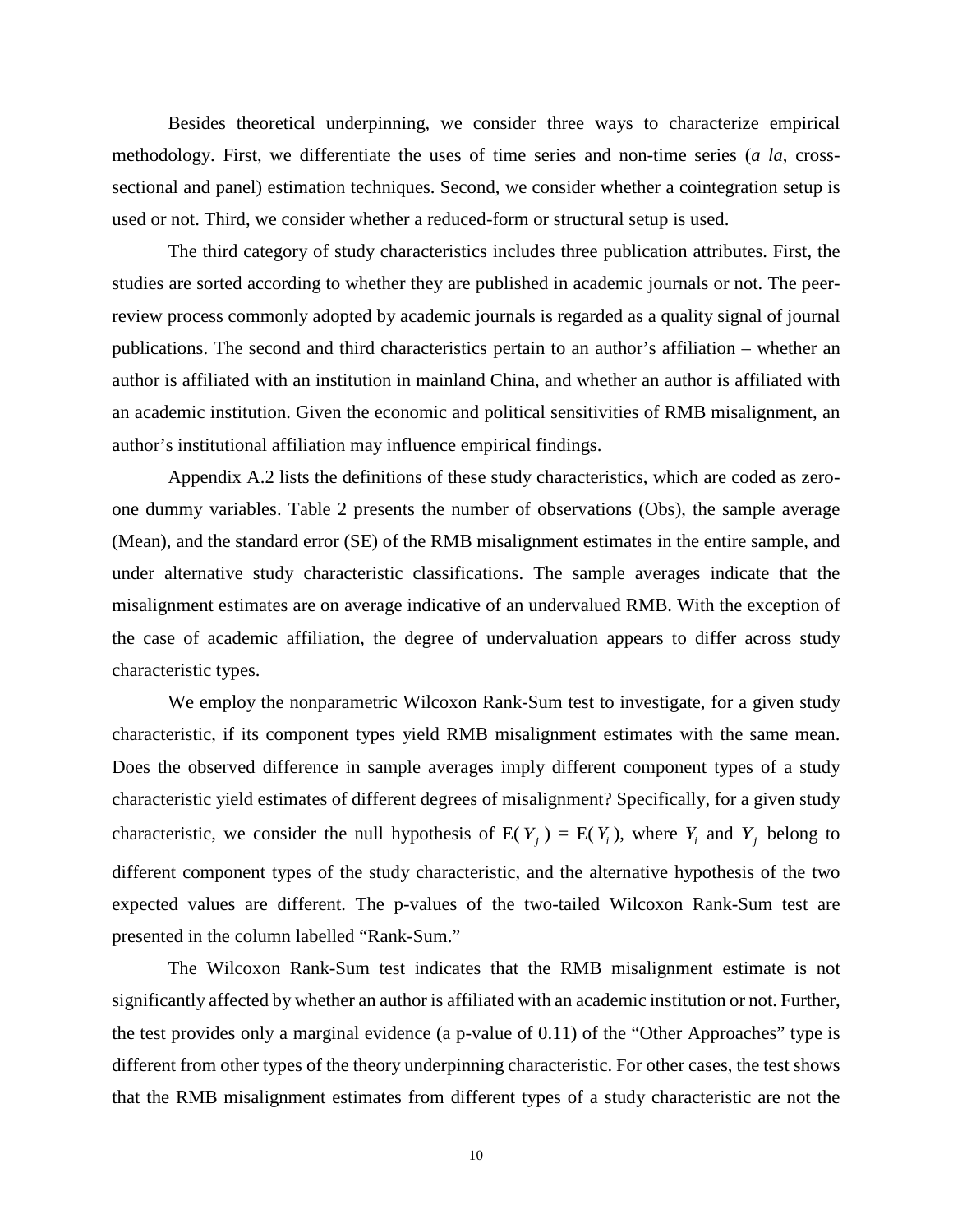same. That is, the nonparametric Wilcoxon Rank-Sum test suggests that, for most of the study characteristics, the reported degree of misalignment varies across their component types; some types can be associated with a larger estimate of undervaluation than others.

The standard errors of RMB misalignment estimates are quite large. Indeed, the coefficient of variation is larger than one for all the cases reported in Table 2. That is, the RMB misalignment estimates included in any one of these classification schedules display considerable variability. A possible interpretation is that the degree of misalignment is not precisely estimated.

Two remarks are in order. First, with the exception of the theoretical underpinning characteristic, we consider only two component types for each study characteristic. In doing so, we attempt to strike a balance between how fine we would like to group the estimates and the number of observations available under each type. Further, the estimation burden of the JMA metaregression exercise is exponentially related to the number of study characteristic types.

Second, we do not conduct the usual publication bias analysis which requires information about the standard error of the RMB misalignment estimate. It is because studies in our sample typically do not provide the information. Our choices of study characteristics include the venue of publication, and the author's attributes. These study characteristics can shed light on other forms of publication biases beyond that implied by standard errors. Fidrmuc and Lind (2018) and Campos, *et al.* (2019), for example, show that institution-specific publication bias may be significant especially for politically sensitive issues.

#### 3.3 Control Variables

After 1994, China has revamped its foreign exchange policy a few times. It moved to a *de facto* dollar peg after the 1997 Asian Financial Crisis. In July 2005, the *de facto* dollar peg was replaced with a "managed floating exchange rate regime." China replaced the managed regime with a stable RMB/dollar rate policy in the midst of the 2008 Global Financial Crisis, and reestablished it in 2011. That is, there are roughly five policy regime periods 1994–1997, 1998– 2004, 2005–2008, 2009–2010, and 2011–2014.

These exchange rate regimes, together with accompanying capital control policies, reflect China's policy responses to both external and internal pressures on its exchange rate and economy. To the extent that the currency is managed, it interferes with the market adjustment process and has implications for currency misalignment. Indeed, the Wilcoxon Rank-Sum test indicates that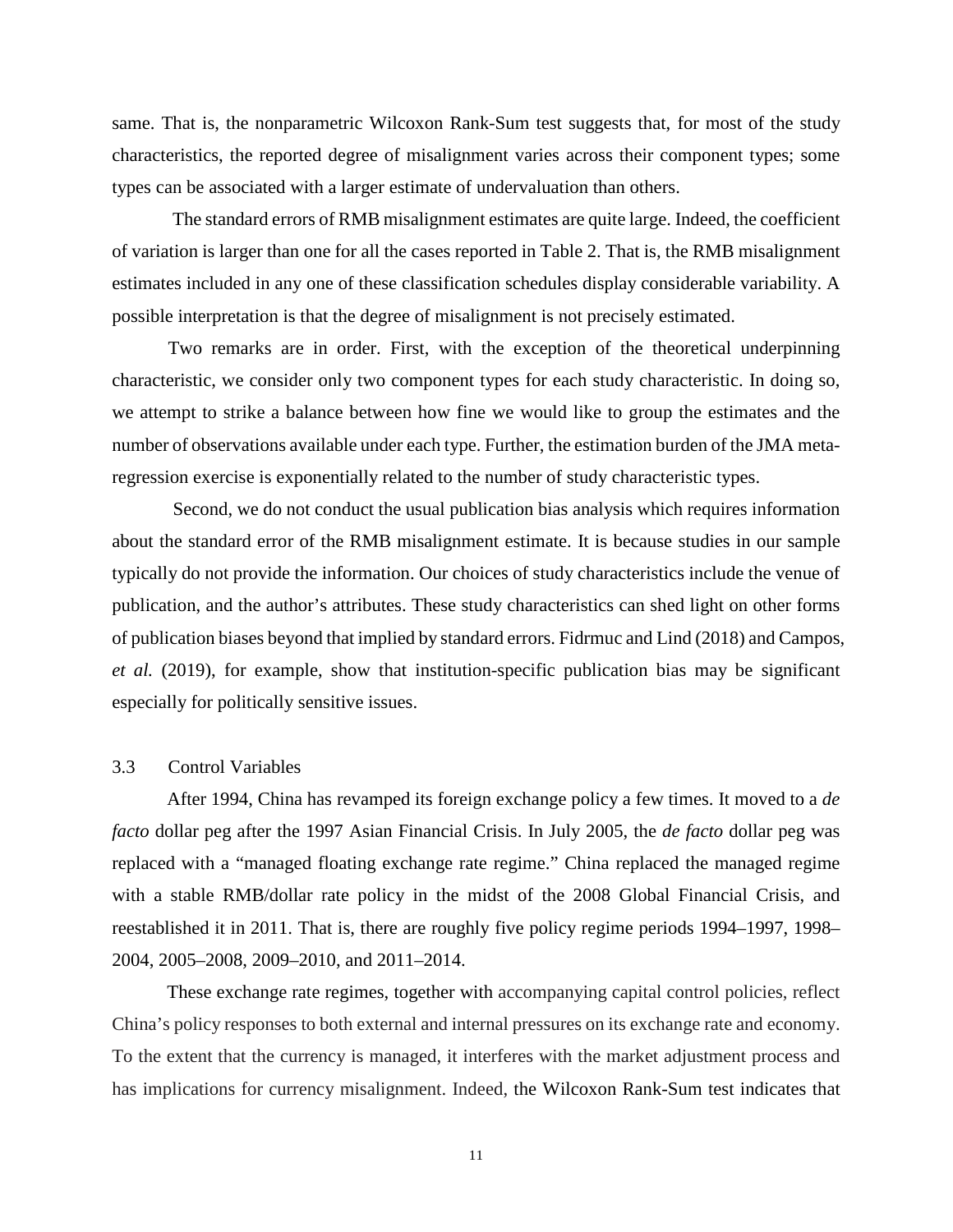these policy regimes have RMB misalignment estimates of different average values – the period of 2005 to 2008 has the largest level of undervaluation and the period of 2011 to 2014 displays evidence of overvaluation (Appendix A.3). That is, China's exchange rate policy regime affects the misalignment level. Given this consideration, we include exchange rate policy regime dummy variables in (1) to control for policy influences in evaluating study characteristic effects.<sup>[15](#page-13-0)</sup>

## **4. Jackknife Model Averaging Meta-Regression Analysis**

The Wilcoxon Rank-Sum test results in Table 2 illustrate the bilateral interactions between individual study characteristics and RMB misalignment estimates. In this section, we adopt the JMA technique to conduct a meta-regression analysis of the study-to-study variability of RMB misalignment estimates.

## 4.1. The Procedure

The ability of (1) to reveal the effects of study characteristics depends on a proper specification of  $X_{ii}$  s – which are the study characteristics should be included and which should be excluded? One practical issue is that, for a given study characteristic, because of perfect linearity we cannot include all its component types, which are coded as a zero-one dummy variable. To circumvent perfect linearity, we study the effect of a type relative to the benchmark type. And, for each study characteristic, we label the characteristic type that is used by most studies as the benchmark type. The bold-font in Appendix A.2 identifies the selected benchmark study characteristic types. Not counting the ten benchmark types, the  $X_{ii}$  s in (1) can have up to  $J = 12$ study characteristic types.

The lack of a strong theory on the appropriate set of study characteristics for explaining the variability of RMB misalignment estimates across empirical studies creates a technical issue. Indeed, disagreement over the choice of important study characteristics is always an issue (Stanley, 2001). A typical empirical solution is to select the "best" model from the model space that comprises all models constructed from the potential study characteristics. In the current case, the total number of contending models in the model space is  $2<sup>J</sup> = 2<sup>12</sup> = 4,096$ . Similar to uncertainty

<span id="page-13-0"></span> $15\,$ <sup>15</sup> Some studies (Capon, *et al*., 1990; Doucouliagos and Ulubaşoğlu, 2008; Havranek, *et al*., 2015a, Valickova, *et al*., 2015) use time period dummy variables to capture improvements in methodology or data quality. Given China's special circumstances, we viewed the policy effect is an important exogenous element.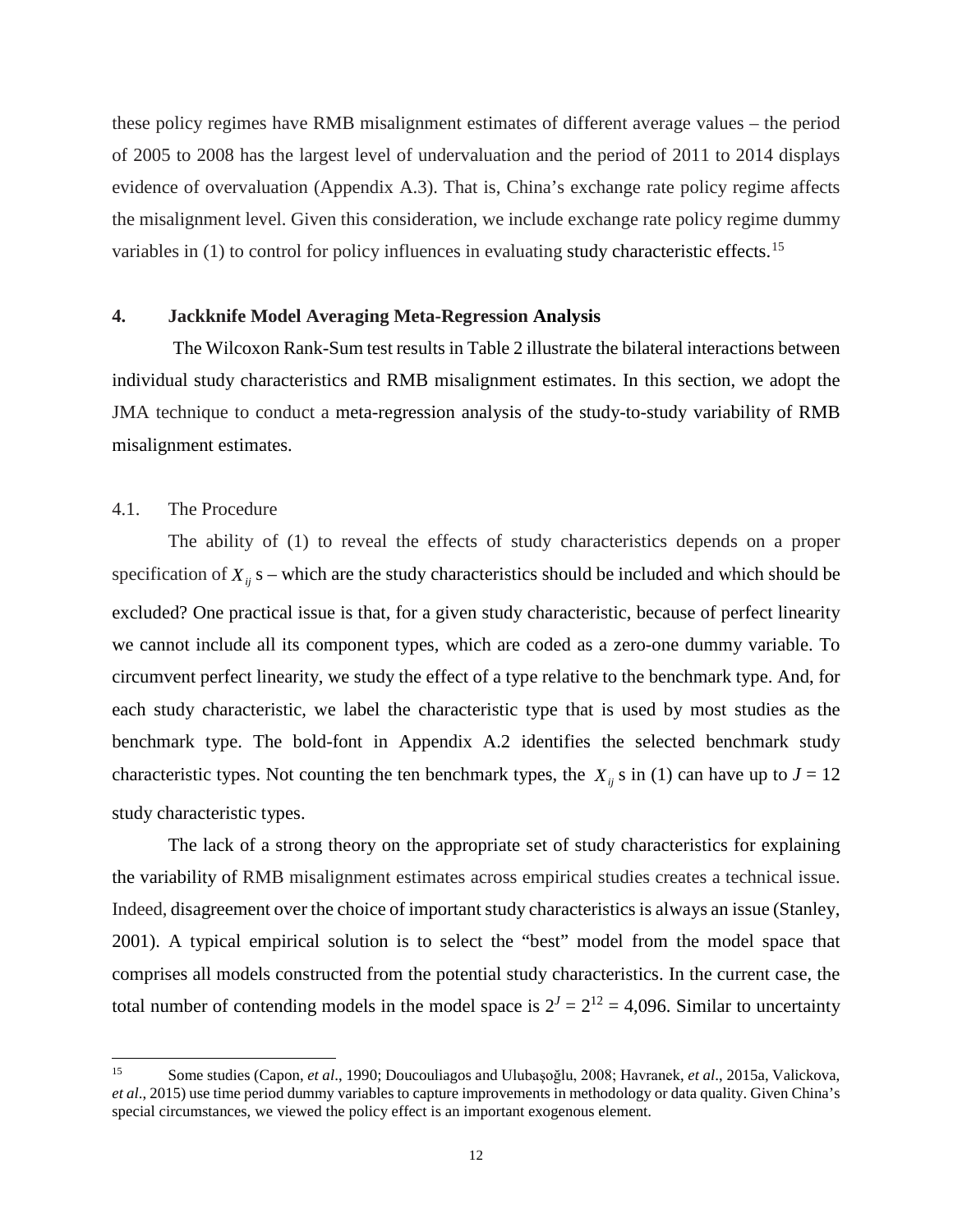associated with parameter estimation, there is uncertainty associated with comparing and selecting models that can be nested or non-nested from the model space. If model selection uncertainty is simply ignored, the inference based on a chosen model may be overly optimistic and misleading (Buckland, *et al*., 1997; Fragoso, *et al*., 2018; Steel, 2019; Hoeting, *et al*., 1999).

We adopt the JMA technique which is a frequentist model averaging technique to evaluate effects of study characteristics. In essence, model averaging exploits the information from all (contending) models in the model space and accounts for model uncertainty in the process. Instead of identifying a single model, it derives the selected model combination and the combination of relevant study characteristics. Hoeting, *et al.* (1999), Fragoso, *et al.* (2018) and Steel (2019), for example, argue that model averaging offers better performance than selecting a single model.

The frequentist model averaging technique derives the weights for averaging models from empirical data – while the BMA approach also makes use of *priors*. The forecast combination exercise in Bates and Granger (1969) presents an early application of frequentist model averaging.<sup>[16](#page-14-0)</sup> The JMA, compared with other frequentist model averaging methods that are based on, say, information criteria and the Mallows criterion (Buckland, *et al*., 1997; Hansen, 2007; Wan, *et al*., 2010), have two properties that are relevant for the current exercise. Specifically, the JMA allows the error term in (1) to be heteroskedastic and have a non-diagonal variance-covariance structure, and the contending models to be non-nested (Hansen and Racine, 2012; Zhang, *et al.*, 2013). In our sample, multiple RMB misalignment estimates are from individual studies. Even after accounting for study characteristics, the variability of misalignment estimates can cluster around individual studies, and display heteroskedasticity and a non-diagonal residual variance matrix. Further, there are both nested and non-nested contending models in the model space.

In this exercise, we derive the JMA weights as follows.<sup>[17](#page-14-1)</sup> First, for model  $\tau$  ( $\tau$  = 1, …, 2<sup>12</sup>), we obtain its deleted-1 Jackknife residual vector  $\hat{\epsilon}_t$ . The deleted-1 cross-validation criterion is given by  $w' \hat{\varepsilon}^{Jack} \hat{\varepsilon}^{Jack} w$ , where  $\hat{\varepsilon}^{Jack} = (\hat{\varepsilon}_1 \dots \hat{\varepsilon}_{2^{12}})$ , and w is a  $2^{12}x1$  vector of model weights. The weights used to construct the Jackknife version of model averaging estimator are given by

$$
\hat{\mathbf{w}} = \underset{\mathbf{w} \in \{\mathbf{w} \leq 1, \mathbf{w} \geq 0, \mathbf{w}' \mathbf{1} = 1\}}{\arg \min} \mathbf{w}' \hat{\mathbf{\varepsilon}}'^{Jack} \hat{\mathbf{\varepsilon}}^{Jack} \mathbf{w} . \tag{2}
$$

<span id="page-14-1"></span><span id="page-14-0"></span>16 Recent applications include Wan and Zhang (2009) on tourism, and Magnus, *et al.* (2011) on housing market.<br>17 Appendix A 4 gives a brief description of the IMA and other selected model average procedures.

 $\overline{\phantom{a}}$ 

Appendix A.4 gives a brief description of the JMA and other selected model average procedures.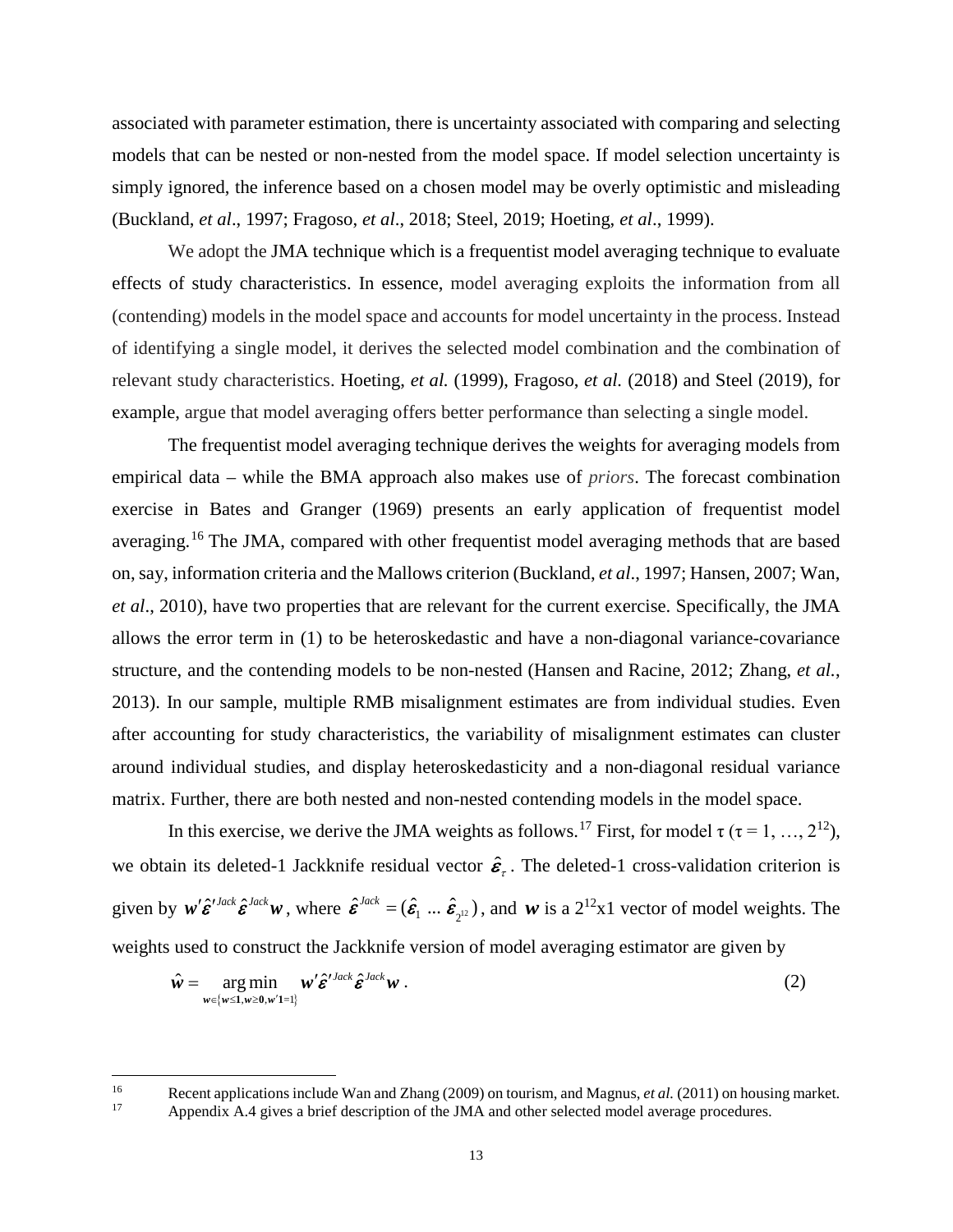The Jackknife averaging criterion incorporates covariances of residuals between models in the model space.

The JMA estimator of  $\beta_j$  ( $j = 1, ..., 12$ ) and its standard error are given by

$$
\hat{\beta}_j = \sum_{\tau=1}^{2^{12}} \hat{w}_{\tau} \hat{\beta}_{j,\tau} I(\beta_{j,\tau}),
$$
\n(3)

and

SE(
$$
\hat{\beta}_j
$$
) =  $\sum_{\tau=1}^{2^{12}} \hat{w}_{\tau} [Var(\hat{\beta}_{j,\tau}) + (\hat{\beta}_{j,\tau} - \hat{\beta}_j)^2]^{1/2} I(\beta_{j,\tau}),$  (4)

where  $\tau$  is the model index,  $\hat{w}_\tau$  is the  $\tau$ -th element of  $\hat{w}$ ,  $\beta_{i,\tau}$  is the coefficient of the study characteristic *j* ( $X_{i,j}$ ) included in model  $\tau$ ,  $I(\beta_{i,\tau})$  is the indicator function that assumes the value of one if the study characteristic *j* is included in model τ and is zero otherwise, and *Var*(.) is the variance operator.

By the same token, we define  $\hat{\gamma}_k$  the JMA estimator of  $\gamma_k$ , the coefficient of the exchange rate policy regime control variable and its standard error. The Jackknife version of the model combination that is the best approximate of the true model is<sup>[18](#page-15-0)</sup>

$$
Y_{i} = \hat{\alpha} + \sum_{j=1}^{J} \hat{\beta}_{j} X_{ij} + \sum_{k=1}^{K} \hat{\gamma}_{k} Z_{ik} + \hat{\varepsilon}_{i}.
$$
\n(5)

The contribution of model  $\tau$  to the combination is given by its model weight  $\hat{w}_{\tau}$ . The model with the largest model weight is the best model relative to others in the model space identified by the JMA procedure. By combining the weights of models that include  $\beta_j$ , we get

$$
IW(\beta_j) = \sum_{\tau=1}^{2^{12}} \hat{w}_{\tau} I(\beta_{j,\tau}),
$$
\n(6)

the total "weight" of  $\beta_j$  in the best approximate model combination (5). We label IW( $\beta_j$ ) the inclusion weight of  $\beta$ <sub>*i*</sub> that indicates the relevance of the *j*-th study characteristic type.

It is noted that, under a frequentist model averaging framework, it is possible that different choices and criteria of selecting weights of the model averaging estimator give different results. Thus, besides presenting results from the JMA procedure in next subsection, we in the next section report results from a few alternative model averaging procedures, including BMA.

<span id="page-15-0"></span>18

Hansen and Racine (2012) prove the optimality properties of JMA.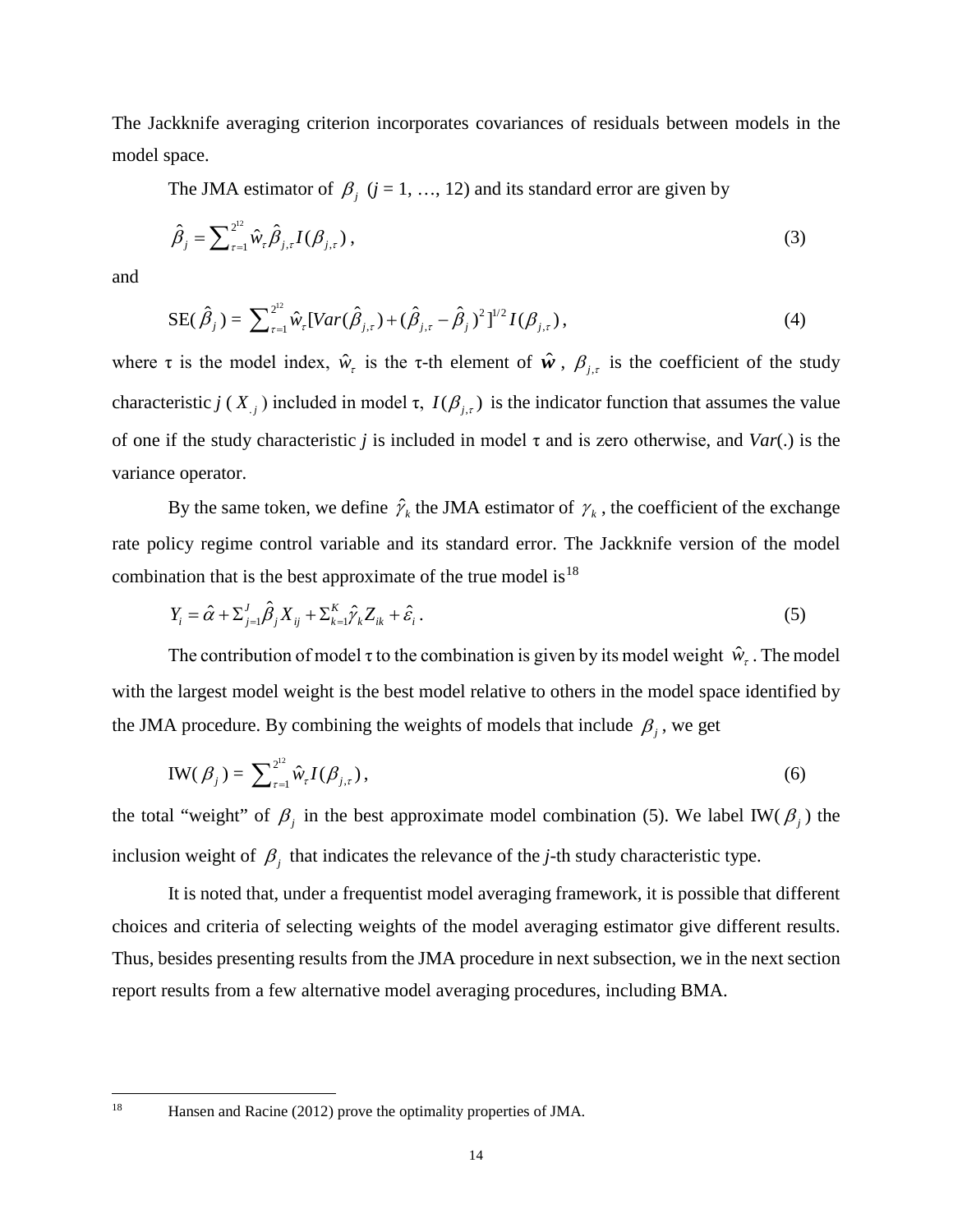|                                                  | <b>IW</b> | <b>MA</b>        | <b>BEST</b>         |
|--------------------------------------------------|-----------|------------------|---------------------|
| Weights                                          |           |                  | 0.4126              |
| Intercept                                        |           | $-0.0102$        | $-0.0308$           |
|                                                  |           | (0.0491)[0.0649] | $(0.0327)$ [0.0511] |
| Data Characteristics                             |           |                  |                     |
| Non-Annual                                       | 0.7392    | $-0.0724$        | $-0.0938$           |
|                                                  |           | (0.0232)[0.0351] | (0.0173)[0.0387]    |
| PPP-based                                        | 0.8744    | 0.1089           | 0.1168              |
|                                                  |           | (0.0274)[0.0390] | (0.0248)[0.0382]    |
| Non-Dollar-based RER                             | 0.6734    | $-0.0325$        | $-0.0357$           |
|                                                  |           | (0.0172)[0.0258] | (0.0165)[0.0314]    |
| <b>Theoretical and Estimation Specifications</b> |           |                  |                     |
| <b>FEER</b>                                      | 0.1830    | 0.0260           |                     |
|                                                  |           | (0.0215)[0.0227] |                     |
| Penn Effect                                      | 0.7899    | 0.1655           | 0.1970              |
|                                                  |           | (0.0484)[0.0601] | (0.0391)[0.0586]    |
| <b>Other Approaches</b>                          | 0.0589    | $-0.0047$        |                     |
|                                                  |           | (0.0046)[0.0051] |                     |
| Non-Time-series                                  | 0.1008    | 0.0120           |                     |
|                                                  |           | (0.0110)[0.0116] |                     |
| Cointegration                                    | 0.9182    | 0.1432           | 0.1806              |
|                                                  |           | (0.0461)[0.0590] | (0.0254)[0.0474]    |
| Structural                                       | 0.8170    | 0.1453           | 0.1872              |
|                                                  |           | (0.0364)[0.0442] | (0.0203)[0.0348]    |
| <b>Publication Attributes</b>                    |           |                  |                     |
| Non-Journal                                      | 0.9014    | 0.0687           | 0.0810              |
|                                                  |           | (0.0179)[0.0300] | (0.0172)[0.0313]    |
| Mainland                                         | 0.9771    | $-0.1166$        | $-0.1251$           |
|                                                  |           | (0.0174)[0.0392] | (0.0158)[0.0388]    |
| Non-Academics                                    | 0.8487    | 0.0627           | 0.0728              |
|                                                  |           | (0.0174)[0.0311] | (0.0154)[0.0352]    |
| <b>Exchange Rate Policy Regime</b>               |           |                  |                     |
| 1998-2004                                        |           | $-0.0147$        | $-0.0160$           |
|                                                  |           | (0.0178)[0.0516] | (0.0167)[0.0515]    |
| 2005-2008                                        |           | 0.0054           | $-0.0013$           |
|                                                  |           | (0.0235)[0.0493] | (0.0206)[0.0482]    |
| 2009-2010                                        |           | $-0.0925$        | $-0.0974$           |
|                                                  |           | (0.0305)[0.0715] | (0.0287)[0.0712]    |
| 2011-2014                                        |           | $-0.2599$        | $-0.2656$           |
|                                                  |           | (0.0324)[0.0574] | (0.0306)[0.0559]    |
| Adj. $R2$                                        |           |                  | 0.3150              |

Table 3. Jackknife Model Averaging Results

Notes: The intercept and exchange rate policy regime dummy variables are included in all regressions under the Jackknife model averaging exercise. The column labelled "IW" gives the inclusion weights of the corresponding characteristic types to the left. The column labelled "MA" gives the Jackknife model averaging estimates and their weighted standard errors. Two kinds of weighted standard errors are calculated: one based on White standard errors in single regressions is in parentheses and one based on study clustered standard errors in single regressions is in squared brackets. The column labelled "Best" gives the OLS results of the model that has the largest model weight, which is given in the row labelled "Weights". The coefficient estimates significant at the 10% level under the White robust standard errors are underlined, and those significant at the 10% level under clustered robust standard errors are in bold.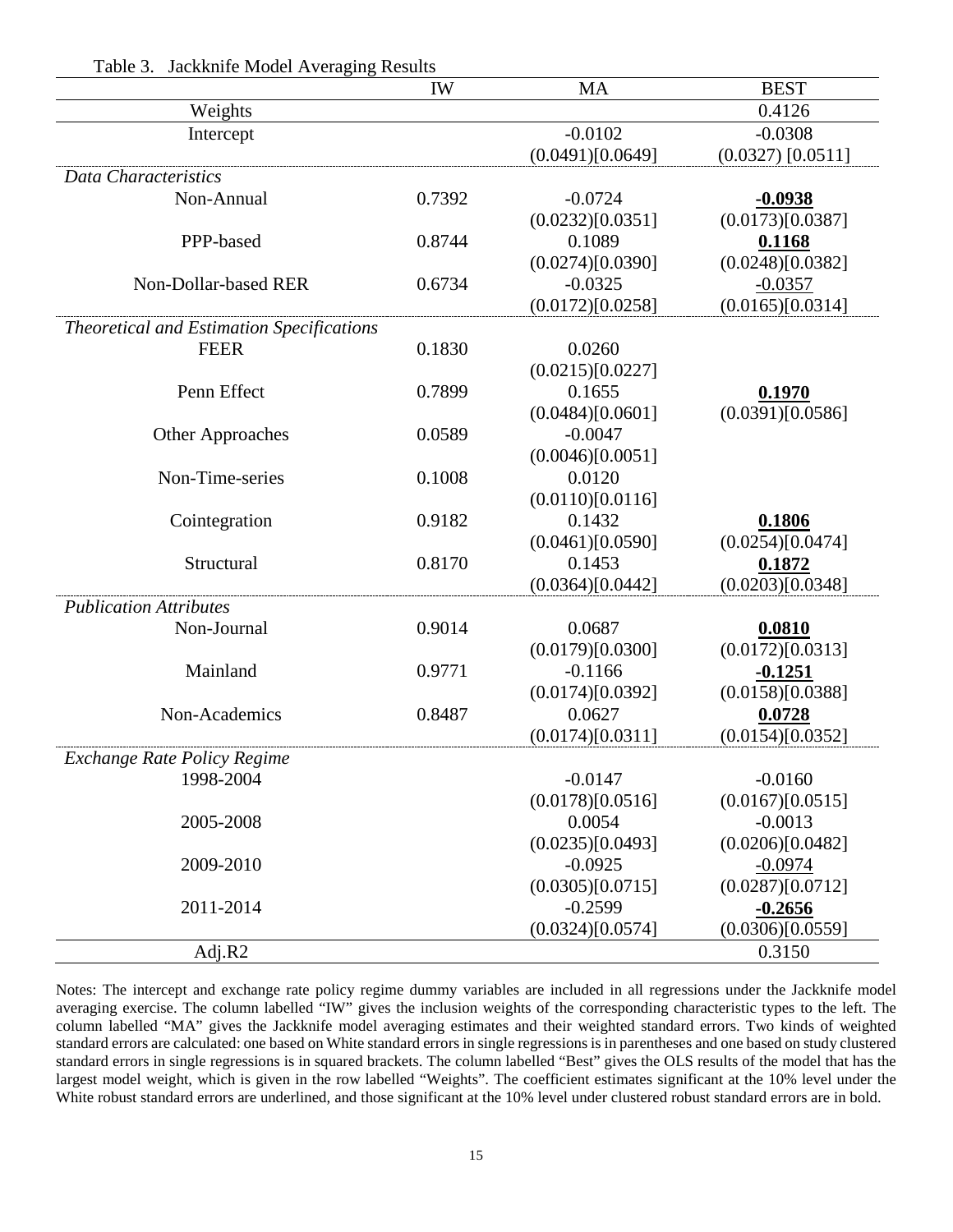## *4.2 Results*

 $\overline{\phantom{a}}$ 

Table 3 presents results from the JMA analysis of RMB misalignment estimates. The inclusion weights and the JMA estimates of  $\beta$  *j* s are reported under the columns labelled, respectively, "IW" and "MA."

By construction, inclusion weights lie between zero and one. However, we do not have a theory to determine the significance of an inclusion weight value. If we relate the notion of inclusion weight to the concept of posterior inclusion probability (PIP) of the BMA approach, we can consider the *j*-th study characteristic type to have an acceptable, substantial, strong, or decisive effect if IW( $\beta$ <sub>i</sub>) is between, respectively, 0.5 and 0.75, 0.75 and 0.95, 0.95 and 0.99, and 0.99 and 1. If IW( $\beta_j$ ) is less than 0.5, the *j*-th study characteristic type is considered ignorable.<sup>[19](#page-17-0)</sup> According to the rule of thumb of 0.5, we identify nine non-ignorable study characteristic types; three for each of the three categories of study characteristics.

Under the column labelled "MA," two model averaging standard errors are reported underneath each weighted estimate. The weighted White robust standard errors are in round parentheses, and the weighted standard errors robust to clustering on study effects are in squared brackets. The t-statistics constructed from either type of standard errors indicate statistical significance is associated with inclusion weights. For study characteristic type that has an inclusion weight larger than 0.7, its t-statistic is larger than, say, the value 1.645. The case of non-dollar based RER that has an inclusion weight of 0.6734 (larger than 0.5) is a marginal case – the tstatistic based on the White robust standard error is -1.890 and the one robust to clustering on study effects is -1.260. However, Zhang and Liu (2018) show that these weighted model averaging coefficients do not have standard asymptotic distributions. Therefore, we have to interpret these tstatistics with cautions.

To shed additional light on the relevance of these study characteristics, we report under the heading "BEST" the results of estimating the model that garnered the largest model weight  $\hat{w}_r$ . The best model has a model weight of 41.3%, and includes nine study characteristic types.<sup>[20](#page-17-1)</sup> Indeed,

<span id="page-17-0"></span><sup>&</sup>lt;sup>19</sup> The next section presents a BMA analysis. If PIP falls between 0.5–0.75, 0.75–0.95, 0.95–0.99 and 0.99–1, respectively, the corresponding variable type has an acceptable, substantial, strong, or decisive effect (Kass and Raftery, 1995; Havranek, *et al*., 2015). If it is less than 0.5, the variable is considered ignorable.

<span id="page-17-1"></span><sup>&</sup>lt;sup>20</sup> The second best model has a model weight of  $22.4\%$  and does not include the "non-dollar based RER" variable. A plot of the model weights is in Appendix A.5.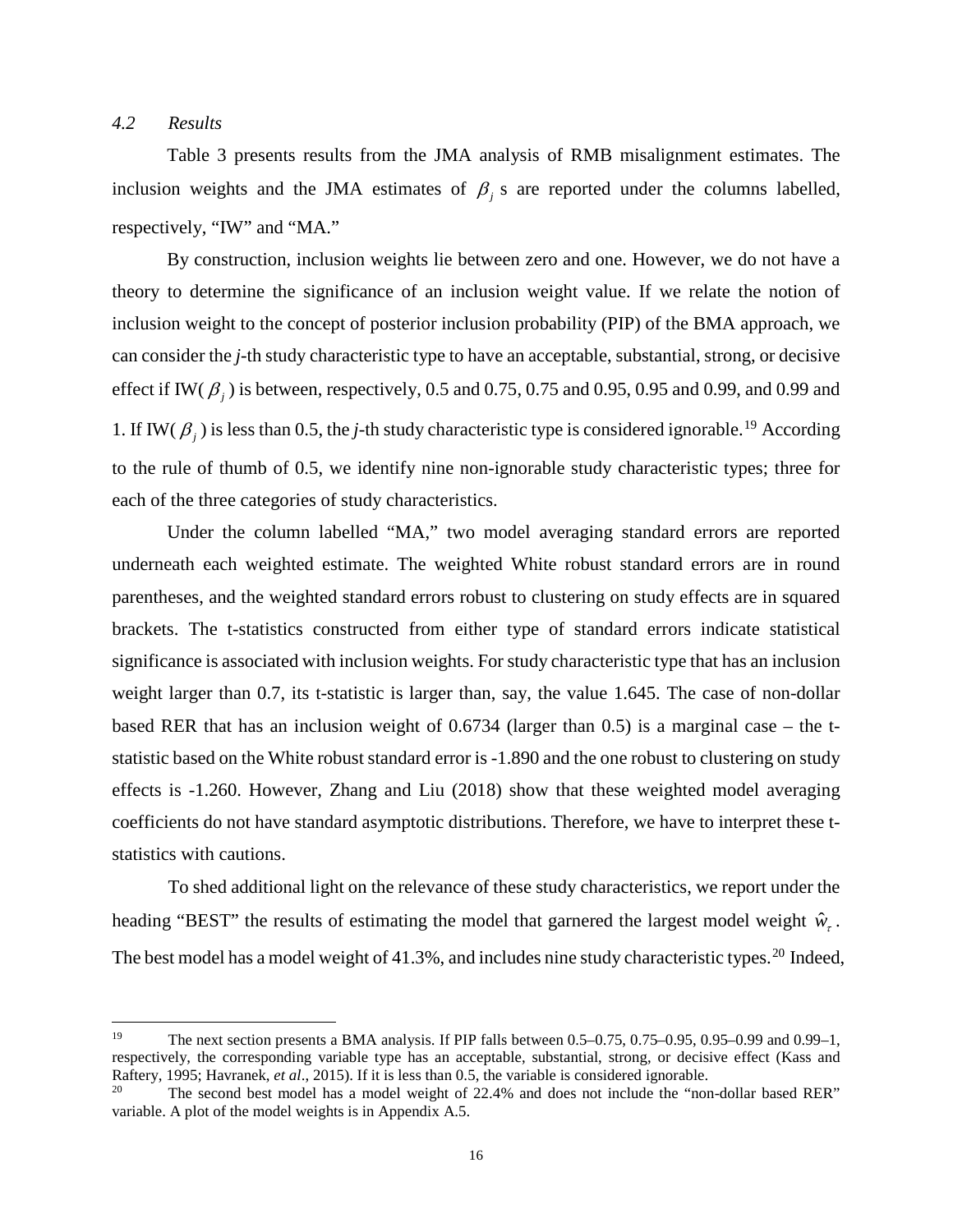these included variables coincide with those with an inclusion weight larger than 0.5. Again, the White robust and clustering-on-study robust standard errors are presented in round parentheses and squared brackets, respectively. The included study characteristic types are statistically significant under clustering robust standard errors, with the exception of the "non-dollar based RER" variable that is significant under the White robust standard error. The coefficient estimates are quite close to the corresponding weighted estimates from model averaging.

The different pieces of evidence in Table 3 together yield strong evidence for eight study characteristic effects, and marginal evidence for one. The multivariate framework that controls for inter-dependence between study characteristics identifies a smaller number of significant study characteristic types than the one indicated by the Wilcoxon Rank-Sum test results in Table 2.

It is of interest to look at the significant factors even though we do not have a sharp theory on effects of study characteristics. Thus, we take a "pragmatic" approach and interpret the significant effects in Table 3 without connotations of rejecting or validating any theory or hypothesis.

Of the three data characteristic types, the use of non-annual tends to yield relatively weak evidence of RMB undervaluation; suggesting that high frequency (quarterly and monthly) data tend to give weaker evidence than low (annual) frequency data. One possible interpretation is that, compared with annual data, quarterly and monthly data can better capture short-term effects of currency market shocks – a point that is in accordance with the discussion of long-run and short-run equilibrium real exchange rates (Montiel and Hinkle, 1999).<sup>[21](#page-18-0)</sup>

The use of PPP-based data tends to yield relatively strong evidence of RMB undervaluation. PPP-based data account for differences in relative prices in individual countries to facilitate crosscountry comparison of real exchange rates and, hence, misalignment. The Chinese economy has experienced different growth patterns in different sectors in the past few decades. To the extent that the evolution of market prices and the exchange rate does not reflect relative productivity growth, the uses of PPP-based and market-based data can generate different misalignment results.

<span id="page-18-0"></span> $21$ <sup>21</sup> Bineau (2010), Cheung and He (forthcoming) and Korhonen and Ritola (2011) reported similar negative, but statistically insignificant, non-annual data effects. Appendix A.6 presents a comparison of results from these studies. In general, the results are usually consistent in terms of the sign, but may differ in terms of significance. The difference in significance is likely due to differences in the samples. In the case of Cheung and He (forthcoming), the omission of 12 extreme estimates from Chang  $(2008)$  – see footnote  $9 -$  is the main source of differences.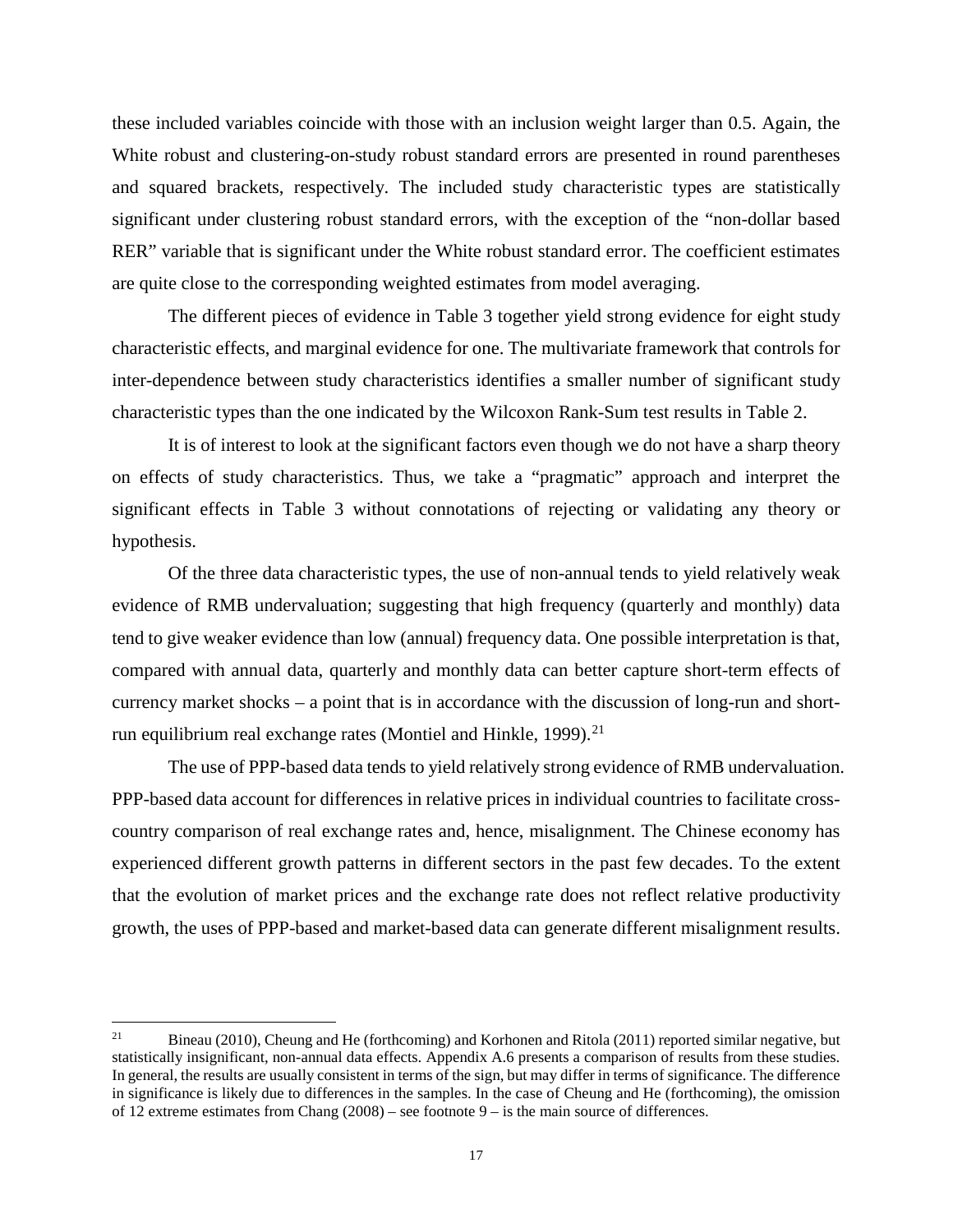Our results indicate that, after controlling for these cross-country data differences, it is more likely to report evidence of RMB undervaluation.

The significance of the non-dollar-based RER variable is not robust and, thus, we consider the evidence is weak. The result suggests the possibility that studies using dollar-based RER tend to yield stronger evidence of RMB undervaluation. If currencies move in a similar pattern against the US dollar, then the level of RMB misalignment against non-dollar currencies can be less than against the US dollar. Our finding offers weak support for this interpretation.

It is found that, under the category of theoretical and estimation specifications, the Penn Effect, Cointegration, and Structural study characteristic types are significant with a positive coefficient estimate. That is, these characteristics tend to be associated with an undervalued RMB misalignment estimate.

The Penn Effect setup, which is based on the well-documented empirical link between real exchange rates and per-capita income is commonly used to evaluate RMB valuation. Among a variety of theoretical explanations, most discussions refer to the Balassa-Samuelson hypothesis that draws on differential trade-sector and non-trade-sector productivity growth rates. Compared with the non-trade-sector, China's trade-sector, evidently, has experienced a very strong growth in the past few decades. The differential growth patterns across sectors affect the evolution of China's equilibrium exchange rate.<sup>[22](#page-19-0)</sup> The Penn Effect setup that allows for differential productivities is likely to suggest the RMB is undervalued.

The cointegration specification incorporates empirical long-run relationship in the estimation process. The positive Cointegration study characteristic effect suggests that allowing for empirical long-run linkages can lead to strong evidence of RMB undervaluation. Our significant "Structural" characteristic type result is comparable to Wang and Yao (2008) who find that structural setup usually gives larger misalignment estimates relative to reduced-form setup.

Beside these three characteristic types, the other theoretical and estimation specification characteristic types (FEER, Other Approaches, and Non-Time-series) have low inclusion weights and are insignificant under the "BEST" specification.

<span id="page-19-0"></span> $22\,$ <sup>22</sup> Theoretically, the Balassa-Samuelson mechanism assumes intersectoral factor mobility so that the equilibrium exchange rate is consistent with internal balance and external equilibrium. China, however, is unlikely to satisfy this assumption.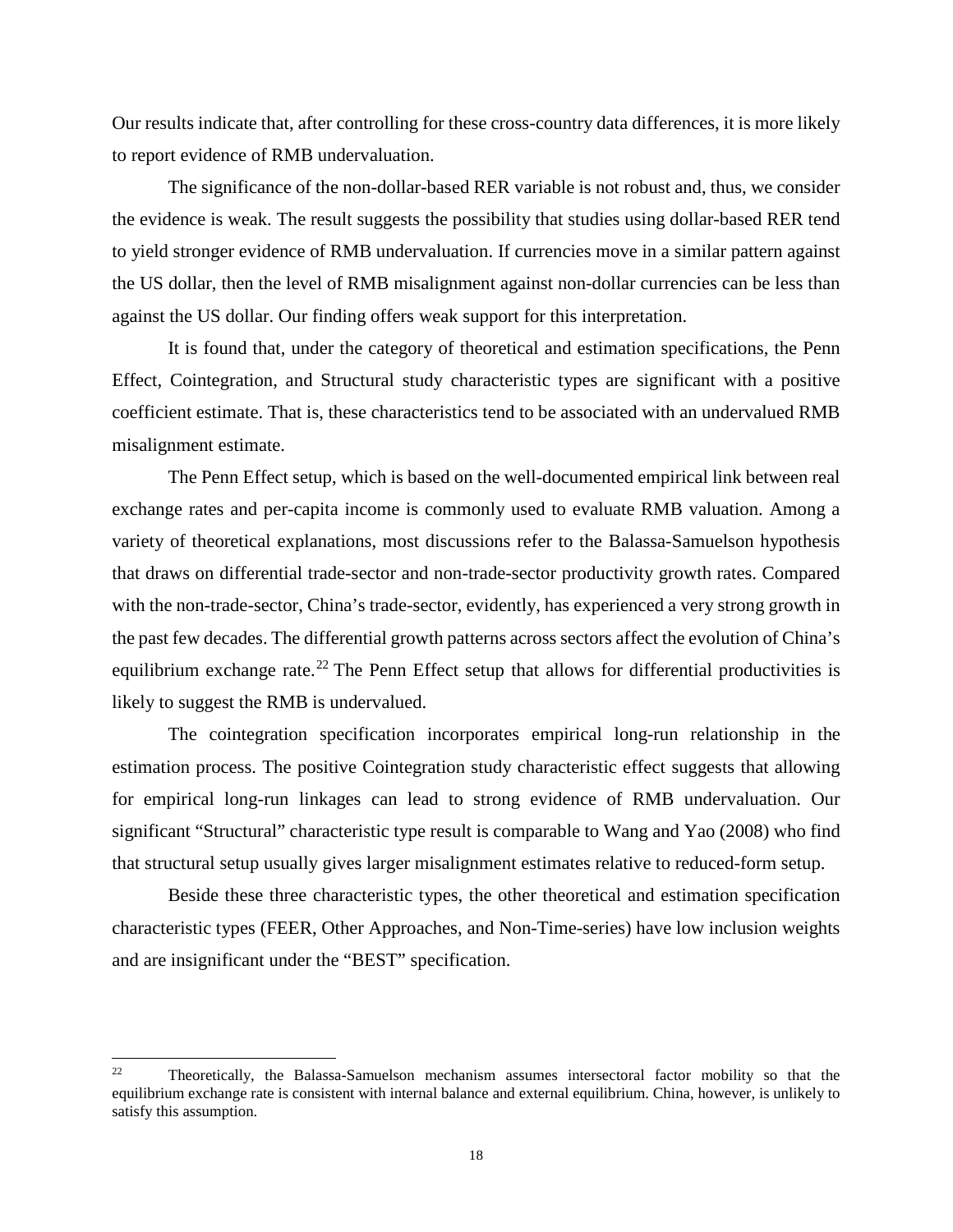All the three types of publication attributes in Table 3 have an inclusion weight larger than the 0.5 threshold and are statistically significant under the "BEST" specification. That is, the publication venue and the author's affiliation have implications for the reported RMB misalignment estimates. Specifically, a weak empirical evidence of RMB undervaluation is likely to be reported by studies published in academic journals, or authored by researchers affiliated with a mainland China institution or a non-academic institution.

As noted in Section 3, we do not have the information on standard errors to conduct the publication bias about RMB misalignment estimates. Our results pertaining to publication attributes, however, offer an alternative perspective to assess the behavior of reporting politically sensitive RMB misalignment estimates (Fidrmuc and Lind, 2018; Campos, *et al.*, 2019). While we do not pretend to test a sharp hypothesis, the negative association between a mainland institution affiliation and RMB undervaluation seems to be non-controversial.<sup>[23](#page-20-0)</sup>

In the presence of these study characteristics, the four exchange rate policy regime dummy variables have a negative coefficient estimate. However, only the time dummy variable of 2011- 2014 is statistically significant; indicating that weak evidence of RMB undervaluation is likely to be found for this period. The result is in accordance with, say, the Wilcoxon Rank-Sum test result mentioned in subsection 3.3 (Appendix A.3), the finding of Cheung, *et al*. (2017), and the International Monetary Fund 2015 assessment.

## *4.3 Alternative Study Characteristic Benchmarks*

In the previous subsection, study characteristic effects are assessed with reference to benchmarks defined by the most adopted study characteristic types. The choice of benchmarks can be viewed as arbitrary. Here we explore the sensitivity of alternative benchmark choices. Specifically, we swap the roles of regressors and benchmarks in the previous subsection. That is, based on equation (1), we use the 10 benchmark study characteristic types identified in Appendix A.2 as regressors  $X_{ii}$ 's to study the effects of these study characteristics.

<span id="page-20-0"></span> $23$ 

Similar results of author's affiliation are reported by Korhonen and Ritola (2011).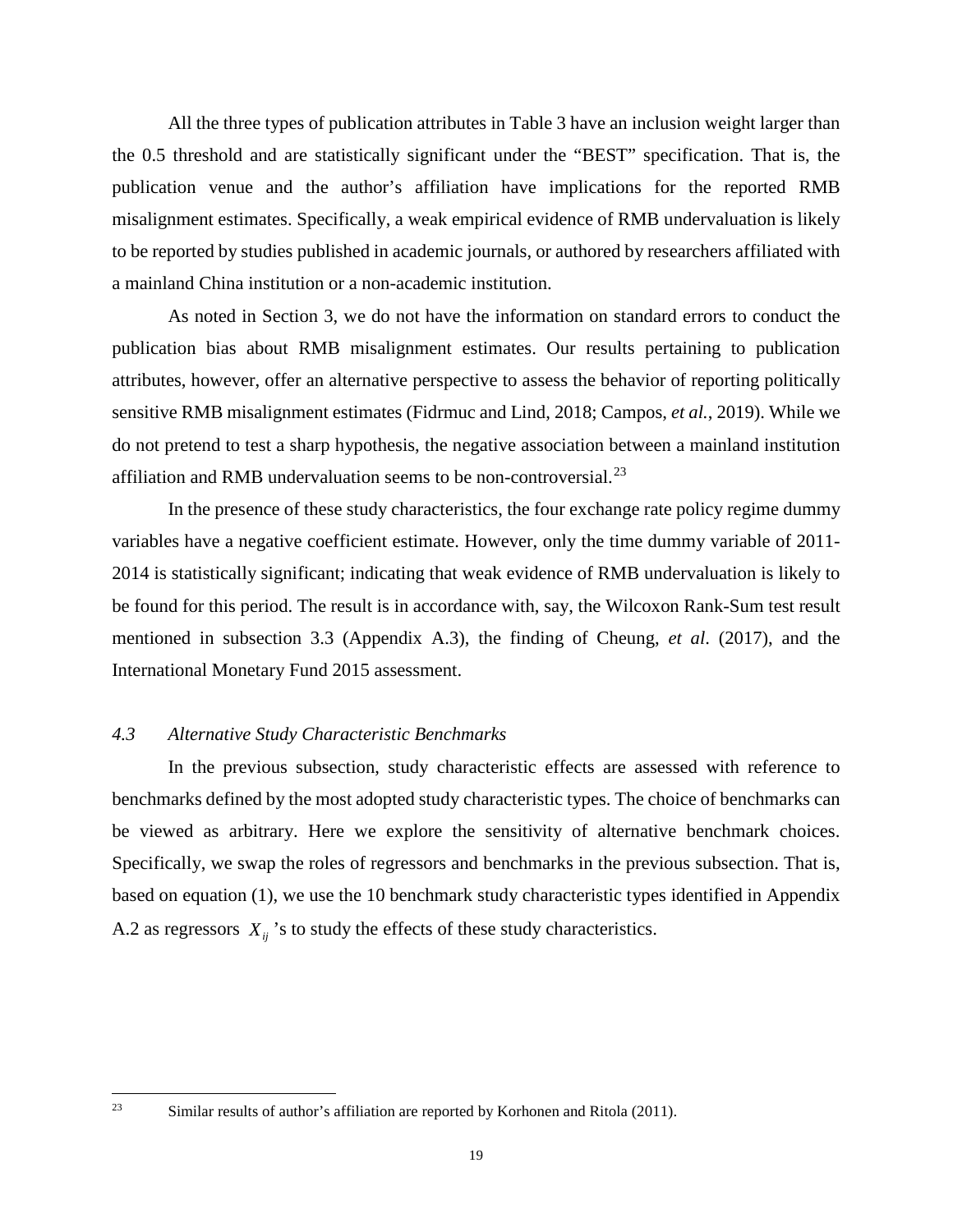| Table 4. Jackkille Model Averaging - Benchmark Study Characteristic Types as Regressors |           |                  |                     |
|-----------------------------------------------------------------------------------------|-----------|------------------|---------------------|
|                                                                                         | <b>IW</b> | MA               | <b>BEST</b>         |
| Weights                                                                                 |           |                  | 0.4090              |
| Intercept                                                                               |           | 0.3444           | 0.4112              |
|                                                                                         |           | (0.0757)[0.1070] | $(0.0399)$ [0.0897] |
| Data Characteristics                                                                    |           |                  |                     |
| Annual                                                                                  | 0.4842    | 0.0425           |                     |
|                                                                                         |           | (0.0239)[0.0307] |                     |
| Non-PPP-based                                                                           | 0.8109    | $-0.1017$        | $-0.0903$           |
|                                                                                         |           | (0.0352)[0.0480] | (0.0188)[0.0402]    |
| <b>Dollar-based RER</b>                                                                 | 0.9466    | 0.0655           | 0.0658              |
|                                                                                         |           | (0.0161)[0.0316] | (0.0163)[0.0331]    |
| Theoretical and Estimation Specifications                                               |           |                  |                     |
| <b>BEER</b>                                                                             | 0.6196    | $-0.1036$        | $-0.1724$           |
|                                                                                         |           | (0.0429)[0.0560] | (0.0274)[0.0661]    |
| Time-series                                                                             | 0.7368    | $-0.0899$        | $-0.1208$           |
|                                                                                         |           | (0.0281)[0.0375] | (0.0195)[0.0372]    |
| Non-Cointegration                                                                       | 1.0000    | $-0.1507$        | $-0.1859$           |
|                                                                                         |           | (0.0507)[0.0778] | (0.0326)[0.0757]    |
| Reduced-form                                                                            | 0.3804    | $-0.0500$        |                     |
|                                                                                         |           | (0.0318)[0.0345] |                     |
| <b>Publication Attributes</b>                                                           |           |                  |                     |
| Journal                                                                                 | 0.7790    | $-0.0552$        | $-0.0794$           |
|                                                                                         |           | (0.0180)[0.0277] | (0.0148)[0.0289]    |
| Non-mainland                                                                            | 0.9681    | 0.1010           | 0.1085              |
|                                                                                         |           | (0.0160)[0.0376] | (0.0154)[0.0382]    |
| Academics                                                                               | 0.9147    | $-0.0385$        | $-0.0447$           |
|                                                                                         |           | (0.0131)[0.0327] | (0.0132)[0.0337]    |
| <b>Exchange Rate Policy Regime</b>                                                      |           |                  |                     |
| 1998-2004                                                                               |           | $-0.0058$        | $-0.0113$           |
|                                                                                         |           | (0.0181)[0.0535] | (0.0169)[0.0508]    |
| 2005-2008                                                                               |           | 0.0127           | 0.0036              |
|                                                                                         |           | (0.0227)[0.0496] | (0.0206)[0.0473]    |
| 2009-2010                                                                               |           | $-0.0838$        | $-0.0974$           |
|                                                                                         |           | (0.0316)[0.0720] | (0.0284)[0.0703]    |
| 2011-2014                                                                               |           | $-0.2468$        | $-0.2566$           |
|                                                                                         |           | (0.0322)[0.0598] | (0.0305)[0.0573]    |
| Adj.R2                                                                                  |           |                  | 0.2965              |

Table 4. Jackknife Model Averaging - Benchmark Study Characteristic Types as Regressors

Notes: See notes to Table 3.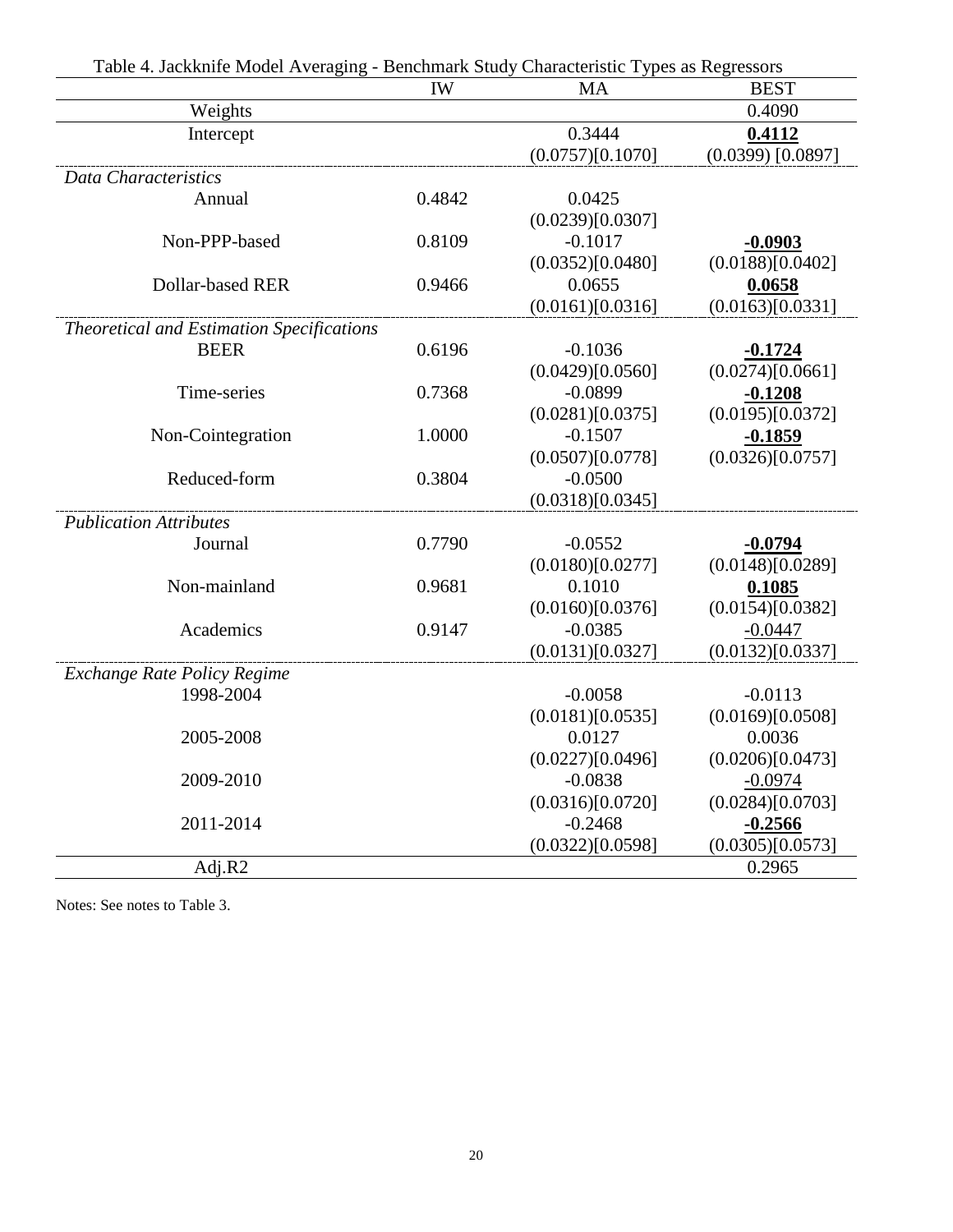Table 4 presents the corresponding JMA meta-regression analysis. The inclusion weights and the JMA estimates are given under the "IW" and "MA" columns. While the signs of weighted average estimates are consistent with those in Table  $3^{24}$  $3^{24}$  $3^{24}$ , the 0.5 inclusion weight rule of thumb indicates that there are eight non-ignorable study characteristics. Comparing with results in Table 3, the study characteristics under the category of data characteristics have the corresponding (opposite) signs but the annual data type has an inclusion weight less than 0.5; that is there is one less non-ignorable study characteristic. The category of theoretical and estimation specifications yields the same number – three – of non-ignorable study characteristics. However, only two overlap with those in Table 3. The "time-series" is found to be non-ignorable and tends to yield weak evidence of RMB undervaluation. The "reduced-form" type is an ignorable type – a result that is at odds with the finding of a non-ignorable "structural" type in Table 3. The results of the three publication attribute study characteristics are qualitative similar to those in Table 3.

The model with the largest model weight  $\hat{w}_r$  ( $\hat{w}_r$  = 40.9%) is presented under the "BEST" column.[25](#page-22-1) It includes the eight study characteristic types that have an inclusion weight larger than 0.5. In terms of statistical significance, the use of standard errors robust to clustering-on-study, instead of the White robust standard errors, reduces the number of significant coefficient estimates from eight to seven – the "academics" type becomes insignificant after controlling for clustering effects.

The evidence presented in Tables 3 and 4 indicates that the reported RMB misalignment estimates vary systematically across studies; depending on whether a) PPP-based data, b) dollarbased RER, c) BEER model, and d) cointergration method are used. Also it depends on whether it is published in academic journals, and whether authors are affiliated with a China institution, or not. The evidence is weak when a study uses annual data, a time series setup, or a reduced-form model. Further, compared with other historical periods, the RMB misalignment estimates reported for 2011-2014 tend to yield a smaller degree of undervaluation.

## *4.4 Misaligned or Not*

<span id="page-22-0"></span> $24$ Under the theoretical setting, the non-ignorable BEER type has a sign opposite to that of the non-ignorable Penn type.<br> $25$ 

<span id="page-22-1"></span>The second best model has a model weight of 26.3% and includes five study characteristics, which also are in the best model. A plot of the model weights is in Appendix A.5.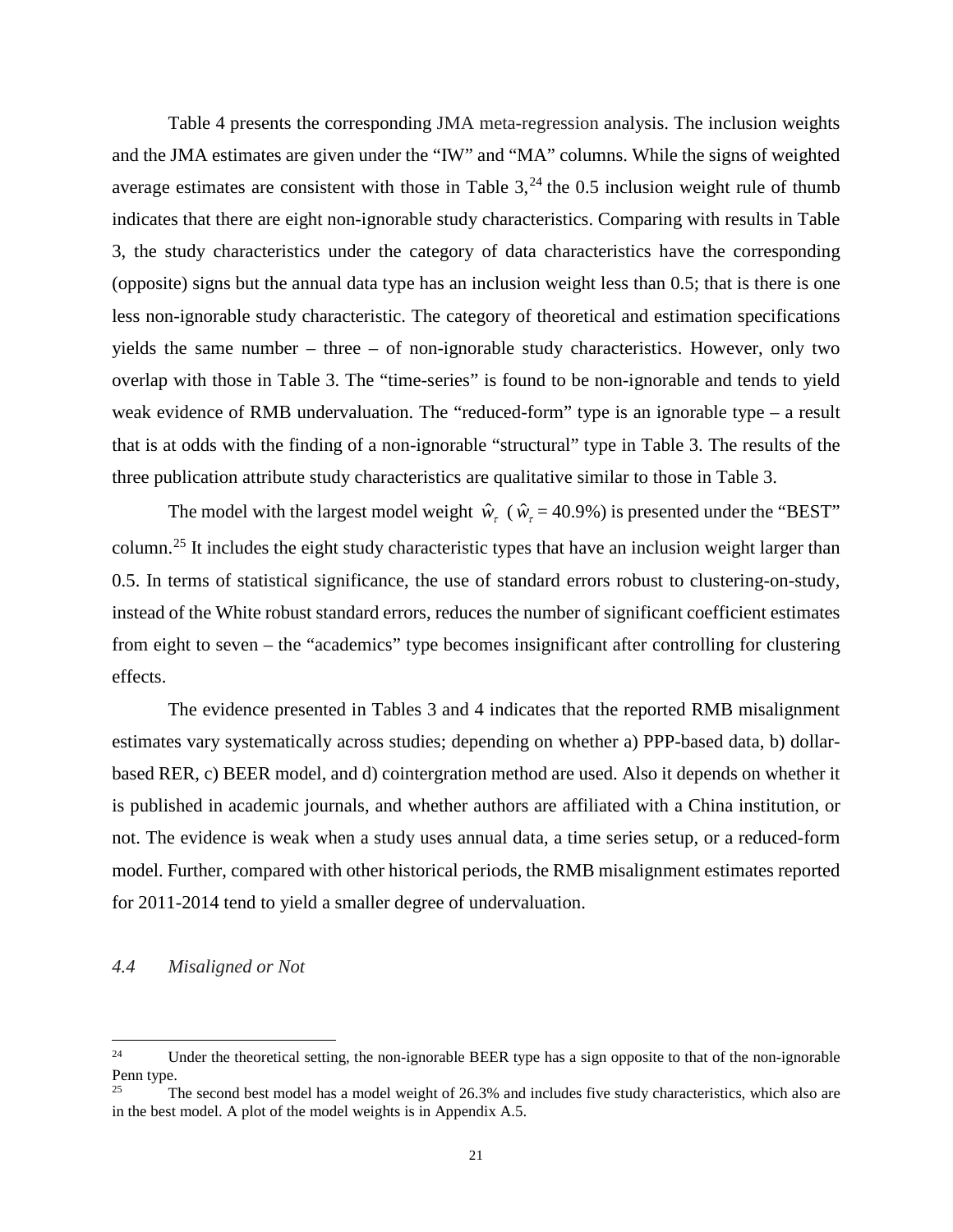As discussed earlier, differing theoretical views and empirical strategies can lead to diverse and even conflicting RMB misalignment estimates in our sample. Our quantitative analysis shows that, in addition to data choices and publication attributes, these empirical estimates vary with the choices of theoretical frameworks and empirical strategies. Given these results, what is the inference about RMB misalignment we can draw from this large set of RMB misalignment estimates? To address this question, we consider equation (5), which is the JMA version of the best approximate of the true model.

One strategy is to consider the distribution of  $Y_i$  assuming  $X_{ii}$ 's are at their average values. Recall that the JMA coefficient estimates are weighted averages of the corresponding estimates from individual model specifications in the model space. We follow Buckland, *et al.* (1997) to calculate the mean and variance of these weighted estimates (Appendix A.7).



Notes: The Figure plots the probability density of the RMB misalignment estimator implied by the JMA model combination (equation 5) that is the best approximate of the true model for each of the five exchange rate policy regime periods. The solid line indicates the expected level of misalignment, the two dash lines present the symmetric 95% confident interval, and the reference point of zero is given by the doted red line. The numbers above the red ticks are the 2.5%, 50% and 97.5% quantiles. The equation  $P(y<0)$  under the x-axis shows the probability of the RMB is overvalued.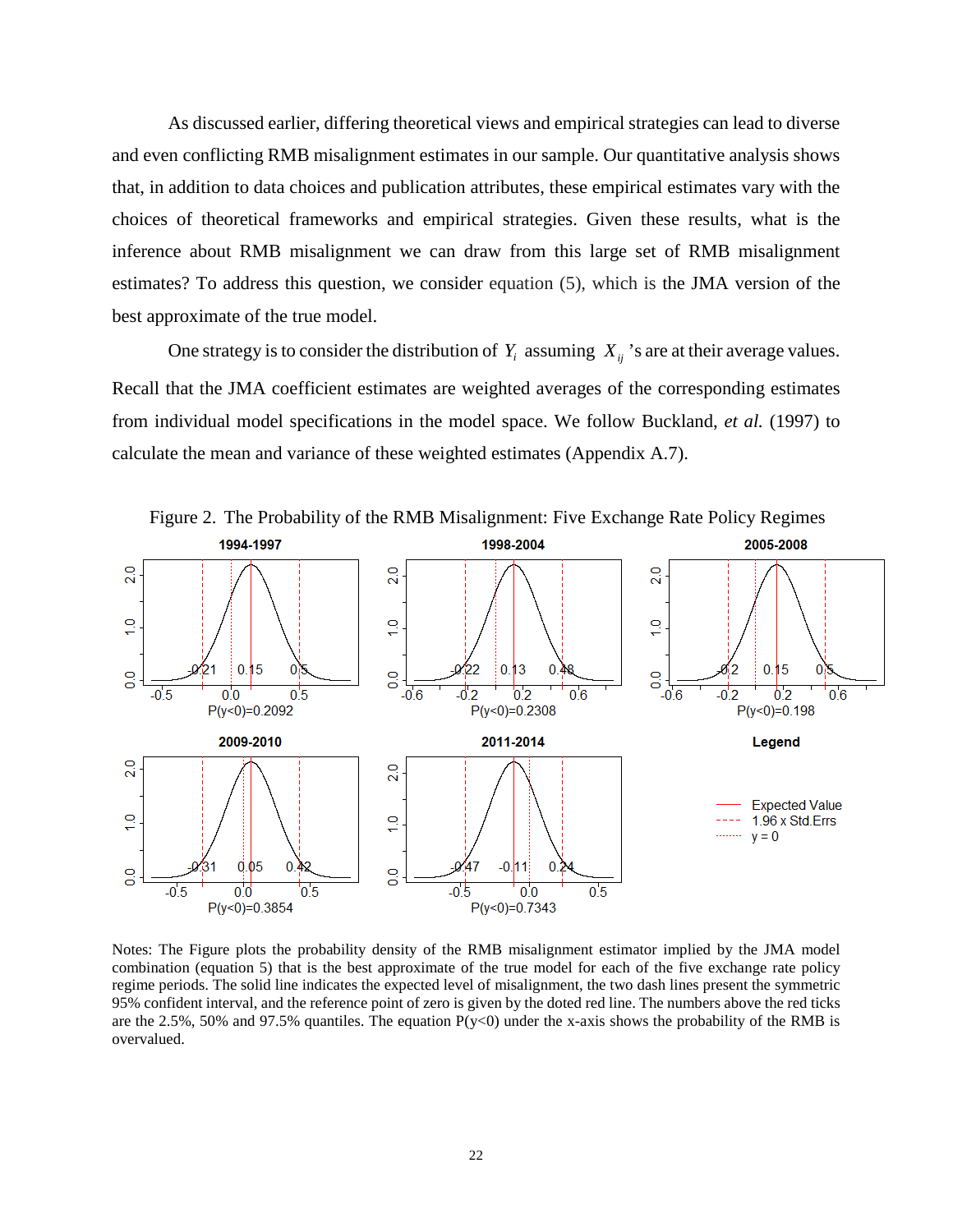Figure 2 presents the density plots of the resulting RMB misalignment for each of the five periods. The mean RMB misalignment estimate is positive and indicative of undervaluation in the first four historical periods, and is negative and indicative of overvaluation in the last one. The probability of an overvaluation estimate ranges from 19.8% for 2005-2008 to 73.43% for 2011- 2014. Indeed, the 95% confidence intervals of these plots cover both positive and negative values and, thus, offer no statistically significant evidence to substantiate either the claim that the RMB is undervalued or is overvalued.

An astute reader may question if the use of mean values of the study characteristics offers the best representation. To shed further light on the issue, we consider another four alternative choices of combining study characteristic types. They are the combinations of data characteristics and theoretical and estimation specifications that are a) the most frequently used, b) the least frequently used, c) those used in the most cited English study and d) those used in the most cited Chinese study. For each of these four composite cases, the relevant publication attributes assume their respective sample average values. In other words, we extract information about RMB misalignment conditional on selected choices of study characteristics of data, theoretical and estimation specifications, and the averages of publication attributes.

In forming composites of study characteristics, we note that some study characteristic types cannot be combined together at the same time. For instance, the adoption of a BEER specification does not go with a non-cointegration setup. Focusing only on possible choices, the combination of the most frequently used data characteristics and theoretical and estimation specifications includes these study characteristic types: Annual, Non-PPP-based, Dollar-based RER, BEER, Time series, Cointegration and Reduced-form, and the combination of the least frequently used ones are Non-Annual, PPP-based, Non-Dollar-based ER, Other Approaches, Non-Time-series, Cointegration and Structural.<sup>[26](#page-24-0)</sup>

The density plots of the RMB misalignment under the specifications of the most and least frequently used study characteristic types are presented in Figures 3a and 3b. Two observations are in order. First, the mean misalignment estimates in Figure 3a are smaller than the corresponding ones in Figure 3b. On the average, a study equipped with the least employed – compared with the most employed - data characteristic and specifications of theoretical and estimation setups tends to yield a stronger evidence of RMB undervaluation.

<span id="page-24-0"></span>26

The Non-Time series type includes the panel setup and, thus, can be combined with cointegration.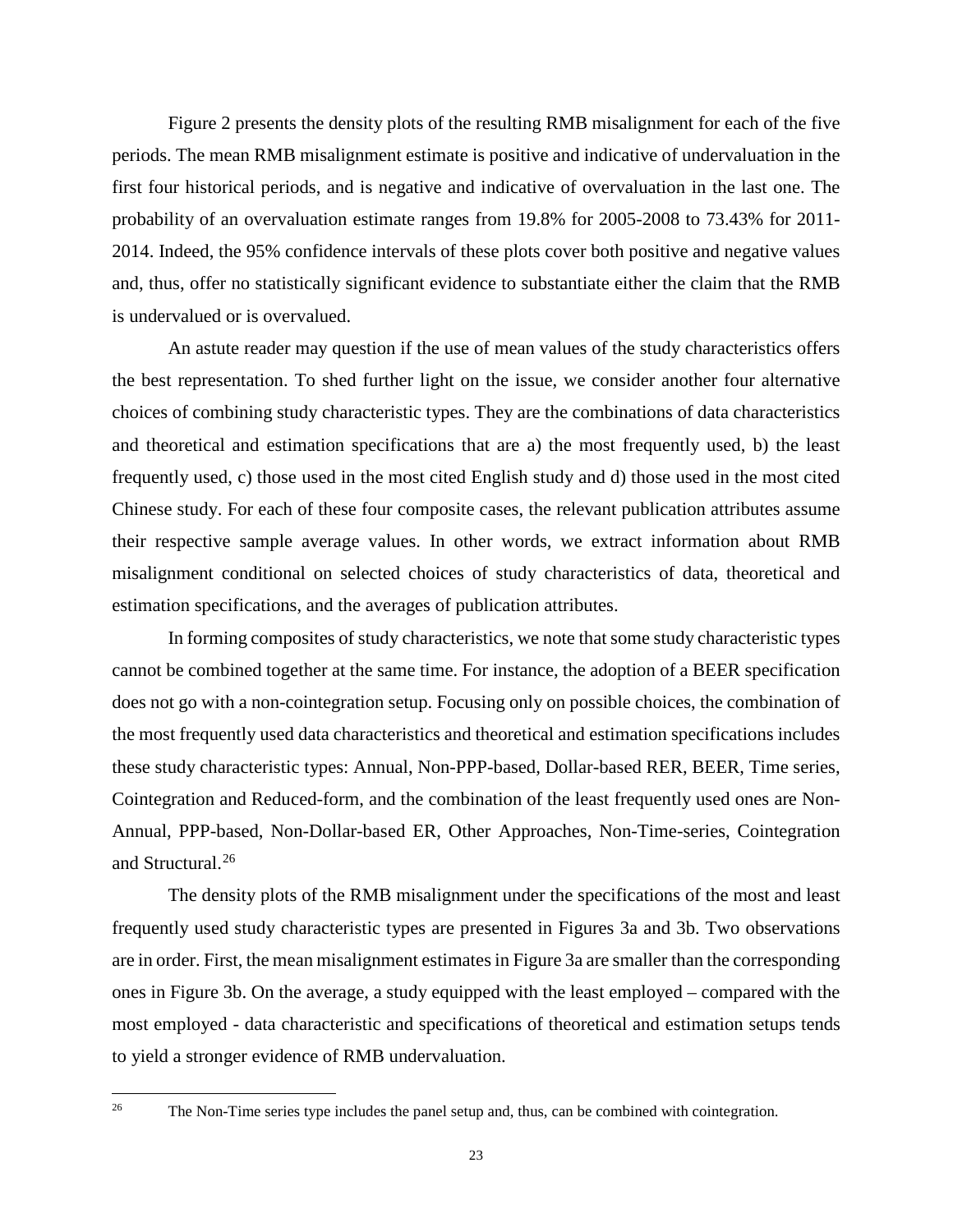Figure 3a. The Probability of the RMB Misalignment Implied by the Most Frequently Used Study Characteristics: Five Exchange Rate Policy Regimes



Notes: See notes to Figure 2 and the text.

Figure 3b. The Probability of the RMB Misalignment Implied by the Least Frequently Used Study Characteristics: Five Exchange Rate Policy Regimes



Notes: See notes to Figure 2 and the text.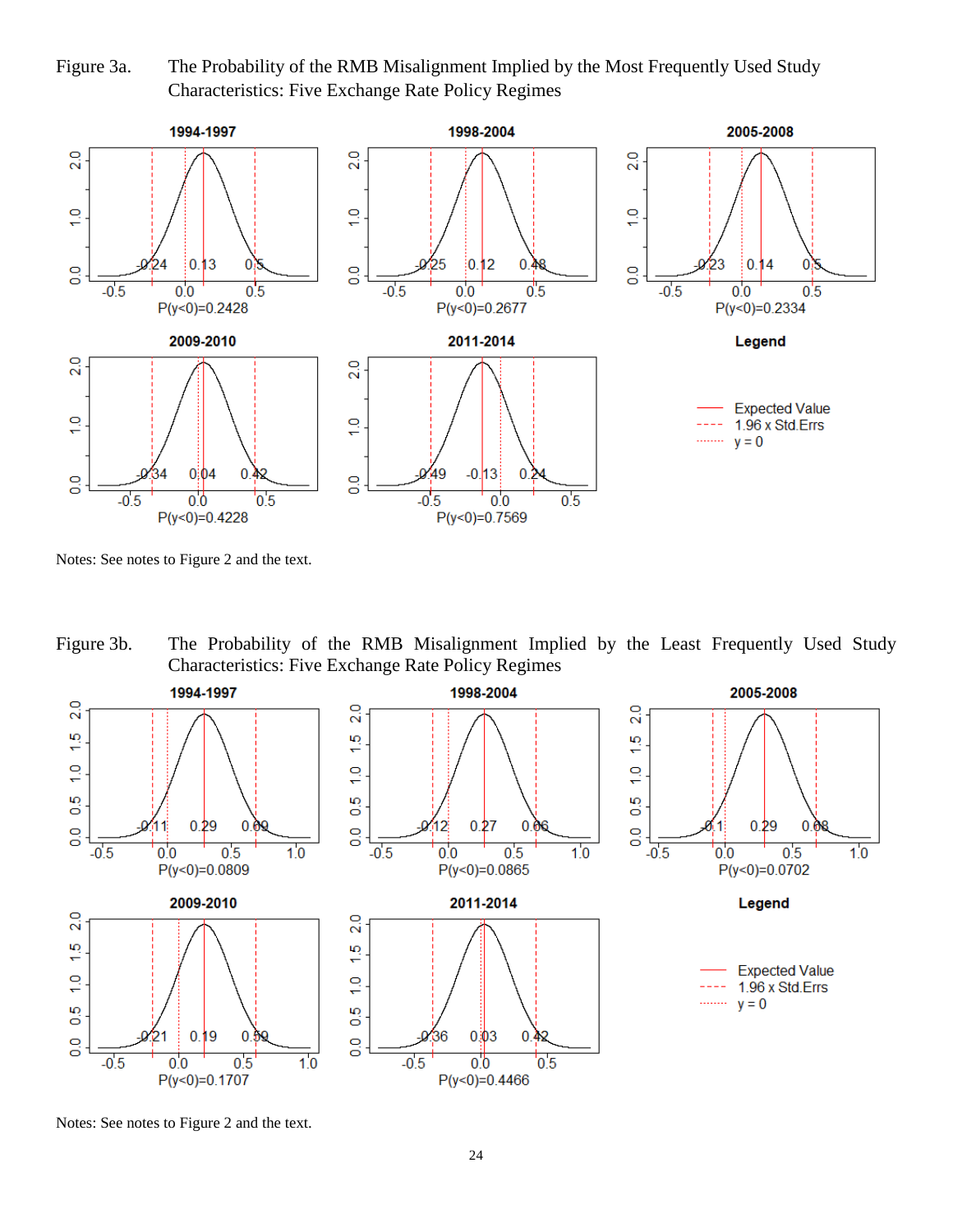Figure 4a. The Probability of the RMB Misalignment Implied by the Study Characteristics adopted by the Most Cited English Study: Five Exchange Rate Policy Regimes



Notes: See notes to Figure 2 and the text.

Figure 4b. The Probability of the RMB Misalignment Implied by the Study Characteristics adopted by the Most Cited Chinese Study: Five Exchange Rate Policy Regimes



Notes: See notes to Figure 2 and the text.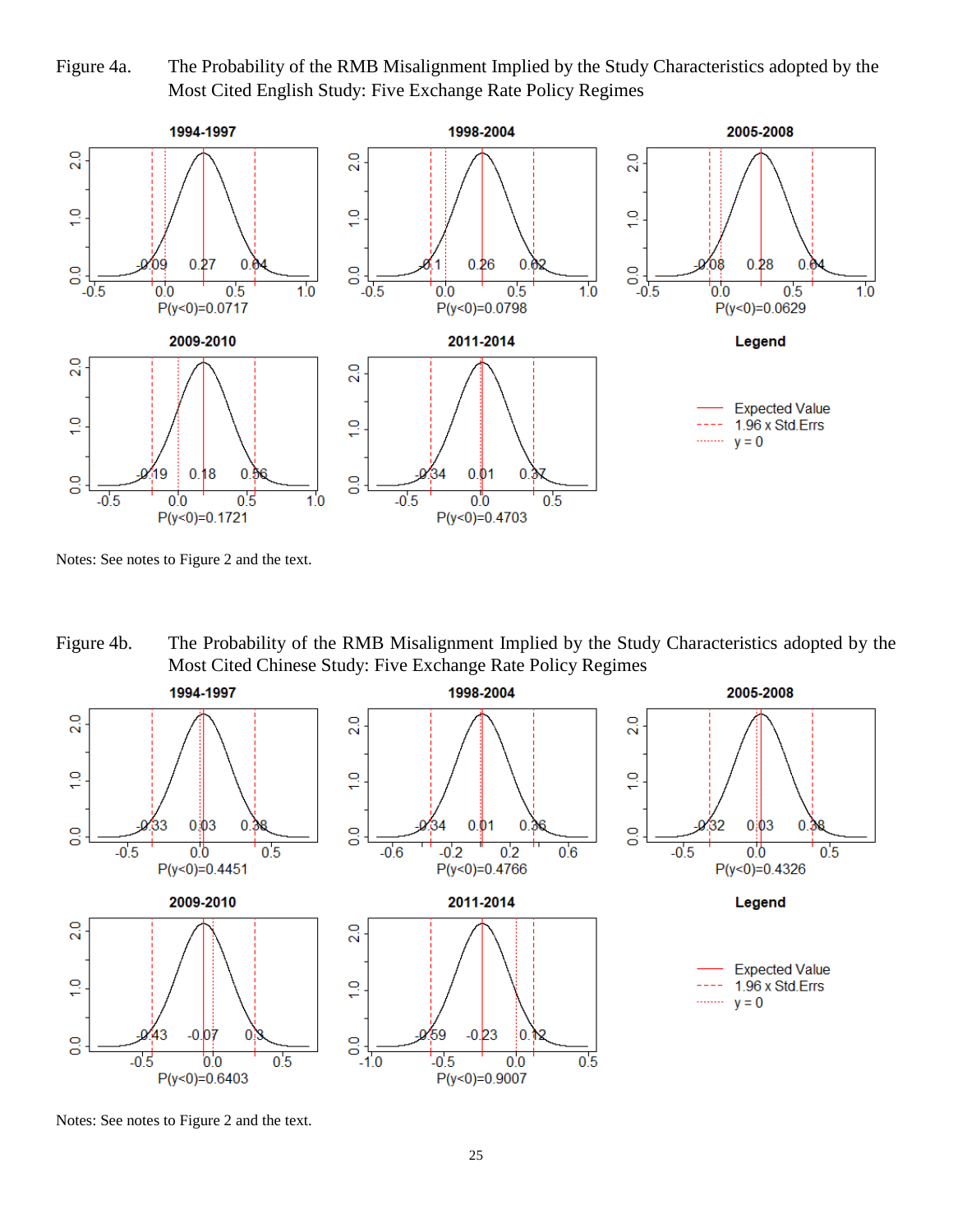Second, the null hypothesis of zero misalignment is not rejected based on the 95% confidence interval criterion. Relatively speaking, the composite of least used study characteristic types yields a smaller probability mass of a negative (overvaluation) misalignment estimate; specifically, there is less than a 10% chance to observe an overvalued RMB misalignment estimate for the periods of 1994-1997, 1998-2004, and 2005-2008. Of course, one have to assert if it represents a reasonable statistical evidence of RMB undervaluation.

Figure 4a and 4b present density plots of the RMB misalignment when a study shares characteristics on data, theoretical setup and estimation procedure with the most cited, respectively, English and Chinese study. We consider the English and Chinese studies separately because they possibly cater for different readerships. The citation count can be interpreted as a barometer of profession's assessment of the importance and/or quality of the study. In our sample of studies, Cheung, *et al.* (2007) is the study in English, and Shi and Yu (2005) is the one in Chinese that has the highest number of (total and per-year) citations. Further, both are published in academic journals, and met the expected academic vigor implied by the respective peer-review processes.  $27$ Specifically, Cheung, *et al.* (2007) employ annual, PPP-based real exchange rate against US dollar, and work with a reduced form Penn effect setup using panel data. Shi and Yu (2005), on the other hand, use quarterly, non-PPP based effective real exchange rate data, and conduct the analysis using the BEER approach with time-series, cointegration and reduce-form setup.

The means of the density plots in Figure 4a are noticeably larger than the corresponding ones in Figure 4b – the differences are larger than 20%. The study characteristics adopted by the well-cited Chinese study tend to yield less undervalued estimates – a result that echoes the finding that affiliation with a China's institution is associated with less undervalued estimates.

Again, the 95% confidence interval criterion does not reject the no-misalignment null hypothesis. The specification according to the well cited Chinese study, compared with the one of the well-cited English study, offers a stronger evidence of non-rejection; especially for the first three historical periods.

## **5. Robustness Check**

<span id="page-27-0"></span> $27$ <sup>27</sup> As of March 11, 2019, Cheung, *et al.* (2007) has a citation count of 293, followed by 277 of Frankel (2006). Among the Chinese studies, Shi and Yu (2005) has a citation count of 196, followed by 92 of Zhang (2000). The journals in which Cheung, *et al.* (2007) and Shi and Yu (2005) have the highest impact factor/ranking in the respective collections of English and Chinese journals.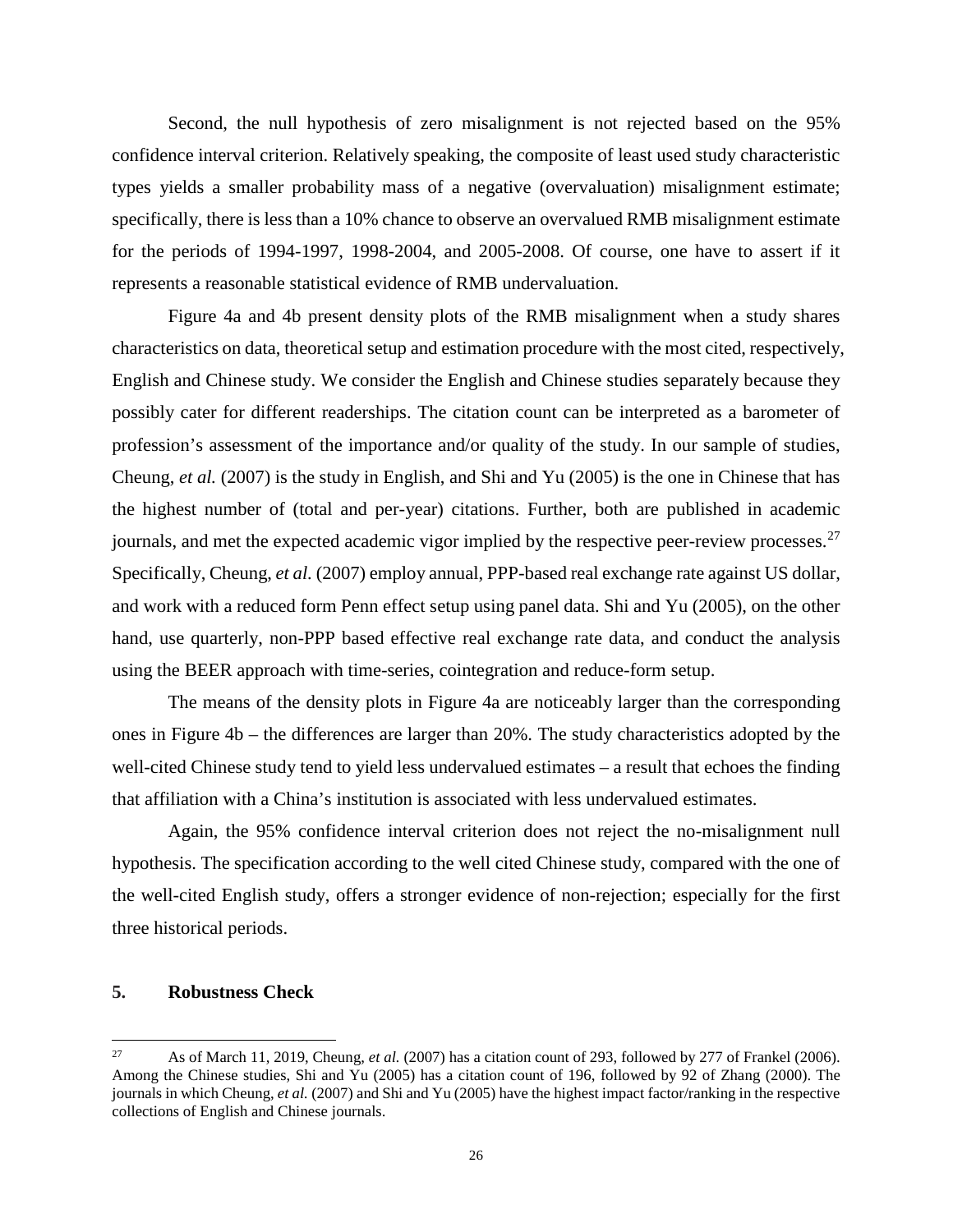In this section, we present results from a few alternative model averaging procedures, which are described in Appendix A.4. The first alternative is the frequentist method based on the heteroskedasticity-robust Mallows model averaging criterion (Hansen, 2007; Liu and Okui, 2013). The corresponding vector of model averaging weights,  $\hat{w}_{rM}$ , is obtained by minimizing the Mallows model averaging criterion  $C_{\textit{Mallows}}(\boldsymbol{w})$ ,

$$
\hat{\boldsymbol{w}}_{rM} = \underset{\boldsymbol{w} \in \{\boldsymbol{w} \leq 1, \boldsymbol{w} \geq 0, \boldsymbol{w}'1 = 1\}}{\arg \min} \boldsymbol{C}_{\text{Mallows}}(\boldsymbol{w}),
$$
\n(8)

where

$$
C_{\text{Mallows}}(w) = w' \hat{\varepsilon}^{\prime OLS} \hat{\varepsilon}^{OLS} w + 2tr(\Omega)' P w , \qquad (9)
$$

 $\hat{\epsilon}^{OLS} = (\hat{\epsilon}_1^{OLS}, ..., \hat{\epsilon}_{2^{12}}^{OLS})$  contains least squares residual estimates from models in the model space,  $\Omega$  is the heteroskedastic diagonal variance-covariance matrix,  $P = [tr(Q_1(Q_1Q_1)^{-1}Q_1)^{-1}, ..., tr(Q_{2^{12}}(Q_{2^{12}}^{\dagger}Q_{2^{12}})^{-1}Q_{2^{12}})^{-1}]$ , and  $Q_{\tau}$  is the matrix of explanatory variables of model  $\tau$  ( $\tau$  = 1, ..., 2<sup>12</sup>). The heteroskedasticity-robust Mallows model averaging estimator of  $\beta_j$  (*j* = 1, ..., *J*) is

$$
\hat{\beta}_{j,rM} = \sum_{\tau=1}^{2^{12}} \hat{w}_{\tau,rM} \hat{\beta}_{j,\tau} I(\beta_{j,\tau}),
$$
\n(10)

where  $\hat{w}_{\tau, rM}$  is the  $\tau$ -th element of  $\hat{w}_{rM}$ .

The results of the heteroskedasticity-robust Mallows model averaging are presented in Table 5 under the column "R MMA." It is apparent that the inclusion weights and weighted coefficient estimates are almost the same as those obtained from the JMA method. In fact, both methods give the same set of study characteristics that have an inclusion weight larger than 0.5 (column "BEST"). They yield the same model specification that has the highest model weight, and includes all the study characteristics with an inclusion weight larger than 0.5. That is, both methods yield very similar evidence of effects of study characteristics.

The robust Mallows estimation results suggest that the estimates in the two periods 2009 to 2010 and 2011 to 2014 show a relatively weak evidence of undervaluation. However, we verified that, similar to the case of Jackknife approach, the 2009-2010 result is spurious in the sense that it becomes insignificant once clustering effects are controlled for. Similar significant results for 2009-2010 estimates reported for other cases in Table 5 are also found to be spurious and sensitive to clustering effects.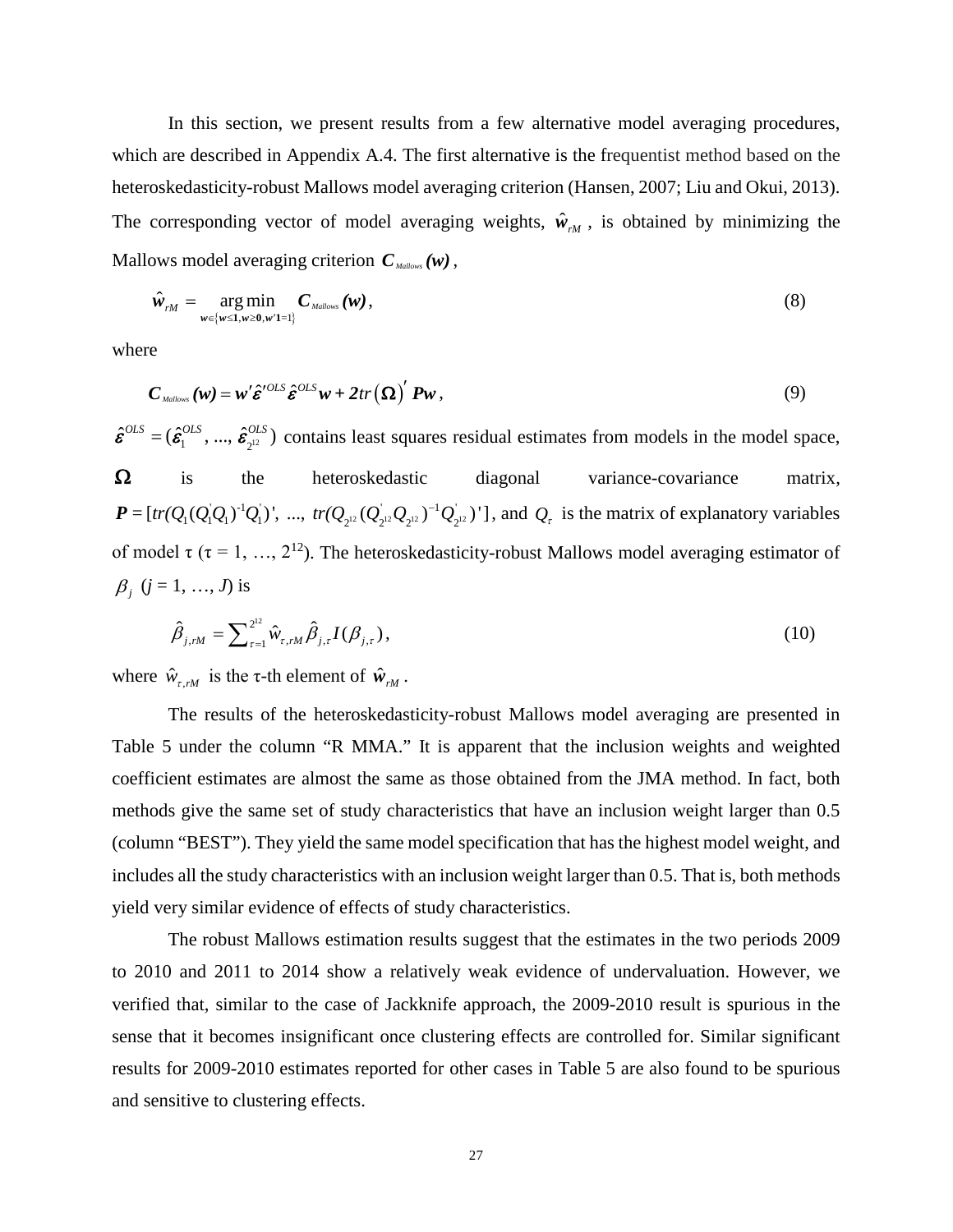| able 3. Model Hvenging Results Defived from the manows Chemon, The Method, Die Method, and the Dayoshin Model Hvenging Tipploach | R MMA  |           |             | <b>AIC</b> |           |             | <b>BIC</b> |           |             | <b>BMA</b> |           |             |
|----------------------------------------------------------------------------------------------------------------------------------|--------|-----------|-------------|------------|-----------|-------------|------------|-----------|-------------|------------|-----------|-------------|
|                                                                                                                                  | IW     | MA        | <b>BEST</b> | IW         | MA        | <b>BEST</b> | IW         | <b>MA</b> | <b>BEST</b> | PIP        | Post Est  | <b>BEST</b> |
| Weights                                                                                                                          |        |           | 0.4318      |            |           | 0.2230      |            |           | 0.5989      |            |           | 0.6004      |
| Intercept                                                                                                                        |        | $-0.0113$ | $-0.0308$   |            | $-0.0287$ | $-0.0308$   |            | $-0.0452$ | $-0.0535$   |            | $-0.0451$ | $-0.0534$   |
|                                                                                                                                  |        | (0.0503)  | (0.0327)    |            | (0.0330)  | (0.0286)    |            | (0.0300)  | (0.0268)    |            |           |             |
| Data Characteristics                                                                                                             |        |           |             |            |           |             |            |           |             |            |           |             |
| Non-Annual                                                                                                                       | 0.7492 | $-0.0725$ | $-0.0938$   | 0.9974     | $-0.0854$ | $-0.0938$   | 0.9961     | $-0.0904$ | $-0.0906$   | 0.9960     | $-0.0903$ | $-0.0905$   |
|                                                                                                                                  |        | (0.0227)  | (0.0173)    |            | (0.0220)  | (0.0196)    |            | (0.0200)  | (0.0196)    |            | (0.0208)  | (0.0194)    |
| PPP-based                                                                                                                        | 0.8980 | 0.1101    | 0.1168      | 1.0000     | 0.1164    | 0.1168      | 1.0000     | 0.1139    | 0.1123      | 1.0000     | 0.1137    | 0.1122      |
|                                                                                                                                  |        | (0.0264)  | (0.0248)    |            | (0.0222)  | (0.0214)    |            | (0.0217)  | (0.0214)    |            | (0.0216)  | (0.0213)    |
| Non-Dollar-based RER                                                                                                             | 0.6827 | $-0.0322$ | $-0.0357$   | 0.8682     | $-0.0331$ | $-0.0357$   | 0.3213     | $-0.0116$ |             | 0.3196     | $-0.0116$ |             |
|                                                                                                                                  |        | (0.0170)  | (0.0165)    |            | (0.0146)  | (0.0157)    |            | (0.0094)  |             |            | (0.0191)  |             |
| Theoretical and Estimation Specifications                                                                                        |        |           |             |            |           |             |            |           |             |            |           |             |
| <b>FEER</b>                                                                                                                      | 0.1835 | 0.0252    |             | 0.3739     | 0.0140    |             | 0.0486     | 0.0017    |             | 0.0485     | 0.0017    |             |
|                                                                                                                                  |        | (0.0209)  |             |            | (0.0173)  |             |            | (0.0024)  |             |            | (0.0119)  |             |
| Penn Effect                                                                                                                      | 0.8028 | 0.1660    | 0.1970      | 0.9999     | 0.1884    | 0.1970      | 0.9995     | 0.2105    | 0.2196      | 0.9995     | 0.2103    | 0.2194      |
|                                                                                                                                  |        | (0.0471)  | (0.0391)    |            | (0.0357)  | (0.0283)    |            | (0.0303)  | (0.0266)    |            | (0.0309)  | (0.0264)    |
| Other Approaches                                                                                                                 | 0.0749 | $-0.0056$ |             | 0.3041     | $-0.0041$ |             | 0.0419     | $-0.0009$ |             | 0.0419     | $-0.0009$ |             |
|                                                                                                                                  |        | (0.0054)  |             |            | (0.0115)  |             |            | (0.0016)  |             |            | (0.0080)  |             |
| Non-Time-series                                                                                                                  | 0.0957 | 0.0117    |             | 0.3337     | 0.0060    |             | 0.0430     | 0.0007    |             | 0.0430     | 0.0007    |             |
|                                                                                                                                  |        | (0.0108)  |             |            | (0.0091)  |             |            | (0.0012)  |             |            | (0.0058)  |             |
| Cointegration                                                                                                                    | 0.8976 | 0.1437    | 0.1806      | 1.0000     | 0.1691    | 0.1806      | 0.9994     | 0.1753    | 0.1756      | 0.9994     | 0.1751    | 0.1754      |
|                                                                                                                                  |        | (0.0433)  | (0.0254)    |            | (0.0285)  | (0.0224)    |            | (0.0237)  | (0.0224)    |            | (0.0243)  | (0.0223)    |
| Structural                                                                                                                       | 0.8167 | 0.1466    | 0.1872      | 0.9996     | 0.1711    | 0.1872      | 0.9993     | 0.1864    | 0.1892      | 0.9993     | 0.1862    | 0.1890      |
|                                                                                                                                  |        | (0.0362)  | (0.0203)    |            | (0.0302)  | (0.0183)    |            | (0.0200)  | (0.0183)    |            | (0.0215)  | (0.0182)    |
| The Publication Attributes                                                                                                       |        |           |             |            |           |             |            |           |             |            |           |             |
| Non-Journal                                                                                                                      | 0.8893 | 0.0687    | 0.0810      | 0.9994     | 0.0775    | 0.0810      | 0.9971     | 0.0797    | 0.0800      | 0.9970     | 0.0796    | 0.0799      |
|                                                                                                                                  |        | (0.0178)  | (0.0172)    |            | (0.0189)  | (0.0183)    |            | (0.0184)  | (0.0184)    |            | (0.0189)  | (0.0183)    |
| Mainland                                                                                                                         | 0.9718 | $-0.1164$ | $-0.1251$   | 1.0000     | $-0.1231$ | $-0.1251$   | 1.0000     | $-0.1192$ | $-0.1166$   | 1.0000     | $-0.119$  | $-0.1165$   |
|                                                                                                                                  |        | (0.0173)  | (0.0158)    |            | (0.0161)  | (0.0156)    |            | (0.0159)  | (0.0152)    |            | (0.0158)  | (0.0151)    |
| Non-Academics                                                                                                                    | 0.8421 | 0.0629    | 0.0728      | 0.9999     | 0.0724    | 0.0728      | 0.9998     | 0.0802    | 0.0842      | 0.9998     | 0.0802    | 0.0841      |
|                                                                                                                                  |        | (0.0172)  | (0.0154)    |            | (0.0155)  | (0.0144)    |            | (0.0149)  | (0.0136)    |            | (0.0149)  | (0.0135)    |
| Exchange Rate Policy Regime                                                                                                      |        |           |             |            |           |             |            |           |             |            |           |             |
| 1998-2004                                                                                                                        |        | $-0.0147$ | $-0.0160$   |            | $-0.0158$ | $-0.0160$   |            | $-0.0182$ | $-0.0193$   |            | $-0.0182$ | $-0.0193$   |
|                                                                                                                                  |        | (0.0177)  | (0.0167)    |            | (0.0171)  | (0.0170)    |            | (0.0171)  | (0.0170)    |            | (0.0170)  | (0.0169)    |
| 2005-2008                                                                                                                        |        | 0.0054    | $-0.0013$   |            | 0.0005    | $-0.0013$   |            | $-0.0016$ | $-0.0022$   |            | $-0.0016$ | $-0.0022$   |
|                                                                                                                                  |        | (0.0238)  | (0.0206)    |            | (0.0202)  | (0.0200)    |            | (0.0201)  | (0.0200)    |            | (0.0200)  | (0.0199)    |
| 2009-2010                                                                                                                        |        | $-0.0925$ | $-0.0974$   |            | $-0.0966$ | $-0.0974$   |            | $-0.0978$ | $-0.0982$   |            | $-0.0977$ | $-0.0981$   |
|                                                                                                                                  |        | (0.0306)  | (0.0287)    |            | (0.0293)  | (0.0292)    |            | (0.0293)  | (0.0293)    |            | (0.0291)  | (0.0291)    |
| 2011-2014                                                                                                                        |        | $-0.2601$ | $-0.2656$   |            | $-0.2654$ | $-0.2656$   |            | $-0.2655$ | $-0.2655$   |            | $-0.2652$ | $-0.2652$   |
|                                                                                                                                  |        | (0.0326)  | (0.0306)    |            | (0.0264)  | (0.0264)    |            | (0.0264)  | (0.0264)    |            | (0.0263)  | (0.0263)    |
| Adj.R2                                                                                                                           |        |           | 0.3150      |            |           | 0.3150      |            |           | 0.3119      |            |           |             |

Table 5. Model Averaging Results Derived from the Mallows Criterion, AIC Method, BIC Method, and the Bayesian Model Averaging Approach

Notes: The columns labelled "R MMA," "AIC," and "BIC" present the frequentist moving averaging results derived from, respectively, the heteroskedasticity-robust Mallows model averaging criterion, the AIC and BIC. The column labelled "BMA" presents the results derived from the Bayesian model averaging approach. The posterior inclusion probabilities, the posterior means and their posterior standard deviations in parentheses, and the results pertaining to the model with the largest posterior inclusion probability are presented under, respectively, the headings of "PIP," "Post Est," and "BEST". Coefficient estimates that are significant at the level of 10% or better are in bold. See the Notes to Table 3.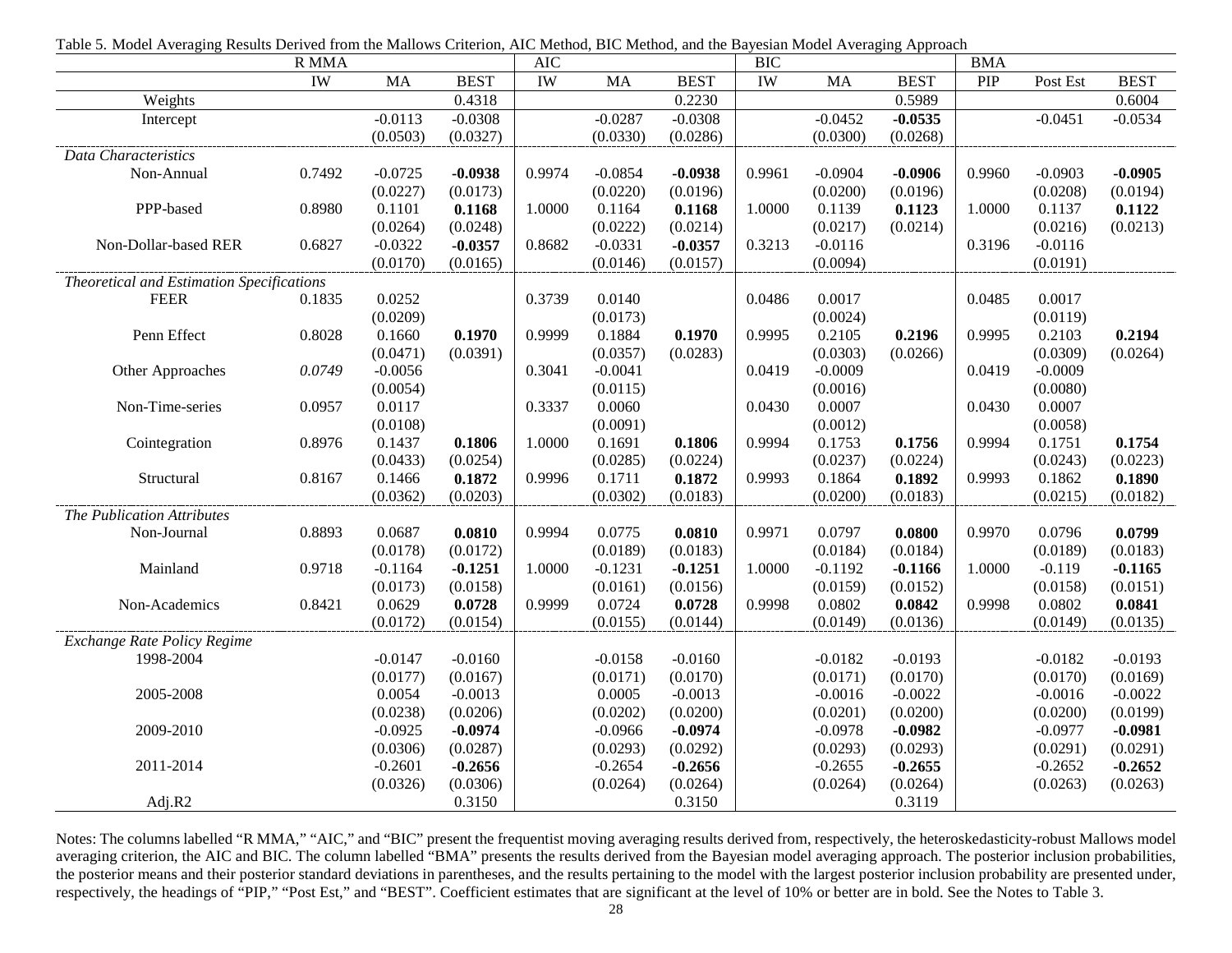We report the results of model averaging results based on the Akaike information criterion (AIC) and the Bayesian information criterion (BIC) under the columns labelled "AIC" and "BIC." The information criterion approach uses estimates of information measure of models in the model space to derive their relative model weights (Buckland, *et al.*, 1997; Burnham and Anderson, 2002).

The evidence provided by these two alternative model averaging methods are quite comparable to those of the Jackknife and heteroskedasticity-robust Mallows method, despite some minor differences. For instance, for study characteristic types such as "Non-dollar based RER," "FEER," "Other Approaches," and "NonTime-Series," the AIC approach gives a larger while the BIC approach a smaller inclusion weight. The model with the highest weight identified by the AIC approach (column "BEST") is the same as those by the Jackknife and heteroskedasticity-robust Mallows method. The "best" model identified by the BIC approach (Column "BEST"), on the other hand, includes one less study characteristic – "Non-Dollar-based RER." In general, these frequentist model averaging methods offer qualitatively similar evidence on study characteristic effects.

In addition to frequentist model averaging, we consider a BMA alternative. To implement BMA, we adopted two commonly used conservative priors: the uniform prior probability on the model space is used to generate posterior model probabilities and the unit information prior g-UIP for parameter estimation (Zeugner and Feldkircher, 2015). The BMA results are presented under the column "BMA" in Table 5.

The posterior inclusion probability of a study characteristic type reported under the heading of "PIP" is given by the sum of the posterior probabilities of models that include the type, and is used to determine whether the variable should be included in the regression. The usual rule of thumb is to label a variable non-ignorable if its PIP is larger than 0.5 (footnote 22). The BMA identifies eight non-ignorable study characteristic types. The model specification that includes non-ignorable variables is known as the median probability model. In the current exercise, the median probability model and the highest probability model, which is the model specification that has the highest posterior model probability (Barbieri and Berger, 2004), are the same. The highest probability model presented under the column labelled "BEST" garners a posterior model probability of 60%, and is quite similar to the "best" model identified by the BIC based frequentist model averaging.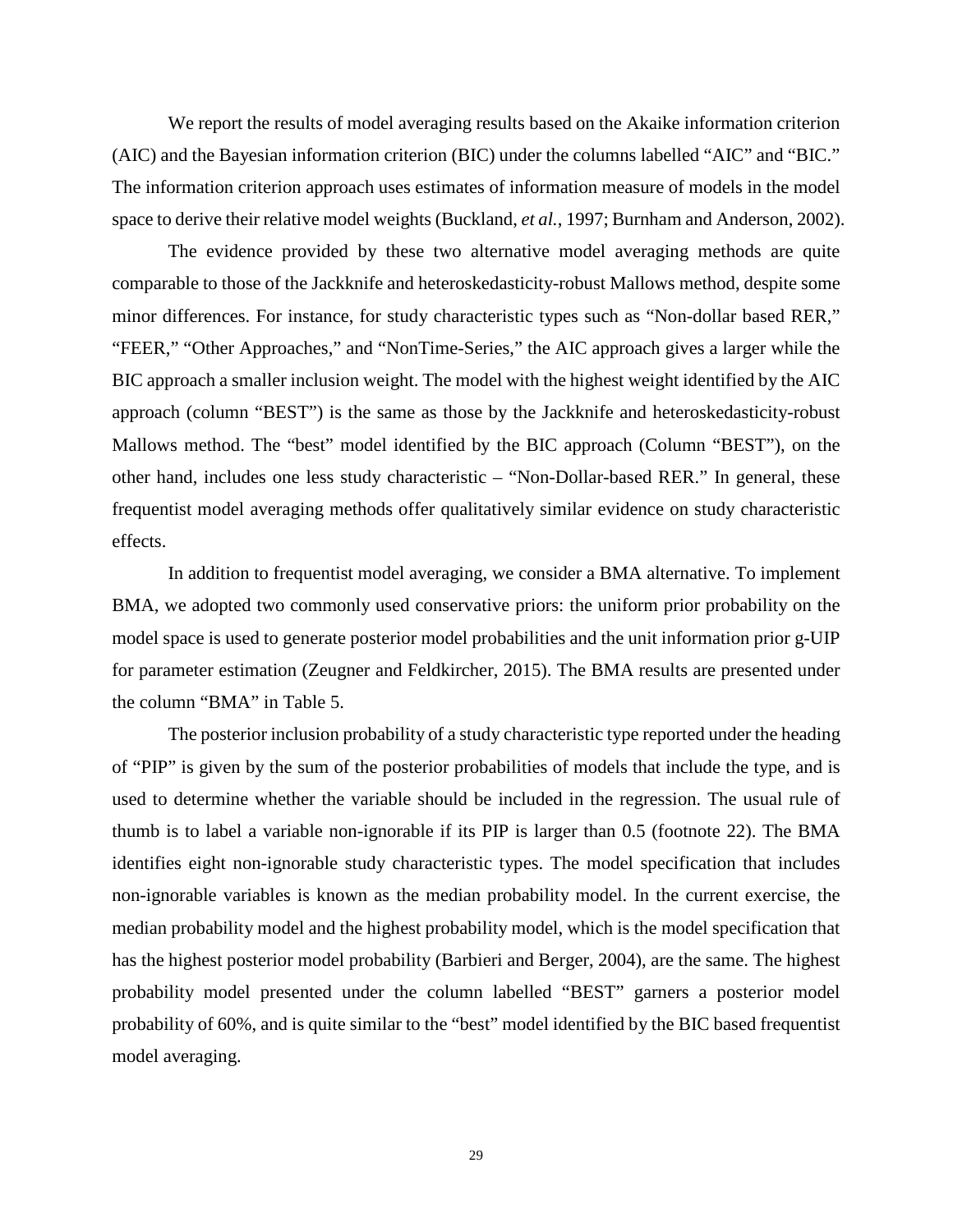For completeness, we applied these alternative model averaging techniques to the specification with the benchmark study characteristics as regressors. The results are very similar to those obtained from the JMA approach. These results are presented in Appendix A.8 for brevity.

Overall, the empirical effects of the study characteristics on RMB misalignment estimates are quite robust to these alternative model averaging methods.

#### **6. Concluding Remarks**

In this study, we conduct a meta-regression analysis of RMB misalignment estimates using the JMA method to account for model selection and estimation uncertainties, and allow for heteroskedasticity and non-nested models. We consider a sample of 925 RMB misalignment estimates in percentages that span from 1994 to 2014 obtained from 69 studies.

The JMA meta-analysis shows that these misalignment estimates are systematically affected by the data used, the adopted theoretical setup and empirical strategy, and publication attributes. Specifically, studies that use PPP-based data, a Penn effect setup, a cointegration specification, or is a non-academic journal publication are likely to give strong evidence of RMB undervaluation. Studies that adopt a BEER setup, use a non-cointegration technique, have an author affiliated with a mainland China institution, or generate estimates for the period 2011 to 2014 tend to yield weak evidence of RMB undervaluation. Less conclusive evidence is found for the effects of the use of non-dollar based RER data, time series setup, reduced-form regression, and author's academic affiliation. These empirical findings are quite robust to the choice of benchmark study characteristic types, and to alternative model averaging methods including the heteroskedasticity-robust Mallows approach, the AIC and BIC approaches, and the BMA.

When we extend the analysis to infer the evidence of RMB misalignment, it is hard to draw a definte conclusion. Specifically, using the JMA results, we evaluate the probabilistic property of the RMB misalignment estimate implied by a few hypothetical composites of study characteristics. The composites are defined by a) the average values of study characteristics, b) the most frequently used study characteristics, c) the least frequently used study characteristics, d) the study characteristics of the most cited English study, and e) the study characteristics of the most cited Chinese study. For all these hypothetical cases, the evidence of a misaligned RMB, in general, is weak. While the magnitude of RMB misalignment can be swayed by study characteristics, it is not easy to get a definite statistical evidence against the notion of RMB is not misaligned.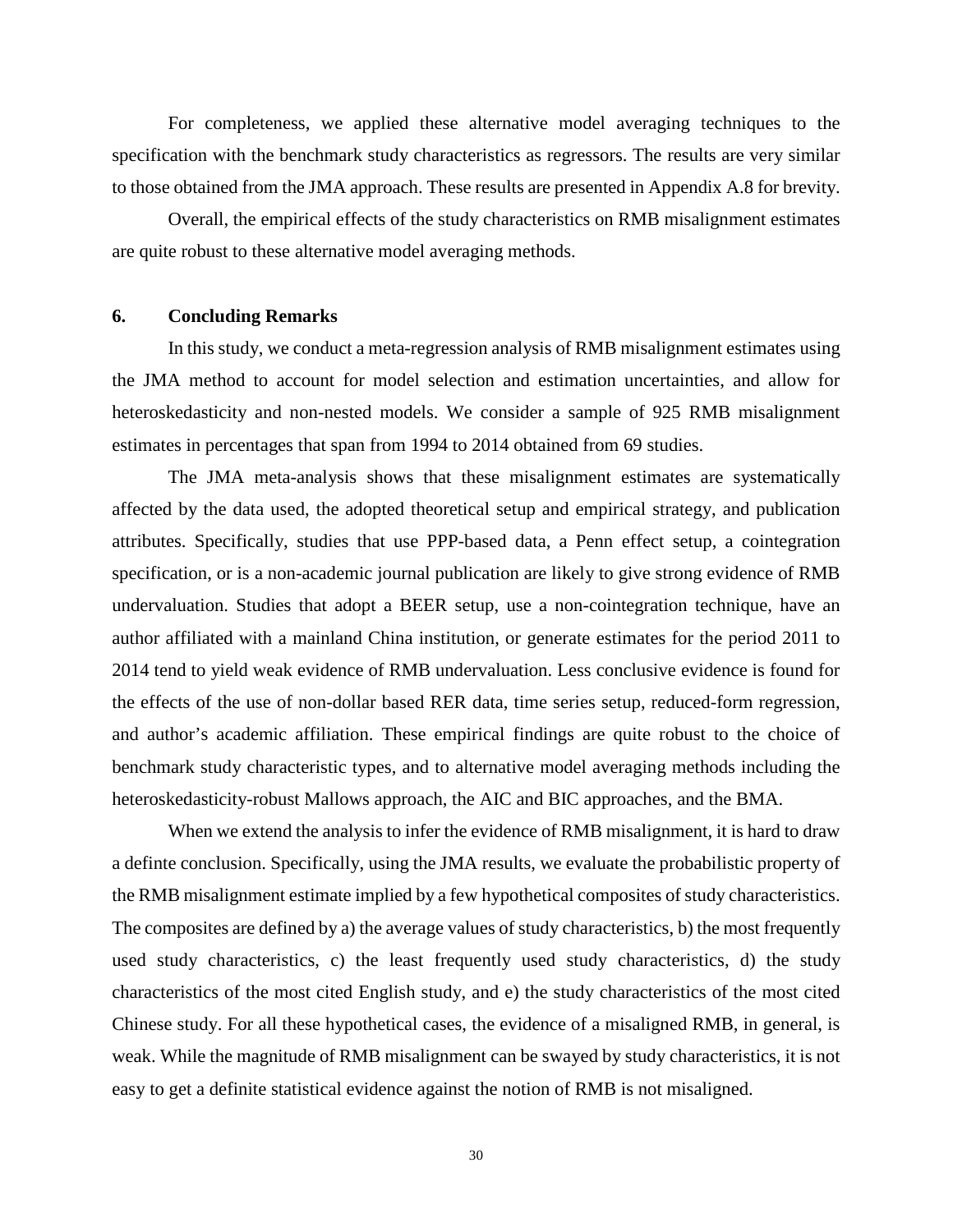The inability to conclude statistically that the RMB is misaligned seems contradictory to the "common" wisdom of a "severely" undervalued RMB. Aside from the possibility that the RMB is fairly valued, what are the reasons that we do not obtain a sharp inference from the meta-analysis? One possible reason is the inherent difficulty of pinning down the correct level of misalignment. In the case of the RMB, Cheung, *et al*. (2007), Dunaway, *et al*. (2009), and Schnatz (2011), for example, point out that the lack of a consensual equilibrium exchange rate model, substantial data revisions, and sensitivity to alternative model assumptions can lead to diverse misalignment estimates. The very wide spread of estimates is likely due to alternative and different views on the equilibrium exchange rate.

The meta-analysis approach allows us to pool and aggregate information from these studies. However, if these misalignment estimates do not represent random (measurement) variations around the true value within and across individual studies, the pooling may not improve the precision of estimation. When empirical studies are based on different models with different implications for the equilibrium exchange rate, the pooling will not help in sharpening inferences about the degree of misalignment. Our results on the heterogeneity of RMB misalignment estimates, and the inability to draw a sharp inference are indicative of limited gain of information in aggregating these data. It is likely that these estimates are generated from different models and different approaches that imply different equilibrium RMB values, and hence different levels of misalignment. Overall, it is prudent to acknowledge the possibility that these empirical studies and their misalignment estimates are not necessarily very informative for assessing a precise level of RMB misalignment, and for recommending related policy remedies.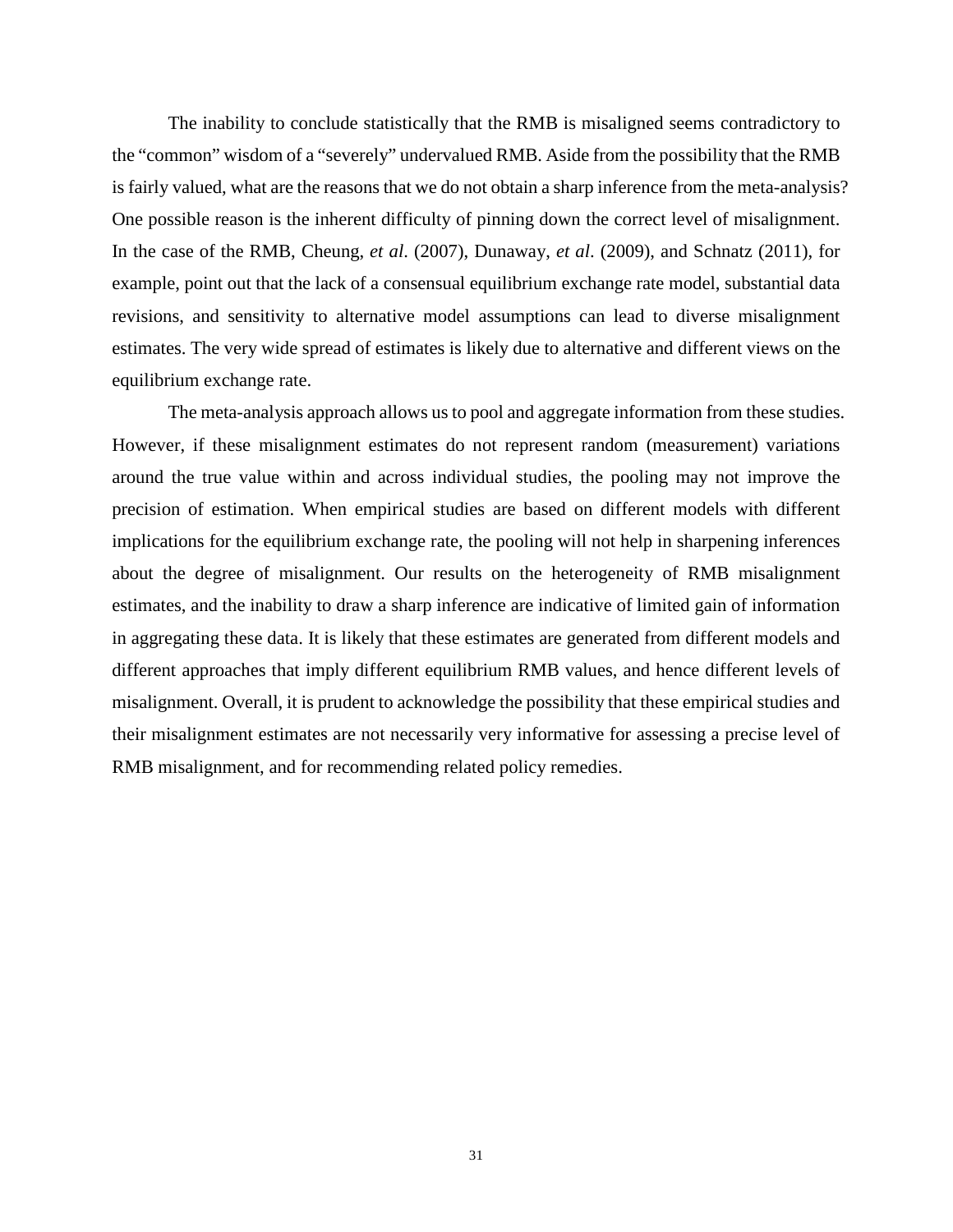## **APPENDIX**

## **A.1. The Sample of Studies**

| л. .           | THE DAMPIC OF DIGITS                                     |                      |          |
|----------------|----------------------------------------------------------|----------------------|----------|
| ID             | Study                                                    | Publication type     | Language |
| $\mathbf{1}$   | Agya and Jun (2015)                                      | Journal              | English  |
| $\overline{c}$ | Aflouk, Jeong, Mazier and Saadaoui (2010)                | Journal              | English  |
| 3              | Almas, Grewal, Hvide and Ugurlu (2017)                   | Journal              | English  |
| 4              | Benassy-Quere and Lahreche-Revil (2008)                  | Journal              | English  |
| 5              | Benassy-Quere, Bereau and Mignon (2009)                  | Journal              | English  |
| 6              | Benassy-Quere, Lahreche-Revil and Mignon (2011)          | Journal              | English  |
| 7              | Chang (2007)                                             | Journal              | English  |
| 8              | Chang (2008)                                             | Journal              | English  |
| 9              | Chang and Qin (2004)                                     | Journal              | English  |
| 10             | Chen (2009)                                              | Journal              | English  |
| 11             | Cheung, Chinn and Fujii (2007)                           | Journal              | English  |
| 12             | Cheung, Chinn and Fujii (2009)                           | Journal              | English  |
| 13             | Cheung, Chinn and Fujii (2010)                           | Journal              | English  |
| 14             | Cheung, Chinn and Fujii (2017)                           | Journal              | English  |
| 15             | Chou and Shih (1998)                                     | Journal              | English  |
| 16             | Christoph and Hossfeld (2014)                            | Journal              | English  |
| 17             | Coudert and Couharde (2007)                              | Journal              | English  |
| 18             | Cui (2013)                                               | Journal              | English  |
| 19             | Frankel (2006)                                           | Journal              | English  |
| 20             | Funke and Rahn (2005)                                    | Journal              | English  |
| 21             | Gan, Ward, Su and Cohen (2013)                           | Journal              | English  |
| 22             | Garroway, Hacibedel, Reisen and Turkisch (2012)          | Journal              | English  |
| 23             | Giannellis and Koukouritakis (2018)                      | Journal              | English  |
| 24             | Hall, Kenjegaliev, Swamy and Tavlas (2013)               | Journal              | English  |
| 25             | Hu and Chen (2010)                                       | Journal              | English  |
| 26             | Lipman $(2011)$                                          | Journal              | English  |
| 27             | Lü (2007)                                                | Journal              | English  |
| 28             | Nouira, Plane and Sekkat (2011)                          | Journal              | English  |
| 29             | Peng, Lee and Gan (2008)                                 | Journal              | English  |
| 30             | Schroder (2013)                                          | Journal              | English  |
| 31             | Yang and Bajeux-Besnainou (2006)                         | Journal              | English  |
| 32             | Yi (2010)                                                | Journal              | English  |
| 33             | You and Sarantis (2011)                                  | Journal              | English  |
| 34             | You and Sarantis (2012a)                                 | Journal              | English  |
| 35             | You and Sarantis (2012)                                  | Journal              | English  |
| 36             | Zhang and Chen (2014)                                    | Journal              | English  |
| 37             | Chen, Deng and Kemme (2008)                              | Working paper        | English  |
| 38             | Cline $(2007)$                                           | Working paper        | English  |
| 39             | Cline (2008)                                             | Working paper        | English  |
| 40             | Garton and Chang (2005)                                  | Working paper        | English  |
| 41             | Jeong and Mazier (2003)                                  | Working paper        | English  |
| 42             | Jeong, Bao and Mazier (2007)                             | Working paper        | English  |
| 43             | Li(2009)                                                 | Working paper        | English  |
| 44             | MacDonald and Dias (2007)                                | Working paper        | English  |
| 45             | Sinnakkannu and Vnair (2010)                             | Working paper        | English  |
| 46             | Zhang (2010)                                             | Working paper        | English  |
| 47             | Zhang $(2012b)$                                          | Working paper        | English  |
| 48             | Li(2015)                                                 | <b>Master Thesis</b> | English  |
| 49             | Benassy-Quere, Duran-Vigneron, Lahreche-Revil and Mignon | <b>Book Chapter</b>  | English  |
|                | (2004)                                                   |                      |          |
| 50             | Cheung, Chinn and Fujii (2012)                           | <b>Book Chapter</b>  | English  |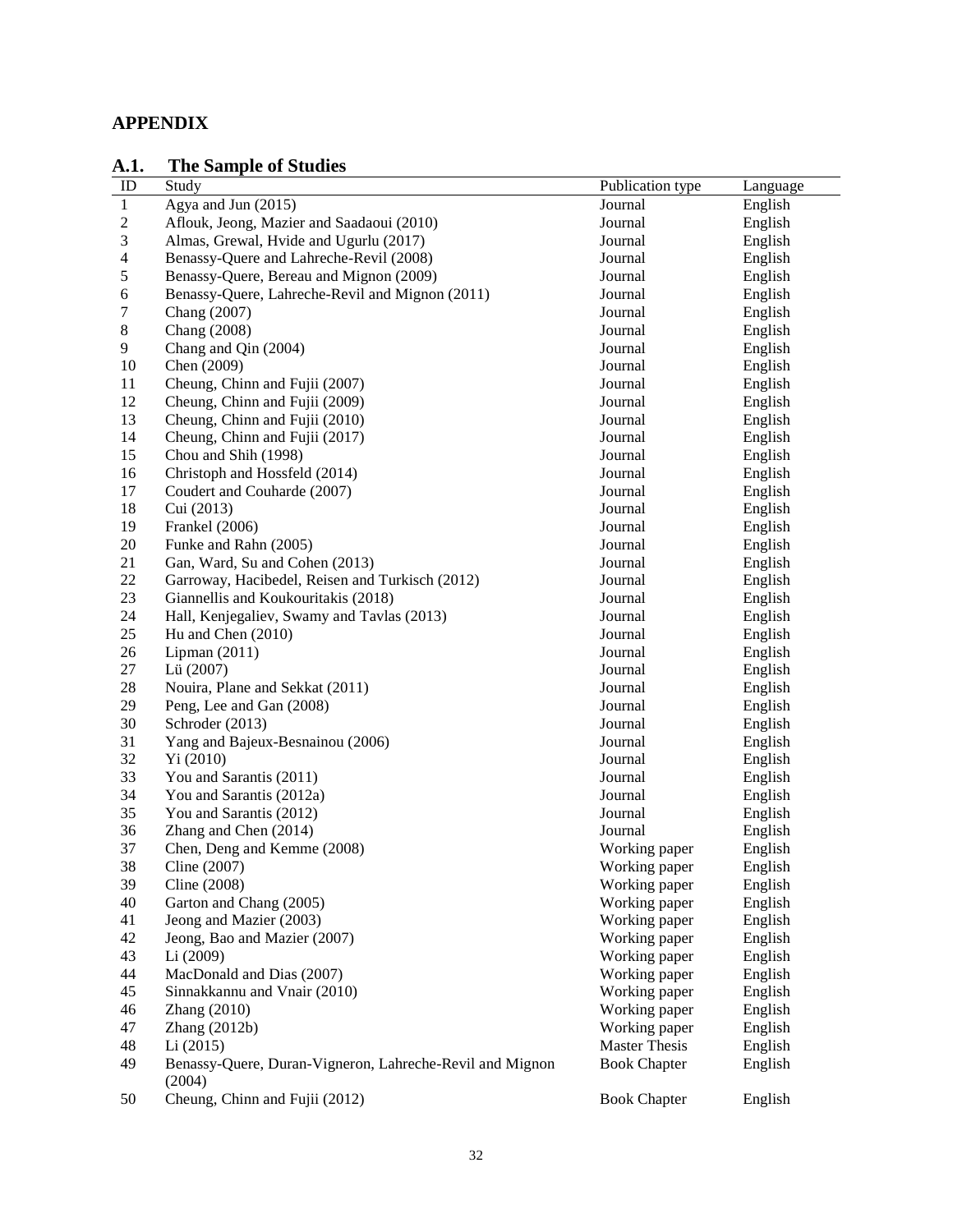| 51              | Cline $(2013a)$                                 | IIE        | English |
|-----------------|-------------------------------------------------|------------|---------|
| 52              | Cline $(2013b)$                                 | <b>IIE</b> | English |
| 53              | Cline $(2014a)$                                 | ШE         | English |
| 54              | Cline $(2014b)$                                 | <b>IIE</b> | English |
| 55              | Cline and Williamson (2008)                     | ШE         | English |
| 56              | Cline and Williamson (2009)                     | IIE        | English |
| 57              | Cline and Williamson (2010a)                    | ШE         | English |
| 58              | Cline and Williamson (2010b)                    | ШE         | English |
| 59              | Cline and Williamson (2011)                     | ШE         | English |
| 60              | Cline and Williamson (2012a)                    | ШE         | English |
| 61              | Cline and Williamson (2012b)                    | IIE        | English |
| 62              | Subramanian (2010)                              | <b>IIE</b> | English |
| 63              | Shi and Yu $(2005)$                             | Journal    | Chinese |
| 64              | Sun and Sun $(2013)$                            | Journal    | Chinese |
| 65              | Wang (2015)                                     | Journal    | Chinese |
| 66              | Wang and Cai (2007)                             | Journal    | Chinese |
| 67              | Wang and Lin $(2013)$                           | Journal    | Chinese |
| 68              | Wang and Yao (2008)                             | Journal    | Chinese |
| 69              | Zhang (2000)                                    | Journal    | Chinese |
| $\cdot$ $\cdot$ | $\sim$<br>$ -$<br>$\sim$ $\sim$<br>$\mathbf{v}$ | $\bullet$  |         |

Notes: IIE refers to Peterson Institute for International Economics.

## **A.2. Study Characteristic Types and Regime Dummy Variables**

| <b>Study Characteristic Types</b>            | Description                                                                                             |  |  |  |  |  |  |
|----------------------------------------------|---------------------------------------------------------------------------------------------------------|--|--|--|--|--|--|
| a) Data Characteristics                      |                                                                                                         |  |  |  |  |  |  |
| Annual                                       | $=1$ if annual data are used.                                                                           |  |  |  |  |  |  |
| Non-Annual                                   | $=1$ if data are not annual.                                                                            |  |  |  |  |  |  |
| PPP-based <sup>①</sup>                       | $=$ 1 if PPP-based data derived from ICP surveys are mainly used.                                       |  |  |  |  |  |  |
| Non-PPP-based                                | =1 if market based data from, say, IFS, World Bank, or BIS are mainly used.                             |  |  |  |  |  |  |
| <b>Dollar-based RER</b>                      | $=1$ if bilateral real RMB-US dollar exchange rate is used.                                             |  |  |  |  |  |  |
| Non-Dollar-based ER                          | $=1$ if bilateral real RMB-US dollar exchange rate is not used, including RMB real effective            |  |  |  |  |  |  |
|                                              | exchange rate, bilateral real RMB against Japanese yen or euro exchange rate or RMB nominal             |  |  |  |  |  |  |
|                                              | (effective) exchange rate.                                                                              |  |  |  |  |  |  |
| b) Theoretical and Estimation Specifications |                                                                                                         |  |  |  |  |  |  |
| <b>BEER</b> <sup>2</sup>                     | $=1$ if a model from the family of behavioral equilibrium exchange rate models or the productivity      |  |  |  |  |  |  |
|                                              | approach is used.                                                                                       |  |  |  |  |  |  |
| FEER <sup>3</sup>                            | $=1$ if the fundamental equilibrium exchange rate model, IMF macroeconomic balance approach             |  |  |  |  |  |  |
|                                              | or the nature rate of exchange approach is used.                                                        |  |  |  |  |  |  |
| Penn Effect                                  | $=1$ if the Penn effect approach is used.                                                               |  |  |  |  |  |  |
|                                              | =1 if other frameworks, such as the absolute or relative PPP framework or shadow price of foreign       |  |  |  |  |  |  |
| Other Approaches                             | exchange approach is used                                                                               |  |  |  |  |  |  |
| <b>Time series</b>                           | $=1$ if time series technique is used.                                                                  |  |  |  |  |  |  |
| Non-Time-series                              | $=$ 1 if panel technique or cross-sectional technique is used.                                          |  |  |  |  |  |  |
| Cointegration                                | $=1$ if cointegration framework is used.                                                                |  |  |  |  |  |  |
| Non-cointegration                            | $=1$ if non-cointegration framework is used.                                                            |  |  |  |  |  |  |
| <b>Reduced-form</b>                          | $=1$ if reduced-form setup is used.                                                                     |  |  |  |  |  |  |
| Structural                                   | $=1$ if structural setup is used.                                                                       |  |  |  |  |  |  |
| c) Publication Attributes                    |                                                                                                         |  |  |  |  |  |  |
| <b>Journal</b>                               | $=1$ if the study is published in a peer-reviewed journal.                                              |  |  |  |  |  |  |
| Non-Journal                                  | =1 if the study is not published in a peer-reviewed journal, e.g. book chapters and working papers.     |  |  |  |  |  |  |
| Mainland                                     | $=1$ if any one of the authors of the study is affiliated with a mainland China institution.            |  |  |  |  |  |  |
| Non-mainland                                 | $=$ 1 if no author of the study is affiliated with a mainland China institution.                        |  |  |  |  |  |  |
| <b>Academics</b>                             | $=1$ if all authors of the study are affiliated with academic affiliations (e.g. university).           |  |  |  |  |  |  |
| Non-Academics                                | $=1$ if any one of authors are not affiliated with academic affiliations. The authors may be affiliated |  |  |  |  |  |  |
|                                              | with government (e.g. central bank), think tanks (e.g. IIE), international organizations (e.g. IMF,     |  |  |  |  |  |  |
|                                              | Asian Development Bank) or industries.                                                                  |  |  |  |  |  |  |
| Regime Dummy Variables                       |                                                                                                         |  |  |  |  |  |  |
| 1994-1997                                    | $=1$ when the RMB misalignment estimate falls within the period of 1994 to 1997.                        |  |  |  |  |  |  |
| 1998-2004                                    | $=1$ when the RMB misalignment estimate falls within the period of 1998 to 2004.                        |  |  |  |  |  |  |
| 2005-2008                                    | $=1$ when the RMB misalignment estimate falls within the period of 2005 to 2008.                        |  |  |  |  |  |  |
|                                              |                                                                                                         |  |  |  |  |  |  |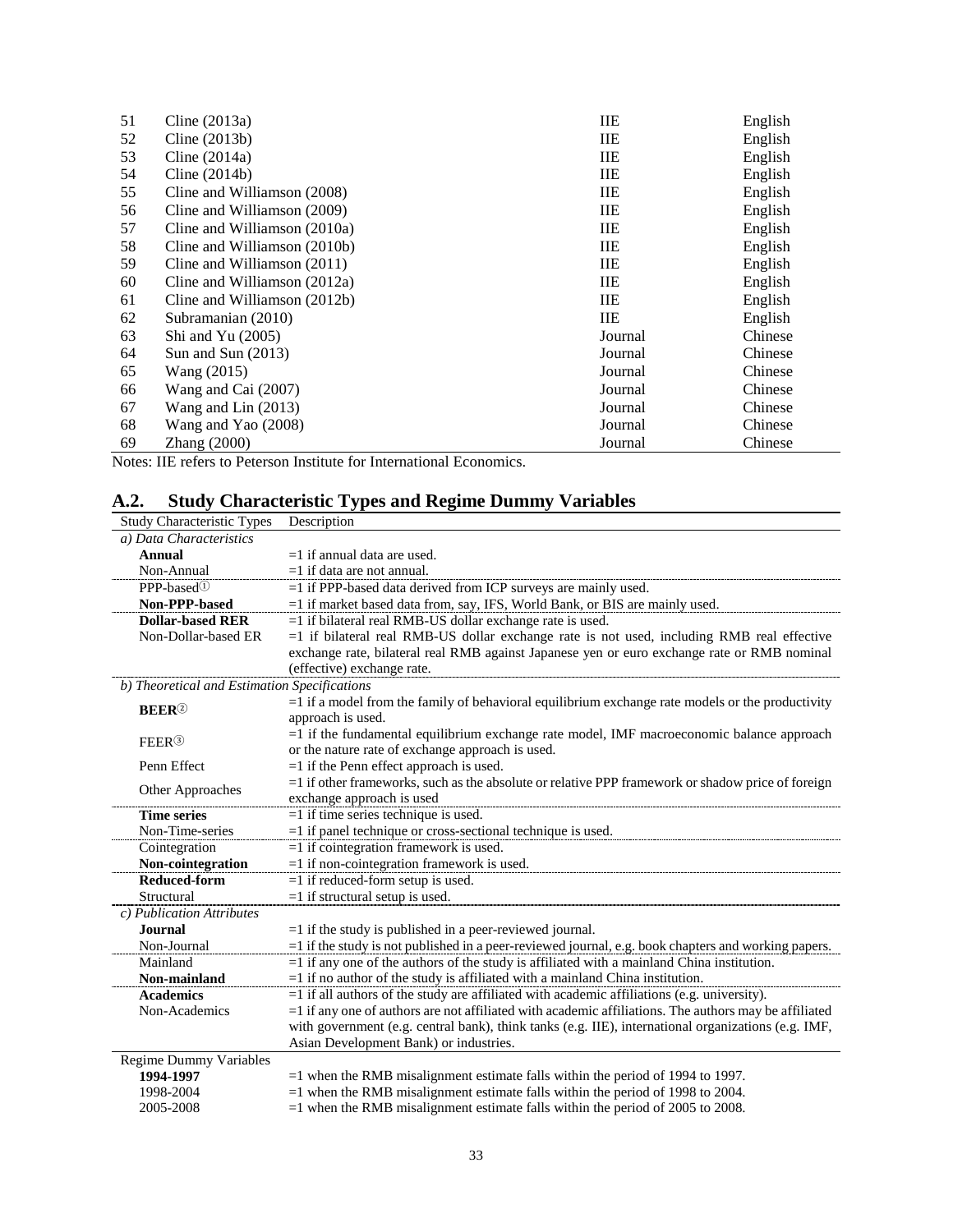| 2009-2010 | $=$ 1 when the RMB misalignment estimate falls within the period of 2009 to 2010. |
|-----------|-----------------------------------------------------------------------------------|
| 2011-2014 | $=$ 1 when the RMB misalignment estimate falls within the period of 2011 to 2014. |

Notes: The variables marked with bold-font are benchmark characteristic types.  $\mathcal{D}$  Here we do not distinguish the different rounds of ICP data because of data complexity. However, note that ICP revision has a pronounced implication for estimating currency misalignment (Cheung and Fujii, 2014); <sup>②</sup> "BEER" refers to the family of behavioral equilibrium exchange rate models, which consists of the standard behavioral equilibrium exchange rate model (BEER), the permanent equilibrium exchange rate model (PEER), the equilibrium real exchange rate model (ERER), the Goldman Sachs dynamic equilibrium exchange rate (GSDEER). Besides, the productivity approach solely considers the productivity differentials as exchange rate determinant, which can be incorporated into BEER specification with other variables, such as interest differentials (Cheung, *et al.*, 2010). Therefore, the productivity approach is also included in BEERs;  $\circledcirc$  "FEER" refers to fundamental equilibrium exchange rate model (FEER), IMF macroeconomic balance approach (MB) and the nature rate of exchange approach (NATREX) , which are quite similar theoretically.

### **A.3. Descriptive Statistics of RMB Misalignment Estimates: Different Exchange Rate Policy Regimes**

|                | Obs | Mean     | SЕ    | Rank-Sum |
|----------------|-----|----------|-------|----------|
| Sample Periods |     |          |       |          |
| 1994-1997      | 166 | 9.7%     | 17.1% | 0.36     |
| 1998-2004      | 402 | 10.1%    | 22.4% | 0.00     |
| 2005-2008      | 222 | 19.0%    | 20.5% | 0.00     |
| 2009-2010      | 55  | 12.2%    | 15.0% | 0.41     |
| 2011-2014      | 80  | $-0.7\%$ | 22.2% | 0.00     |

Notes: See Notes to Table 2.

### **A.4. Jackknife model averaging and Other Selected Model Averaging Procedures**

The general form of model averaging is introduced here. The notations are slightly different from those in text.

*A.4.1 Model Setup*

Consider the linear regression model:  $y = X\theta + \varepsilon$ 

where  $y = (y_1,..., y_r)$ <sup>'</sup> is a  $T \times 1$  vector of the dependent variable and  $\varepsilon$  is a  $T \times 1$  vector of random residual terms. The  $T \times K$  matrix  $X = (X_1, X_2, ..., X_K)$  contains the *K* potential exogenous explanatory variables, and  $X_i$ ,  $j = 1,2,..., K$  is a  $T \times 1$  vector of the *j*-th explanatory variable. The coefficients of these *K* variables are in the  $K \times 1$   $\theta$  vector.

Assume  $E(\boldsymbol{\varepsilon} | X) = 0$  and  $Var(\boldsymbol{\varepsilon} | X) = \Omega$ , where  $\Omega$  is a  $T \times T$  positive definite symmetric matrix that allows for heteroskedastic and/or autocorrelated residuals . Under these assumptions,  $X\hat{\theta}$  is an unbiased estimator of *y* if  $\hat{\theta}$  is unbiased.

The *K* potential explanatory variables offer  $2<sup>K</sup>$  potential model specifications. Assume all these model specifications are under consideration. The size of the model space is  $2<sup>K</sup>$ . Let  $X<sub>z</sub>$ contains variables of the *τ*-th model, and the *τ*-th model is represented by  $y = X, \theta, +\varepsilon$ . Note that the OLS estimator;  $\hat{\theta}_r^{OLS} = (X_r'X_r)^{-1} X_r' y$  is unbiased under heteroskedasticity and autocorrelation. Let  $\hat{\varepsilon}_r = y - X_r (X_r' X_r)^{-1} X_r' y$  be the corresponding OLS residual vector.

## *A.4.2 Jackknife model averaging*

Jackknife model averaging (JMA) is based on the Cross-Validation Criterion applied to Jackknife residuals. In this exercise, we consider the so-called delete-1 Jackknife residual. The delete-1 Jackknife residual of a specific observation, say, the *i*-th observation is the error obtained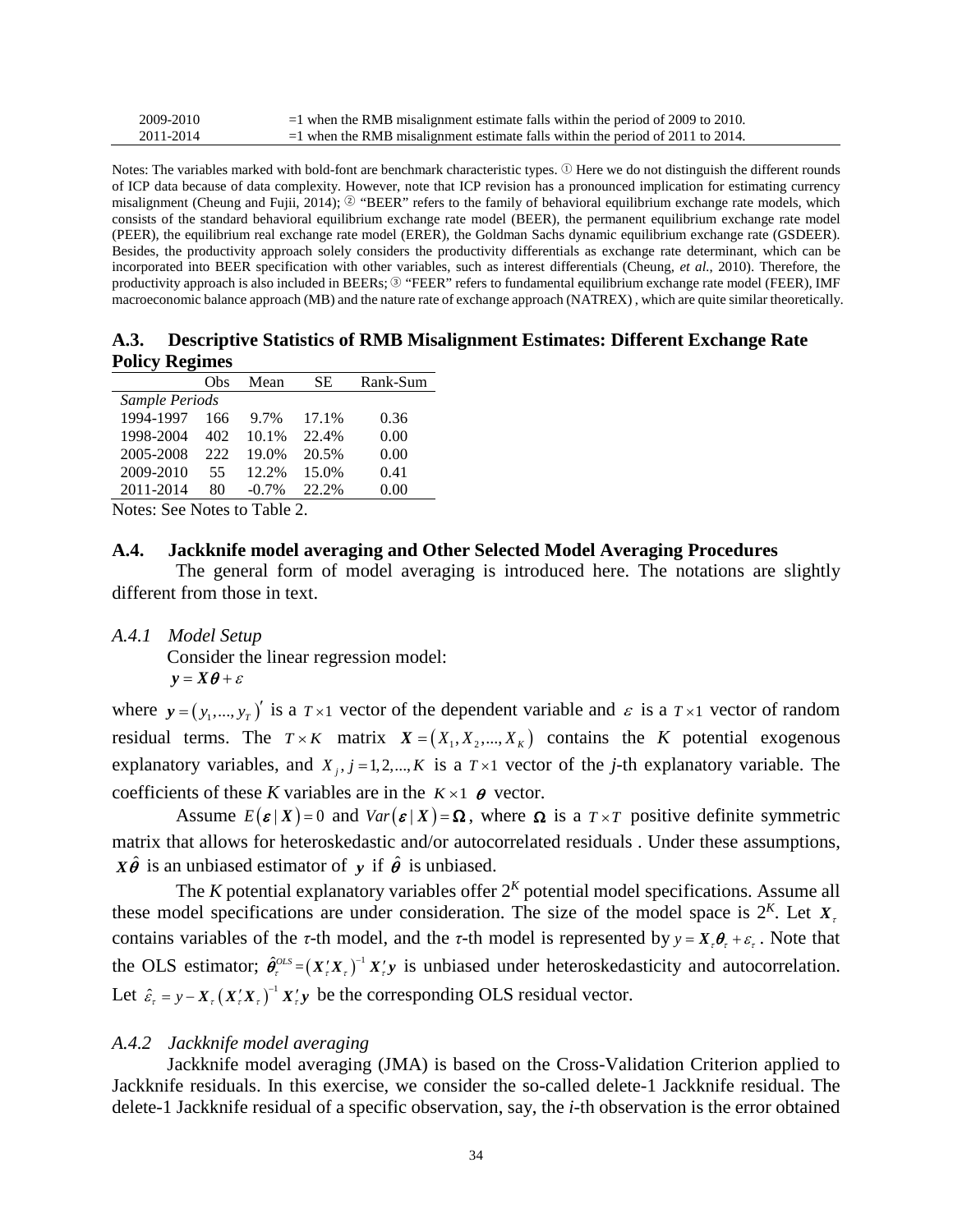from predicting the *i*-th observation with the coefficient vector estimated from the sample with the *i*-th observation deleted. Schematically, 1) estimate the model with the sample without the *i*-th observation, 2) predict the *i*-th observation based on the estimates from 1) and the corresponding *i*-th right-hand-side variable(s), 3) the Jackknife residual is the difference of the actual and predicted values.

A convenient way of calculating Jackknife residual vectors is by adjusting OLS residual vectors. For the *τ*-th model in the model space, the Jackknife residual is  $\hat{\epsilon}_r^{Jack} = Diag_r \hat{\epsilon}_r$ , where  $Diag_r$ is a  $T \times T$  diagonal matrix with *i*-th (i=1,2,...,T) diagonal element equaling to  $(1 - x_{i,r}^r (X_x^r X_y)^{-1} x_{i,r})^{-1}$ , and  $x_{i,t}$  is the *i*-th explanatory observation in model  $M_t$ . After we estimating all the models, we have a  $T \times 2^{k}$  Jackknife residual matrix which is  $\hat{\epsilon}^{Jack} = (\hat{\epsilon}_1^{Jack}, \hat{\epsilon}_2^{Jack}, ..., \hat{\epsilon}_{2^{k}}^{Jack})$ .

Given these notations, JMA chooses a  $2^{k} \times 1$  weight vector  $\hat{w}$  that minimizes the leastsquares cross-validation criterion, that is,

$$
\hat{\mathbf{w}} = \underset{\mathbf{w} \in \{\mathbf{w} \leq 1, \mathbf{w} \geq 0, \mathbf{w}'\mathbf{1} = 1\}}{\arg \min} \mathbf{w}' \hat{\boldsymbol{\varepsilon}}'^{Jack} \hat{\boldsymbol{\varepsilon}}^{Jack} \mathbf{w}.
$$

Given  $\hat{w}$ , the weighted estimator of the *j*-th (i=1,2,...,K) coefficient  $\theta_i$  is given by

$$
\hat{\theta}_{j} = \sum_{r=1}^{2^{K}} \hat{w}_{r} \hat{\theta}_{j,r}^{OLS} I(\hat{\theta}_{j,r})
$$
\nThe weighted standard error of  $\hat{\theta}_{j}$  is  
\n
$$
SE(\hat{\theta}_{j}) = \sum_{r=1}^{2^{K}} \hat{w}_{r} \left[ Var(\hat{\theta}_{j,r}^{OLS}) + (\hat{\theta}_{j,r}^{OLS} - \hat{\theta}_{j})^{2} \right]^{1/2} I(\hat{\theta}_{j,r}),
$$
\nand the inclusion weight of  $\hat{\theta}_{j}$  is  $IW(\hat{\theta}_{j}) = \sum_{r=1}^{2^{K}} \hat{w}_{r} I(\hat{\theta}_{j,r}),$ 

where  $I(\hat{\theta}_{j,r})$  is an indicator function depending on whether  $\theta_j$  is included in the *τ*-th model.

The cross-validation is based on the prediction residual error sum of squares (Syed, 2011). JMA chooses the cross-validation criterion as the target function. The model weights calculated by JMA minimize the prediction residual error sum of squares of the combined model. Hansen and Racine (2012) show that the combined model achieves the lowest possible expected squared error even in the presence of heteroskedasticity. The combined model is considered the optimal model in the model space under consideration.

When assigning a model weight to each model specification in the model space, the covariance of residuals across model specifications is considered. The model weight measures the contribution of a model specification to the optimal model combination. The model with the largest model weight contributes the most in forming the optimal model combination. The combined model is optimal in sense of having the lowest possible expected squared error of the model. Therefore, the more a model specification contributes to the optimal model combination, the better the model is in sense of having a lower possible expected squared error.

## *A.4.3 Model weights based on other kinds of Frequentist Model averaging*

## (1) Heteroskedasticity-robust model averaging based on the Mallows criterion

The model averaging procedure based on the Mallows criterion is robust to heteroskedasticity represented by the presence of non-homogenous diagonal elements in  $\Omega$ , the variance-covariance matrix of residuals.

The heteroskedasticity-robust Mallows model averaging (MMA) uses OLS residual estimates. After estimating all the models in model space, we have a  $T \times 2^{k}$  residual matrix  $\hat{\epsilon}^{OLS} = (\hat{\epsilon}_1, \hat{\epsilon}_2, ..., \hat{\epsilon}_{2^k})$ . Model weights are obtained from minimizing the heteroskedasticity-robust Mallows criterion: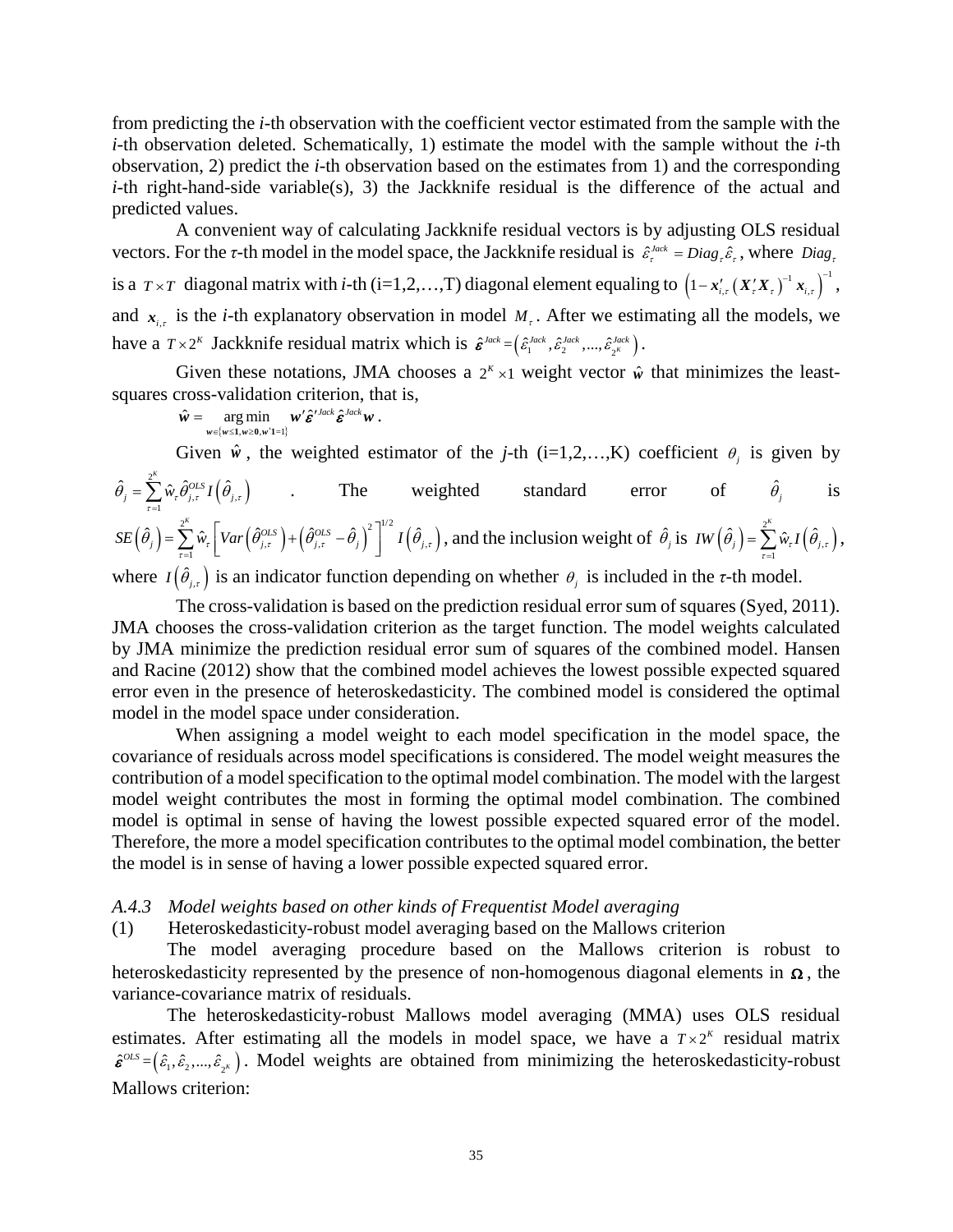$$
\hat{\boldsymbol{w}}^{Mallows} = \underset{\boldsymbol{w} \in \{\boldsymbol{w} \leq 1, \boldsymbol{w} \geq 0, \boldsymbol{w}'1 = 1\}}{\arg \min} \boldsymbol{w}' \hat{\boldsymbol{\varepsilon}}'^{OLS} \hat{\boldsymbol{\varepsilon}}^{OLS} \boldsymbol{w} + 2tr(\boldsymbol{\Omega})' P \boldsymbol{w} ,
$$

where  $P = \left( tr \left( X_1 (X_1' X_1)^{-1} X_1' \right)' \quad tr \left( X_2 (X_2' X_2)^{-1} X_2' \right)' \quad \cdots \quad tr \left( X_{2^K} (X_{2^K} X_{2^K})^{-1} X_{2^K} \right)' \right)$  $\left(\begin{array}{ccccccccc} \sqrt{2} & \sqrt{2} & \sqrt{2} & \sqrt{2} & \sqrt{2} & \sqrt{2} & \sqrt{2} & \sqrt{2} & \sqrt{2} & \sqrt{2} & \sqrt{2} & \sqrt{2} & \sqrt{2} & \sqrt{2} & \sqrt{2} & \sqrt{2} & \sqrt{2} & \sqrt{2} & \sqrt{2} & \sqrt{2} & \sqrt{2} & \sqrt{2} & \sqrt{2} & \sqrt{2} & \sqrt{2} & \sqrt{2} & \sqrt{2} & \sqrt{2} & \sqrt{2} & \sqrt{2} & \sqrt{2} & \sqrt{2} & \sqrt{2} & \sqrt{2} & \sqrt{2}$  $P = |tr(X_1(X_1'X_1)^{-1}X_1') - tr(X_2(X_2'X_2)^{-1}X_2') - \cdots - tr(X_{2^K}(X_{2^K}X_{2^K})^{-1}X_{2^K})|$  is a  $T \times 2^K$  matrix.

In early studies (Gorman and Toman, 1966), the Mallows criterion was used to compare the sum of squared bias errors in different models. Here, the heteroskedasticity-robust MMA selects a set of model weights to minimize the sum of squared bias errors after combining the models. Similar to JMA, the heteroskedasticity-robust MMA considers the covariances of residuals across model specifications.

#### (2) Model averaging based on Information Criteria

Model averaging based on the information criterion approach assumes the residuals follow an identical and independent normal distribution. AIC and BIC are two information criteria that are widely used in model selection. Following the same model setup described above, we calculate the AIC or BIC for the *τ*-th model and denote it as  $IC<sub>r</sub>$ . The weight for the *τ*-th model is:

$$
w_{\tau}^{IC} = \frac{e^{-IC_{\tau}/2}}{\sum_{j=1}^{2^K} e^{-IC_{j}/2}}.
$$

If a model specification has a high "quality information content" in terms of likelihood and parsimony as measured by an information criterion, it has a relatively high model weight. The model specification with the highest model weight is the best model specification in the model space in terms of the information criterion.

### *A.4.4 Bayesian Model averaging*

 $\overline{\phantom{a}}$ 

Bayesian model averaging is based on Bayes' Theorem. In BMA, there are two parts: the estimation of regression coefficients and the estimation of model probability. Under the setup introduced in A.4.1, BMA assumes the residuals are IID normal.

When estimating regression coefficients, a widely used assumption is the Zellner's *g* prior which specifies how certain the researcher is about the coefficients are zero. A large *g* means the researcher is very uncertain that the coefficients equal 0, and a small *g* means the researcher is very certain that the coefficients equal 0. A popular choice of  $g$  is  $g = T$  which is called the unit information prior. Under the Zellner's *g* prior, the posterior Bayesian (vector) estimator of coefficients in the *τ*-th model is:

$$
\hat{\theta}_r^{bayes} = \frac{g}{1+g} \hat{\theta}_r^{OLS} = \frac{g}{1+g} (X_r' X_r)^{-1} X_r' y.
$$

The posterior model probability of the *τ*-th model is:

$$
p(M_{\tau} | y, X_{\tau}) = \frac{p(y | M_{\tau}, X_{\tau}) p(M_{\tau})}{\sum_{i=1}^{2^K} p(y | M_i, X_i) p(M_i)},
$$

where  $p(y|M_t, X)$  is the marginal likelihood<sup>[28](#page-37-0)</sup>, and  $p(M_t)$  is the prior model probability. There are different ways to choose the prior model probability. One approach is to choose prior variable probability and then calculate prior model probability. Suppose the inclusion of a representative

<span id="page-37-0"></span><sup>&</sup>lt;sup>28</sup> The marginal likelihood is also called integrated likelihood. The marginalized variables are parameters in the model, which means  $p(y|M_t, X) = \int p(y|M_t, X, \boldsymbol{\beta}) p(\boldsymbol{\beta} | M_t, X) d\boldsymbol{\beta}$ .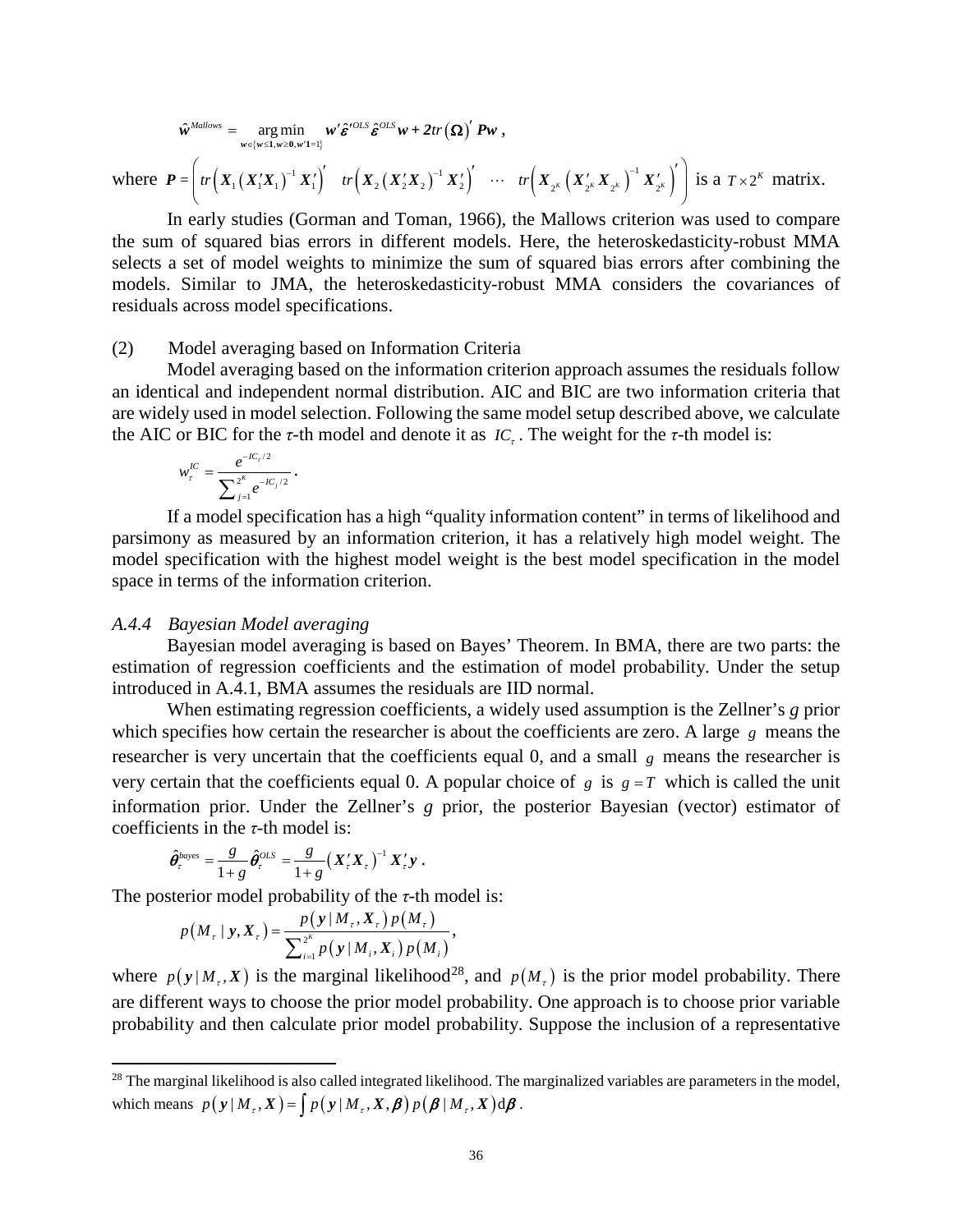variable  $X_j$  follows Bernoulli distribution and the prior inclusion probability is  $p_j$ , the prior model probability is:

$$
p(M_{\tau}) = \prod_{j \in \tau}^{\tau} p_j \prod_{l \notin \tau} (1 - p_l),
$$

where the bold *τ* is a set of index indicating which variable is included in the *τ*-th model. A commonly and conservatively used choice of priors, the uniform model prior, is  $p_j = 0.5$ ,  $j =$ *1,2,…,K*.

The expectation of coefficient  $\theta_i$  is:

$$
E(\theta_j \mid \mathbf{y}, \mathbf{X}) = \sum_{\tau=1}^{2^K} p(M_\tau \mid \mathbf{y}, \mathbf{X}_\tau) \hat{\theta}_{j,\tau}^{bayes}.
$$

The expected standard deviation of coefficient  $\theta_j$  is:

$$
SD(\theta_i) = \sqrt{\sum_{\tau=1}^{2^K} \left\{ \left[ Var\left(\hat{\theta}_{j,\tau}^{bayes}\right) + \left(\hat{\theta}_{j,\tau}^{bayes}\right)^2 \right] P\left(M_{\tau} \mid \mathbf{y}, \mathbf{X}_{\tau}\right) \right\} - E(\theta_i \mid \mathbf{y}, \mathbf{X})^2.
$$

And, the posterior inclusion probability of coefficient is:

$$
PIP(\theta_j \mid \mathbf{y}, \mathbf{X}) = \sum_{\tau=1}^{2^K} p\left(M_{\tau} \mid \mathbf{y}, \mathbf{X}_{\tau}\right) \boldsymbol{I}\left(\boldsymbol{\hat{\theta}}_{j,\tau}^{baryes}\right).
$$

## **A.5. The Model Weights from the Jackknife Model Averaging Estimation**

## *A.5.1 Non-benchmark Types as Regressors*



*A.5.1 Benchmark Types as Regressors*

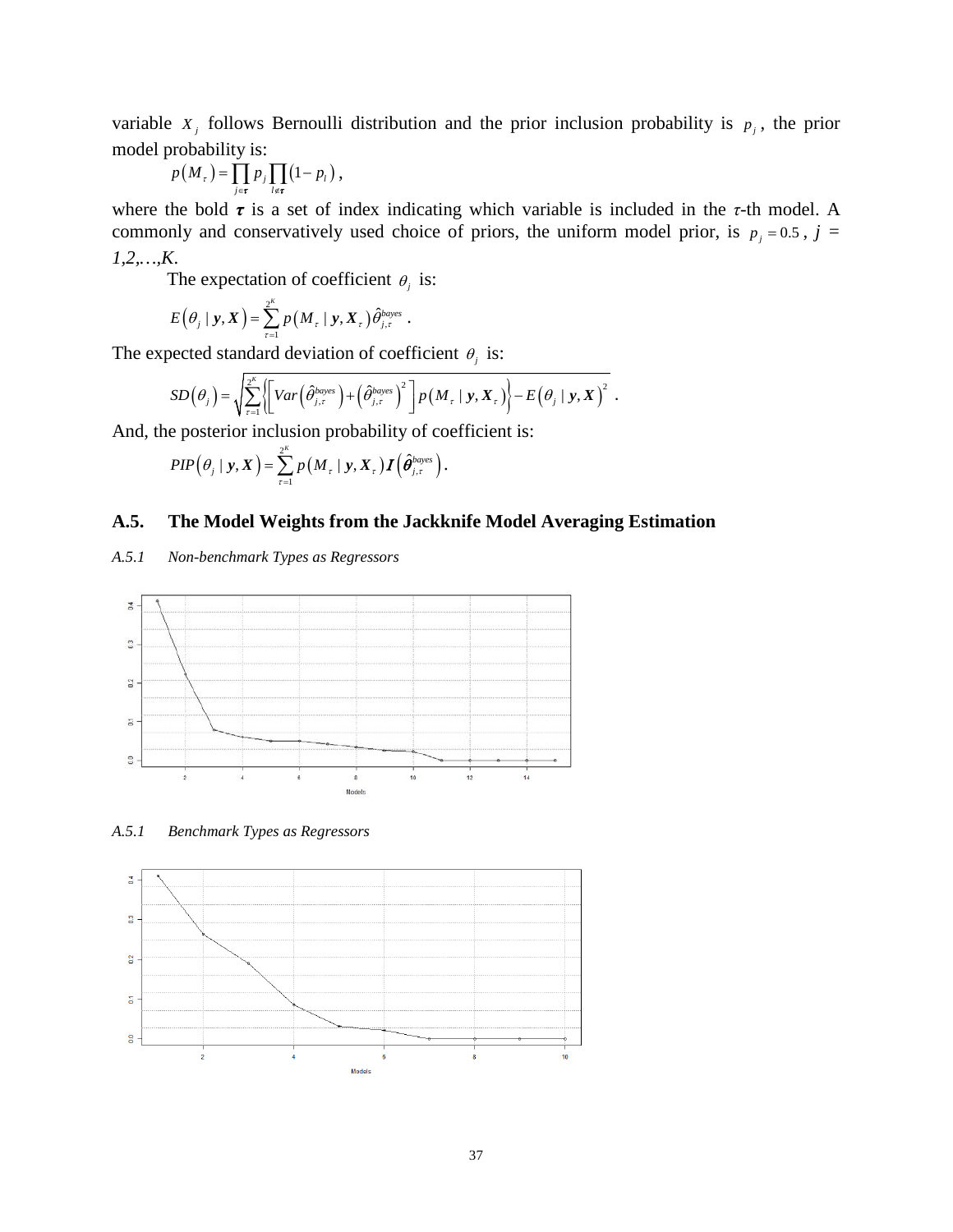## **A.6. Comparison of Results**

|                         | Cheung and He (forthcoming) | Bineau $(2010)$          | Korhonen and Ritola (2011) |                          |               |             |
|-------------------------|-----------------------------|--------------------------|----------------------------|--------------------------|---------------|-------------|
|                         | Significance                | <b>Sign</b>              | Significance               | Sign                     | Significance  | <b>Sign</b> |
| Annual                  | insignificant               | $^{+}$                   | insignificant              | $+$                      |               |             |
| Non-Annual              | insignificant               | $+/-$                    | insignificant              |                          | insignificant |             |
| PPP-based               | significant                 | $^{+}$                   |                            |                          |               |             |
| Non-PPP-based           | insignificant               |                          |                            |                          |               |             |
| <b>Dollar-based RER</b> | insignificant               | $^{+}$                   | significant                | $\overline{\phantom{a}}$ | significant   | $+$         |
| Non-Dollar-based ER     | insignificant/significant   | $+/-$                    | significant                | $+$                      | insignificant |             |
| <b>BEER</b>             | significant                 |                          | insignificant              | $+$                      | insignificant |             |
| <b>FEER</b>             | insignificant               | $^{+}$                   | significant                | $^{+}$                   |               |             |
| Penn Effect             | insignificant               | $^{+}$                   |                            |                          |               |             |
| <b>Other Approaches</b> | insignificant               | $+/-$                    | insignificant/significant  | $+/-$                    |               |             |
| Time series             | significant                 | $\overline{\phantom{a}}$ |                            | $\overline{\phantom{a}}$ | significant   |             |
| Non-Time-series         | insignificant/significant   | $^{+}$                   | significant                | $^{+}$                   | insignificant |             |
| Cointegration           | insignificant               | $^{+}$                   |                            |                          |               |             |
| Non-cointegration       | insignificant               |                          |                            |                          |               |             |
| Reduced-form            | significant                 | $\overline{\phantom{0}}$ |                            |                          |               |             |
| Structural              | significant                 | $^{+}$                   |                            |                          |               |             |
| Journal                 | insignificant               |                          | significant                |                          | significant   | $+$         |
| Non-Journal             | insignificant               | $^{+}$                   | significant                | $+$                      | insignificant |             |
| Mainland                | insignificant               |                          |                            |                          | insignificant |             |
| Non-mainland            | insignificant               | $^{+}$                   |                            |                          |               |             |
| Academics               | insignificant               | $\overline{\phantom{0}}$ |                            |                          |               |             |
| Non-Academics           | insignificant/significant   | $+/-$                    |                            |                          | significant   |             |
| 1994-1997               | insignificant               | $^{+}$                   |                            |                          |               |             |
| 1998-2004               | insignificant               | $^{+}$                   |                            |                          |               |             |
| 2005-2008               | insignificant               | $^{+}$                   |                            |                          |               |             |
| 2009-2010               | significant                 |                          |                            |                          |               |             |
| 2011-2014               | significant                 | $\overline{\phantom{a}}$ |                            |                          |               |             |

Notes: In the columns labelled "Significance", "insignificant/significant" means at least two elements are in the corresponding type, and the significances are opposite. In the columns labelled "Sign", "+" means the positive sign, "-" means negative sign; "+/-" means at least two elements are in the corresponding type, and the signs are opposite.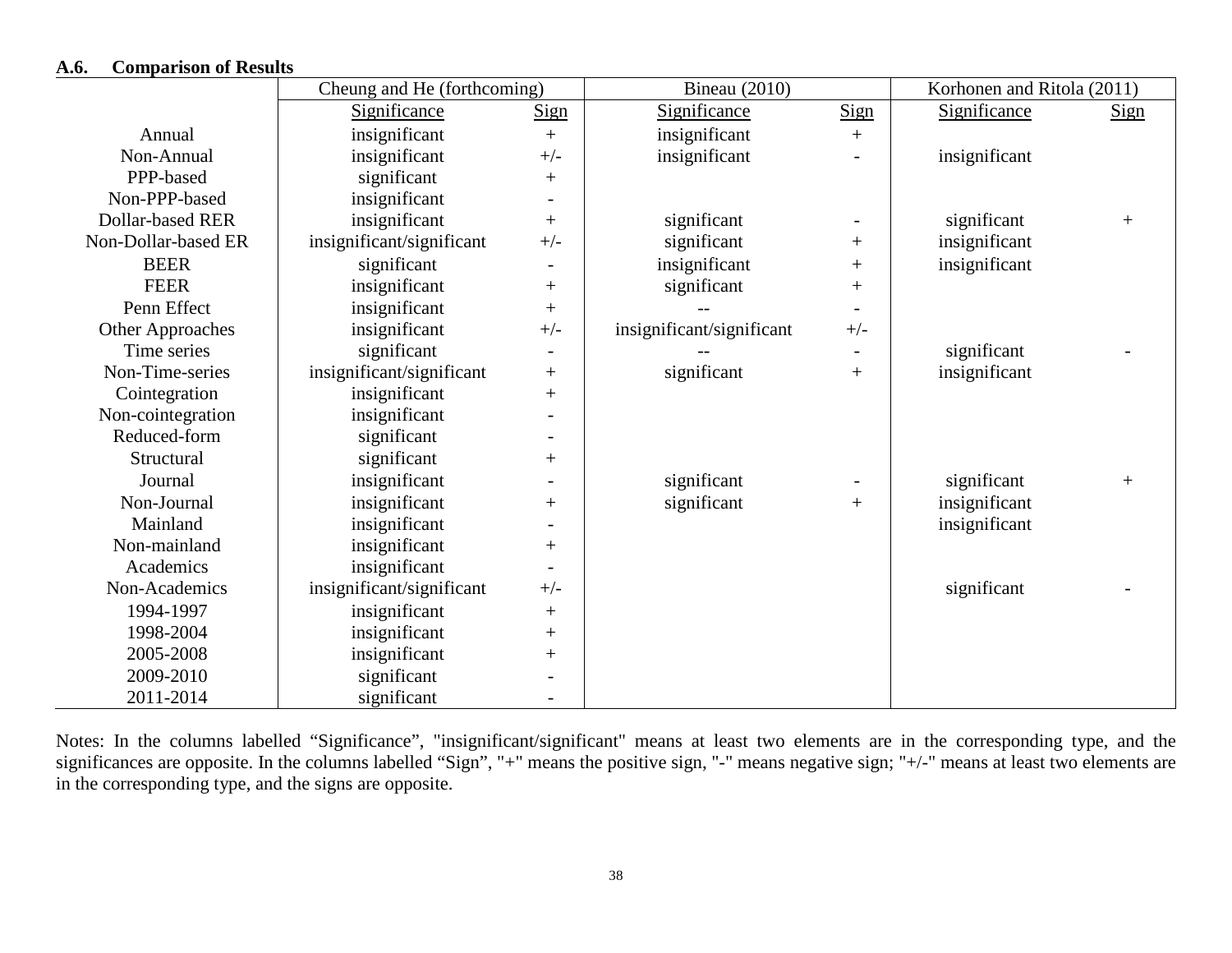## **A.7. The Mean and the Variance of Weighted Estimators**

Following Buckland, *et al.* (1997), the weighted mean of *yi* is given by  $\hat{y}_i = \sum_\tau \hat{w}_\tau \, \hat{y}_{i,\tau} = \sum_\tau \hat{w}_\tau \, \pmb{x}^\prime_{i,\tau} \pmb{\beta}_\tau \; ,$ 

where  $\hat{w}_r$  is the model weight of the *τ*-th model,  $\hat{y}_{i,r}$  is the predict of  $y_i$  by using the *τ*-th model,  $x_{i,r}$ the data used for predicting  $y_i$  by the  $\tau$ -th model,  $\beta$ , is the estimates of the coefficients. The variance of  $y_i$  is given by

$$
Var(y_i|\mathbf{x}_i) = Var(\hat{y}_i + \hat{\varepsilon}_i|\mathbf{x}_i)
$$
  
= Var(\hat{y}\_i|\mathbf{x}\_i) + Var(\hat{\varepsilon}\_i|\mathbf{x}\_i)

where

$$
Var(\hat{y}_i|\mathbf{x}_i) = Var\bigg(\sum_{\tau} \hat{w}_{\tau} \hat{y}_{i,\tau}|\mathbf{x}_i\bigg) = \sum_{\tau} \hat{w}_{\tau}^2 Var(\hat{y}_{i,\tau}|\mathbf{x}_i) + \sum_{\tau} \sum_{\kappa \neq \tau} \hat{w}_{\tau} \hat{w}_{\kappa} \operatorname{cov}(\hat{y}_{i,\tau}, \hat{y}_{i,\kappa}|\mathbf{x}_i).
$$

Assuming perfect correlation, which means  $cov(\hat{y}_{i,\tau}, \hat{y}_{i,\kappa} | \mathbf{x}_i) \approx Var(\hat{y}_{i,\tau} | \mathbf{x}_i) \approx Var(\hat{y}_{i,\kappa} | \mathbf{x}_i)$ , the above equation becomes:

$$
Var(\hat{y}_i|\mathbf{x}_i) = \left[\sum_{\tau} \hat{w}_{\tau} \sqrt{Var(\hat{y}_{i,\tau}|\mathbf{x}_i)}\right]^2.
$$

Besides,

$$
E\bigg[\big(\hat{y}_{i,\tau} - E(y_i|\mathbf{x}_i)\big)^2\bigg]
$$
  
= 
$$
E\bigg[\big(\hat{y}_{i,\tau} - E(y_{i,\tau}|\mathbf{x}_{i,\tau})\big)^2 + \big(E(y_{i,\tau}|\mathbf{x}_{i,\tau}) - E(y_i|\mathbf{x}_i)\big)^2\bigg]
$$
  
= 
$$
Var\big(\hat{y}_{i,\tau} | \mathbf{x}_{i,\tau}\big) + \big(y_{i,\tau} - y_i\big)^2,
$$

and,

$$
Var(\hat{y}_{i,\tau} | \mathbf{x}_{i,\tau})
$$
  
= 
$$
Var(\mathbf{x}'_{i,\tau} \boldsymbol{\beta}_{\tau})
$$
  
= 
$$
\mathbf{x}'_{i,\tau} Var(\boldsymbol{\beta}_{\tau}) \mathbf{x}_{i,\tau}.
$$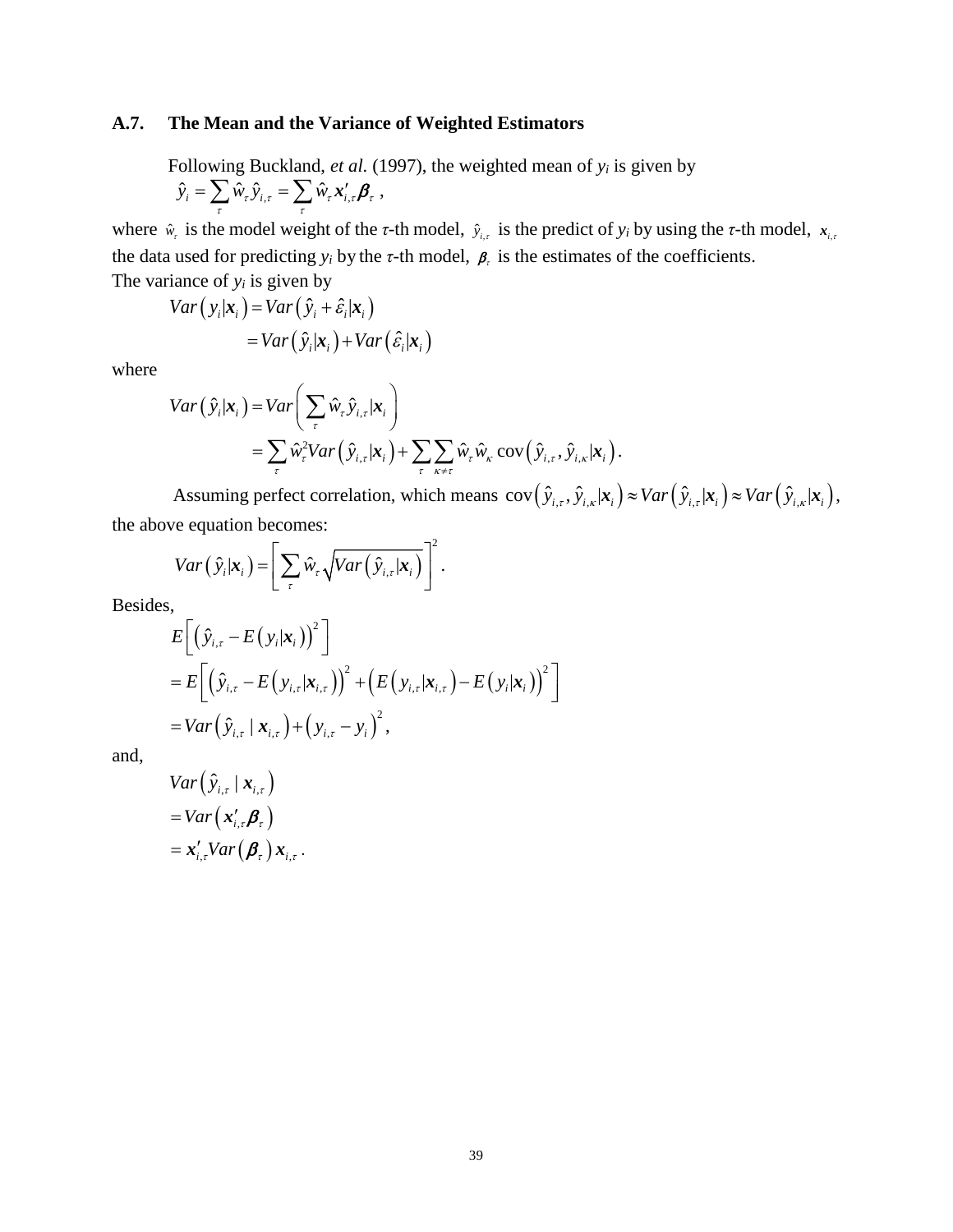|                                           | <b>R MMA</b> |           |             | <b>AIC</b> |           |             | <b>BIC</b> |           |             | <b>BMA</b> |           |             |
|-------------------------------------------|--------------|-----------|-------------|------------|-----------|-------------|------------|-----------|-------------|------------|-----------|-------------|
|                                           | IW           | <b>MA</b> | <b>BEST</b> | IW         | <b>MA</b> | <b>BEST</b> | IW         | <b>MA</b> | <b>BEST</b> | PIP        | Post Est. | <b>BEST</b> |
| Weights                                   |              |           | 0.4226      |            |           | 0.6071      |            |           | 0.5121      |            |           | 0.5110      |
| Intercept                                 |              | 0.3462    | 0.4112      |            | 0.3782    | 0.3744      |            | 0.3834    | 0.4112      |            | 0.3830    | 0.4109      |
|                                           |              | (0.0755)  | (0.0399)    |            | (0.0477)  | (0.0492)    |            | (0.0535)  | (0.0405)    |            |           |             |
| Data Characteristics                      |              |           |             |            |           |             |            |           |             |            |           |             |
| Annual                                    | 0.4765       | 0.0418    |             | 0.8258     | 0.0408    | 0.0515      | 0.2394     | 0.0119    |             | 0.2388     | 0.0119    |             |
|                                           |              | (0.0238)  |             |            | (0.0196)  | (0.0218)    |            | (0.0104)  |             |            | (0.0244)  |             |
| Non-PPP-based                             | 0.8188       | $-0.1018$ | $-0.0903$   | 0.9999     | $-0.1048$ | $-0.1110$   | 0.9958     | $-0.0935$ | $-0.0903$   | 0.9957     | $-0.0934$ | $-0.0902$   |
|                                           |              | (0.0349)  | (0.0188)    |            | (0.0258)  | (0.0255)    |            | (0.0242)  | (0.0191)    |            | (0.0264)  | (0.0178)    |
| Dollar-based RER                          | 0.9414       | 0.065     | 0.0658      | 0.9999     | 0.0690    | 0.0696      | 0.9989     | 0.0688    | 0.0658      | 0.9988     | 0.0687    | 0.0657      |
|                                           |              | (0.0161)  | (0.0163)    |            | (0.0150)  | (0.0166)    |            | (0.0154)  | (0.0165)    |            | (0.0156)  | (0.0148)    |
| Theoretical and Estimation Specifications |              |           |             |            |           |             |            |           |             |            |           |             |
| <b>BEER</b>                               | 0.6248       | $-0.1047$ | $-0.1724$   | 0.9747     | $-0.1248$ | $-0.1122$   | 0.8890     | $-0.1409$ | $-0.1724$   | 0.8879     | $-0.1406$ | $-0.1722$   |
|                                           |              | (0.0428)  | (0.0274)    |            | (0.0423)  | (0.0368)    |            | (0.0356)  | (0.0279)    |            | (0.0608)  | (0.0245)    |
| Time-series                               | 0.7423       | $-0.0904$ | $-0.1208$   | 1.0000     | $-0.1023$ | $-0.0967$   | 1.0000     | $-0.1157$ | $-0.1208$   | 1.0000     | $-0.1156$ | $-0.1206$   |
|                                           |              | (0.0279)  | (0.0195)    |            | (0.0202)  | (0.0238)    |            | (0.0193)  | (0.0197)    |            | (0.0196)  | (0.0168)    |
| Non-Cointegration                         | 1.0000       | $-0.151$  | $-0.1859$   | 1.0000     | $-0.1764$ | $-0.1749$   | 0.9999     | $-0.1703$ | $-0.1859$   | 0.9999     | $-0.17$   | $-0.1857$   |
|                                           |              | (0.0508)  | (0.0326)    |            | (0.0329)  | (0.0338)    |            | (0.0376)  | (0.0331)    |            | (0.0408)  | (0.0267)    |
| Reduced-form                              | 0.3752       | $-0.0493$ |             | 0.7547     | $-0.0438$ | $-0.0575$   | 0.2673     | $-0.0210$ |             | 0.2678     | $-0.0211$ |             |
|                                           |              | (0.0316)  |             |            | (0.0240)  | (0.0250)    |            | (0.0171)  |             |            | (0.0402)  |             |
| <b>Publication Attributes</b>             |              |           |             |            |           |             |            |           |             |            |           |             |
| Journal                                   | 0.7812       | $-0.0555$ | $-0.0794$   | 0.9897     | $-0.0641$ | $-0.0610$   | 0.9578     | $-0.0713$ | $-0.0794$   | 0.9572     | $-0.0712$ | $-0.0793$   |
|                                           |              | (0.0180)  | (0.0148)    |            | (0.0195)  | (0.0156)    |            | (0.0185)  | (0.0150)    |            | (0.0240)  | (0.0173)    |
| Non-mainland                              | 0.9624       | 0.1006    | 0.1085      | 1.0000     | 0.1057    | 0.1049      | 1.0000     | 0.1057    | 0.1085      | 1.0000     | 0.1056    | 0.1083      |
|                                           |              | (0.0160)  | (0.0154)    |            | (0.0160)  | (0.0162)    |            | (0.0164)  | (0.0156)    |            | (0.0163)  | (0.0156)    |
| Academics                                 | 0.9201       | $-0.0388$ | $-0.0447$   | 0.9698     | $-0.0437$ | $-0.0449$   | 0.7449     | $-0.0333$ | $-0.0447$   | 0.7424     | $-0.0332$ | $-0.0447$   |
|                                           |              | (0.0132)  | (0.0132)    |            | (0.0147)  | (0.0140)    |            | (0.0139)  | (0.0133)    |            | (0.0233)  | (0.0140)    |
| <b>Time Dummies</b>                       |              |           |             |            |           |             |            |           |             |            |           |             |
| 1998-2004                                 |              | $-0.0058$ | $-0.0113$   |            | $-0.0062$ | $-0.0048$   |            | $-0.0093$ | $-0.0113$   |            | $-0.0093$ | $-0.0113$   |
|                                           |              | (0.0181)  | (0.0169)    |            | (0.0172)  | (0.0171)    |            | (0.0172)  | (0.0171)    |            | (0.0171)  | (0.0168)    |
| 2005-2008                                 |              | 0.0128    | 0.0036      |            | 0.0092    | 0.0104      |            | 0.0074    | 0.0036      |            | 0.0075    | 0.0036      |
|                                           |              | (0.0229)  | (0.0206)    |            | (0.0204)  | (0.0208)    |            | (0.0208)  | (0.0208)    |            | (0.0207)  | (0.0200)    |
| 2009-2010                                 |              | $-0.0838$ | $-0.0974$   |            | $-0.0883$ | $-0.0857$   |            | $-0.0932$ | $-0.0974$   |            | $-0.0931$ | $-0.0973$   |
|                                           |              | (0.0318)  | (0.0284)    |            | (0.0298)  | (0.0288)    |            | (0.0302)  | (0.0288)    |            | (0.0300)  | (0.0291)    |
| 2011-2014                                 |              | $-0.2467$ | $-0.2566$   |            | $-0.2526$ | $-0.2515$   |            | $-0.2547$ | $-0.2566$   |            | $-0.2545$ | $-0.2563$   |
|                                           |              | (0.0324)  | (0.0305)    |            | (0.0266)  | (0.0308)    |            | (0.0268)  | (0.0309)    |            | (0.0266)  | (0.0264)    |
| Adj.R2                                    |              |           | 0.2965      |            |           | 0.3012      |            |           | 0.2965      |            |           |             |

**A.8. Model Averaging Results Derived from the Mallows Criterion, AIC Method, BIC Method, and the Bayesian Model Averaging Approach: Benchmark study characteristic types as regressions.**

Notes: See the notes to Table 5.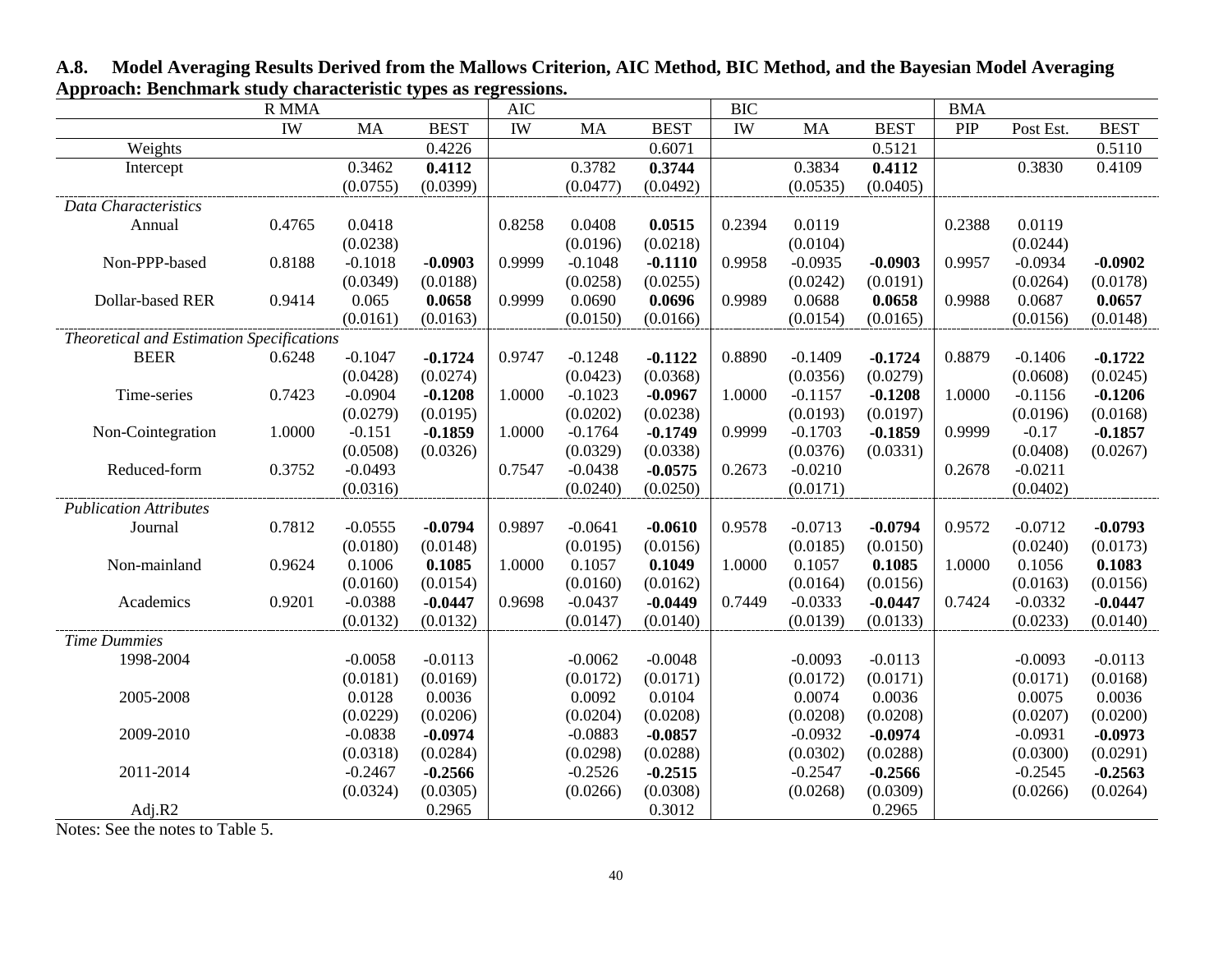## **References**

- Amini, Shahram M., and Christopher F. Parmeter. "Comparison of model averaging techniques: Assessing growth determinants." *Journal of Applied Econometrics* 27.5 (2012): 870-876.
- Balassa, Bela. "The purchasing-power parity doctrine: a reappraisal." *Journal of Political Economy* 72.6 (1964): 584-596.
- Barbieri, Maria Maddalena, and James O. Berger. "Optimal predictive model selection." *The Annals of Statistics* 32.3 (2004): 870-897.
- Bates, John M., and Clive WJ Granger. "The combination of forecasts." *Journal of the Operational Research Society* 20.4 (1969): 451-468.
- Bénassy‐Quéré, Agnès, Sophie Béreau, and Valérie Mignon. "Robust estimations of equilibrium exchange rates within the G20: A panel BEER approach." *Scottish Journal of Political Economy* 56.5 (2009): 608-633.
- Bénassy‐Quéré, Agnès, Amina Lahrèche‐ Révil, and Valérie Mignon. "Is Asia responsible for exchange rate misalignments within the G20?" *Pacific Economic Review* 13.1 (2008): 46-61.
- Benos, Nikos, and Stefania Zotou. "Education and economic growth: A meta-regression analysis." *World Development* 64 (2014): 669-689.
- Bergin, Paul R., Reuven Glick, and Alan M. Taylor. "Productivity, tradability, and the long-run price puzzle." *Journal of Monetary Economics* 53.8 (2006): 2041-2066.
- Bergsten, C. Fred. "The Chinese exchange rate and the US economy." *Testimony before the Senate Committee on Banking, Housing and Urban Affairs, January* 31 (2007).
- Bineau, Yannick. "Renminbi's misalignment: A meta-analysis." *Economic Systems* 34.3 (2010): 259-269.
- Buckland, Steven T., Kenneth P. Burnham, and Nicole H. Augustin. "Model selection: an integral part of inference." *Biometrics* (1997): 603-618.
- Burnham, Kenneth P., and David R. Anderson. "A practical information-theoretic approach." *Model Selection and Multimodel Inference, 2nd ed. Springer, New York* (2002).
- Capon, Noel, John U. Farley, and Scott Hoenig. "Determinants of financial performance: a metaanalysis." *Management Science* 36.10 (1990): 1143-1159.
- Campos, Nauro F., Jarko Fidrmuc, and Iikka Korhonen. "Business cycle synchronisation and currency unions: A review of the econometric evidence using meta-analysis." *International Review of Financial Analysis* 61 (2019): 274-283.
- Cenedese, Gino, and Thomas Stolper. "Currency fair value models." *Handbook of Exchange Rates* (2012): 313-342.
- Chang, Gene Hsin. "Estimation of the Undervaluation of the Chinese Currency by a Non-linear Model." Asia-Pacific Journal of Accounting & Economics 15.1 (2008): 29-40.
- Chen-Yuan, Tung, and Sam Baker. "RMB revaluation will serve China's self-interest." *China Economic Review* 15.3 (2004): 331-335.
- Cheung, Yin-Wong. "Exchange Rate Misalignment The Case of the Chinese Renminbi (Chapter 27)." *Handbook of Exchange Rates*, edited by Jessica James, Ian W. Marsh and Lucio Sarno, John Wiley & Sons, Inc. (2012) 751-765.
- Cheung, Yin-Wong, Menzie D. Chinn, and Eiji Fujii. "The overvaluation of renminbi undervaluation." *Journal of International Money and Finance* 26.5 (2007): 762-785.
- Cheung, Yin-Wong, Menzie D. Chinn, and Eiji Fujii. "Measuring misalignment: Latest estimates for the Chinese yuan." *The US-Sino Currency Dispute: New Insights from Economics, Politics and Law, VoxEU, April* (2010).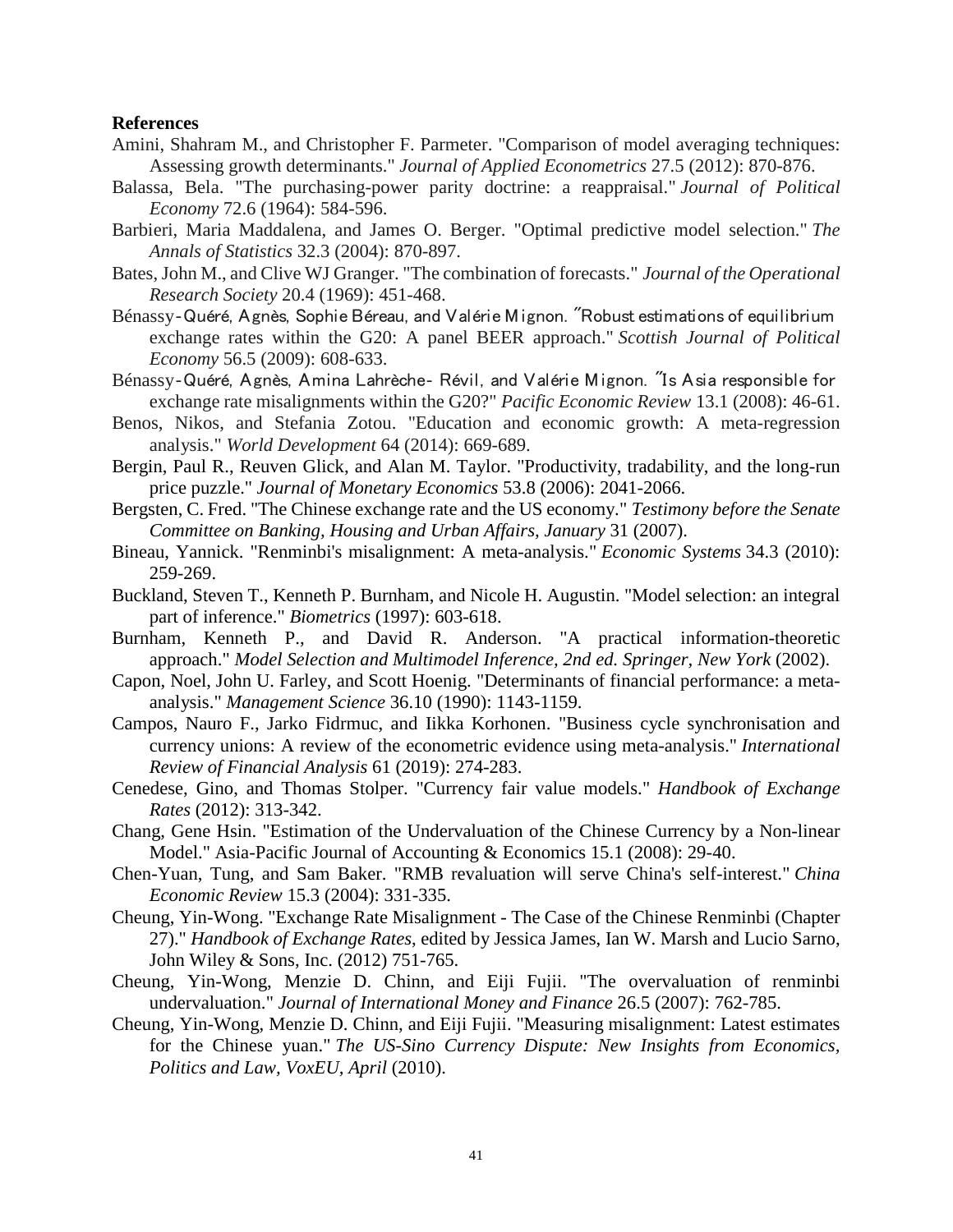- Cheung, Yin-Wong, Menzie D. Chinn, Antonio Garcia Pascual, and Yi Zhang. "Exchange rate prediction redux: new models, new data, new currencies." Journal of International Money and Finance 95 (2019): 332-362.
- Cheung, Yin‐W ong, Menzie Chinn, and Xin Nong. "Estimating currency misalignment using the Penn effect: It is not as simple as it looks." *International Finance* 20.3 (2017): 222-242.
- Cheung, Yin Wong, and Eiji Fujii. "Exchange rate misalignment estimates  $-$  sources of differences." International Journal of Finance & Economics 19.2 (2014): 91-121.
- Cheung, Yin-Wong, and Shi He. "Truths and myths about RMB misalignment: A meta-analysis." *Comparative Economic Studies* (forthcoming), https://doi.org/10.1057/s41294-019-00093- 0.
- Chinn, Menzie D. "Before the fall: were East Asian currencies overvalued?" *Emerging Markets Review* 1.2 (2000): 101-126.
- Cline, William R., and John Williamson. Estimates of Fundamental Equilibrium Exchange Rates, May 2010. PB10-15. *Peterson Institute for International Economics*, (2010).
- Coggin, T. Daniel, and John E. Hunter. "A meta-analysis of mutual fund performance." *Review of Quantitative Finance and Accounting* 3.2 (1993): 189.
- Ćorić, Bruno, and Geoff Pugh. "The effects of exchange rate variability on international trade: a meta-regression analysis." *Applied Economics* 42.20 (2010): 2631-2644.
- Corsetti, Giancarlo, Paolo Pesenti, and Nouriel Roubini. "What caused the Asian currency and financial crisis?" *Japan and the World Economy* 11.3 (1999): 305-373.
- Coudert, Virginie, and Cecile Couharde. "Real equilibrium exchange rate in China is the renminbi undervalued?" *Journal of Asian Economics* 18.4 (2007): 568-594.
- Doucouliagos, Hristos, and Mehmet Ali Ulubaşoğlu. "Democracy and economic growth: a meta‐ analysis." *American Journal of Political Science* 52.1 (2008): 61-83.
- Dunaway, Steven, Lamin Leigh, and Xiangming Li. "How robust are estimates of equilibrium real exchange rates: The case of China." *Pacific Economic Review* 14.3 (2009): 361-375.
- Égert, Balázs, and László Halpern. "Equilibrium exchange rates in Central and Eastern Europe: A meta-regression analysis." *Journal of Banking & Finance* 30.5 (2006): 1359-1374.
- Eicher, Theo S., Lindy Helfman, and Alex Lenkoski. "Robust FDI determinants: Bayesian model averaging in the presence of selection bias." *Journal of Macroeconomics* 34.3 (2012): 637- 651.
- Engel, Charles. "Exchange Rate Policies: A Federal Reserve Bank of Dallas Staff Paper." *DIANE Publishing* (2010).
- Engel, Charles, Dohyeon Lee, Chang Liu, Chenxin Liu, and Steve Pak Yeung Wu. "The uncovered interest parity puzzle, exchange rate forecasting, and Taylor rules." *Journal of International Money and Finance* 95 (2019): 317-331.
- Fidrmuc, Jarko, and Ronja Lind. "Macroeconomic impact of Basel III: Evidence from a metaanalysis." *Journal of Banking & Finance* (2018).
- Fragoso, Tiago M., Wesley Bertoli, and Francisco Louzada. "Bayesian model averaging: A systematic review and conceptual classification." *International Statistical Review* 86, 1 (2018): 1-28.
- Frankel, Jeffrey. "On the yuan: The choice between adjustment under a fixed exchange rate and adjustment under a flexible rate." *CESifo Economic Studies* 52, 2 (2006): 246-275.
- Gan, Christopher, Bert Ward, Su Ting Ting, and David A. Cohen. "An empirical analysis of China's equilibrium exchange rate: A co-integration approach." *Journal of Asian Economics* 29 (2013): 33-44.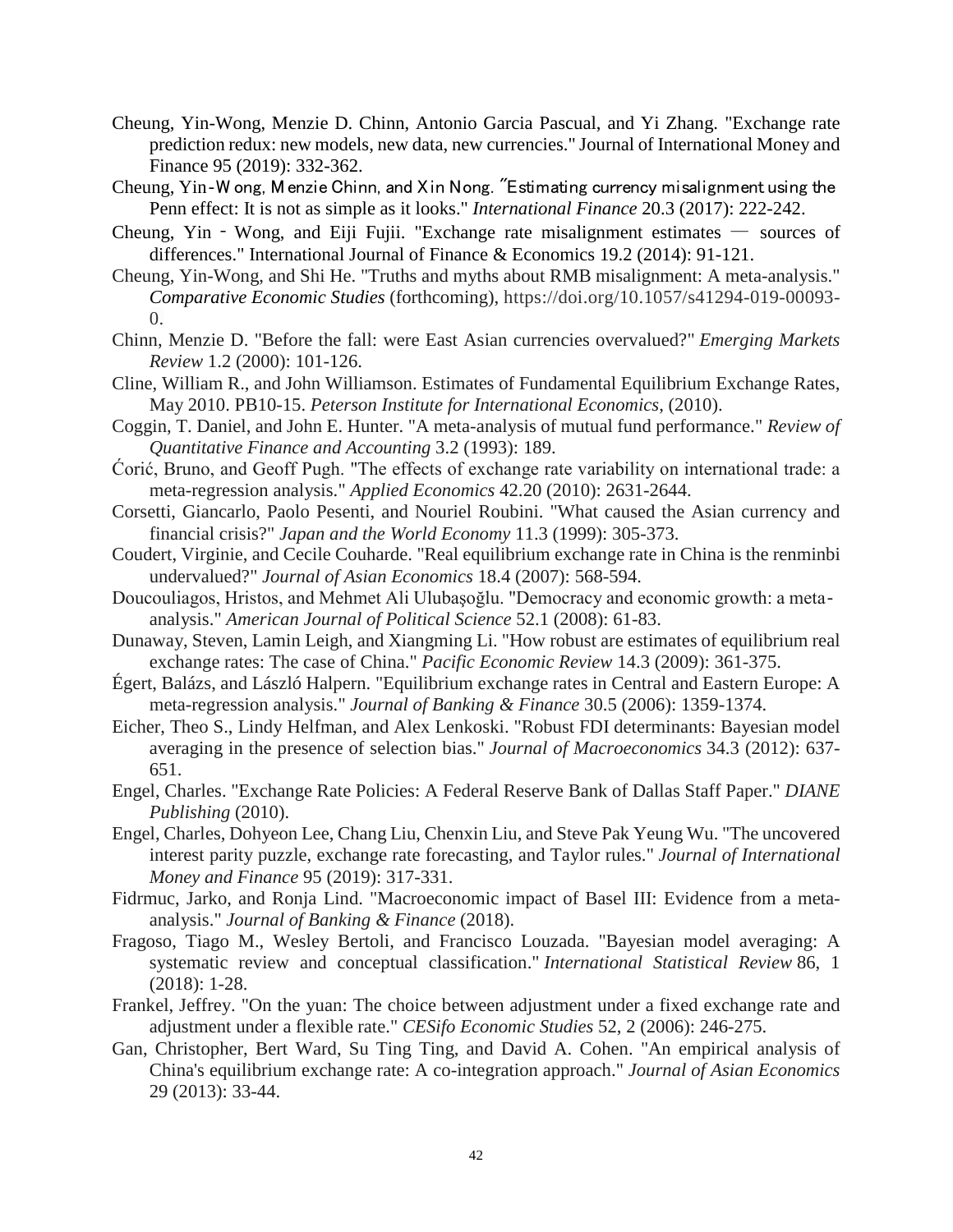- Gorman, John W., and R. J. Toman. "Selection of variables for fitting equations to data." *Technometrics* 8, 1 (1966): 27-51.
- Government Accountability Office. "International Trade: Treasury Assessments Have Not Found Currency Manipulation, but Concerns about Exchange Rates Continue", *Report to Congressional Committees* (2005) GAO-05-351 (Washington, D.C.: Government Accountability Office, April).
- Granger, Clive WJ, and Ramu Ramanathan. "Improved methods of combining forecasts." *Journal of Forecasting* 3, 2 (1984): 197-204.
- Groot, Wim, and Henriette Maassen Van Den Brink. "Overeducation in the labor market: a metaanalysis." *Economics of Education Review* 19.2 (2000): 149-158.
- Hall, Stephen G., Amangeldi Kenjegaliev, P. A. V. B. Swamy, and George S. Tavlas. "Measuring currency pressures: The cases of the Japanese yen, the Chinese yuan, and the UK pound." *Journal of the Japanese and International Economies*29 (2013): 1-20.
- Hansen, Bruce E. "Least squares model averaging." *Econometrica* 75, 4 (2007): 1175-1189.
- Hansen, Bruce E., and Jeffrey S. Racine. "Jackknife model averaging." *Journal of Econometrics* 167.1 (2012): 38-46.
- Havranek, Tomas, Zuzana Irsova, Karel Janda, and David Zilberman. "Selective reporting and the social cost of carbon." *Energy Economics* 51 (2015): 394-406.
- Havranek, Tomas, Roman Horvath, Zuzana Irsova, and Marek Rusnak. "Cross-country heterogeneity in intertemporal substitution." *Journal of International Economics* 96, 1 (2015): 100-118.
- Havranek, Tomas, Zuzana Irsova, and Olesia Zeynalova. "Tuition Fees and University Enrolment: A Meta‐Regression Analysis." *Oxford Bulletin of Economics and Statistics* 80, 6 (2018): 1145-1184.
- Havranek, Tomas, Marek Rusnak, and Anna Sokolova. "Habit formation in consumption: A metaanalysis." *European Economic Review* 95 (2017): 142-167.
- Hoeting, Jennifer A., David Madigan, Adrian E. Raftery, and Chris T. Volinsky. "Bayesian model averaging: a tutorial." *Statistical Science* (1999): 382-401.
- Hu, Chuntian, and Zhijun Chen. "Renminbi already overappreciated: Evidence from FEERs (1994-2008)." *China Economist* (2010), 26, 64-78
- International Monetary Fund Communications Department. "IMF Staff Completes the 2015 Article IV Consultation Mission to China." *Press Release No. 15/237* (2015). Available at: http://www.imf.org/external/np/sec/pr/2015/ pr15237.htm.
- Iršová, Zuzana, and Tomáš Havránek. "Determinants of horizontal spillovers from FDI: Evidence from a large meta-analysis." *World Development* 42 (2013): 1-15.c
- Kass, Robert E., and Adrian E. Raftery. "Bayes factors." *Journal of the American Statistical Association* 90.430 (1995): 773-795.
- Korhonen, Iikka, and Maria Ritola. "Renminbi misaligned—results from meta-regressions." *Asia and China in the Global Economy* (2011). 97-121.
- Kravis, Irving B., and Robert E. Lipsey. "Toward an explanation of national price level (Princeton Studies in International Finance No. 52)." *Princeton University, Princeton, NJ* (1983).
- Kravis, Irving B., and Lipsey, Robert E.. The Assessment of National Price Levels," in Sven W. Arndt and J. David Richardson, eds., *Real Financial Linkages among Open Economies*, (1987) Cambridge, MA: MIT Press, 97-134.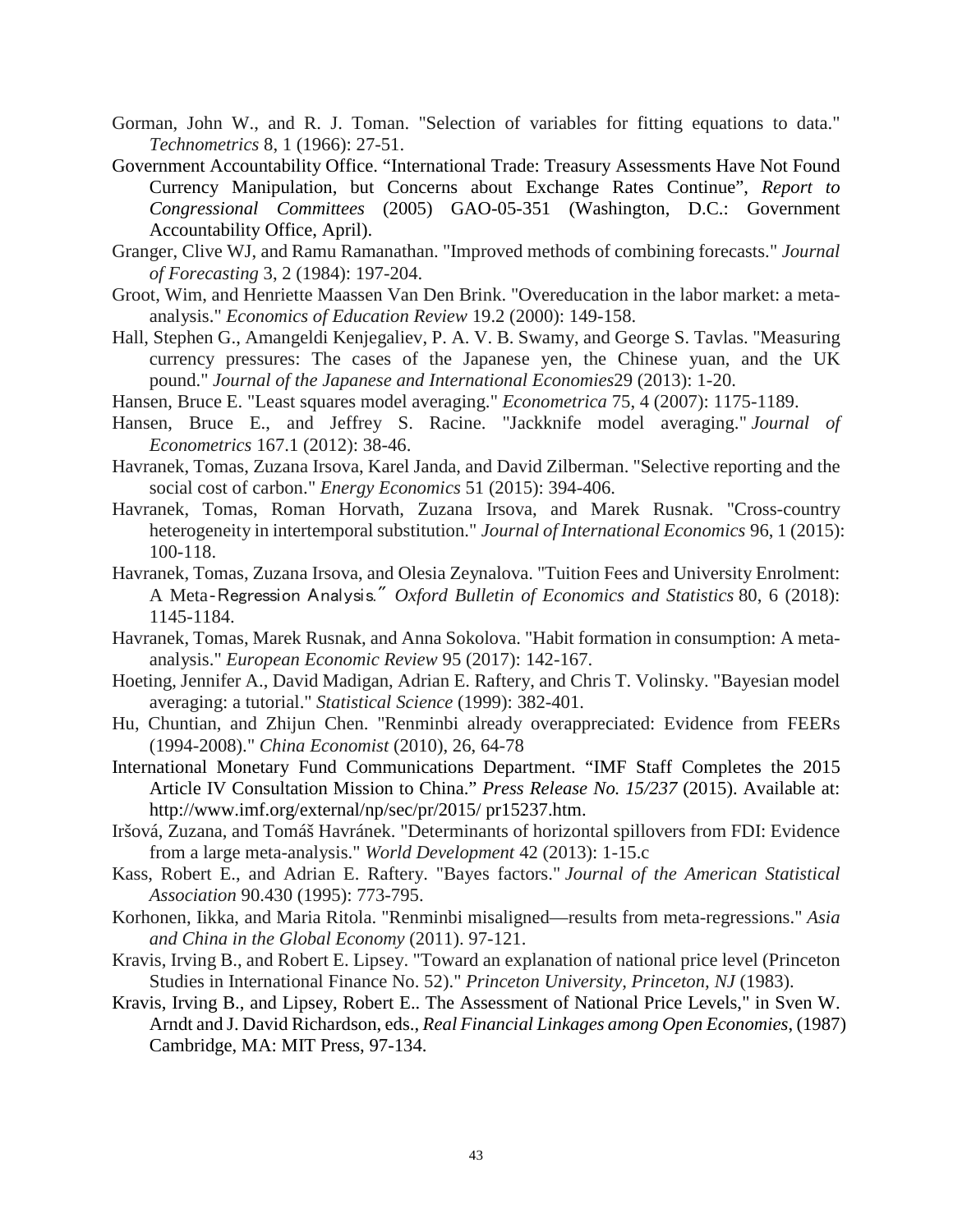- Kravis, Irving B., Alan Heston, Robert Summers, Alicia Civitello, and S. P. Dhar. "International comparisons of real product and purchasing power-United Nations International Comparison Project: phase II." (1978).
- Li, Ker-Chau. "Asymptotic optimality for Cp, CL, cross-validation and generalized crossvalidation: Discrete index set." *The Annals of Statistics* 15, 3 (1987): 958-975.
- Liu, Qingfeng, and Ryo Okui. "Heteroscedasticity‐robust Cp model averaging." *The Econometrics Journal* 16, 3 (2013): 463-472.
- Magnus, Jan R., and Giuseppe De Luca. "Weighted‐average least squares (W ALS): a survey." *Journal of Economic Surveys* 30, 1 (2016): 117-148.
- Magnus, Jan R., Owen Powell, and Patricia Prüfer. "A comparison of two model averaging techniques with an application to growth empirics." *Journal of Econometrics* 154, 2 (2010): 139-153.
- Magnus, Jan R., Alan TK Wan, and Xinyu Zhang. "Weighted average least squares estimation with nonspherical disturbances and an application to the Hong Kong housing market." *Computational Statistics & Data Analysis* 55.3 (2011): 1331-1341.
- Meese, Richard A., and Kenneth Rogoff. "Empirical exchange rate models of the seventies: Do they fit out of sample?" *Journal of International Economics* 14.1-2 (1983): 3-24.
- Meyer, Klaus E., and Evis Sinani. "When and where does foreign direct investment generate positive spillovers? A meta-analysis." *Journal of International Business Studies* 40.7 (2009): 1075-1094.
- Moral‐Benito, Enrique. "Model averaging in economics: An overview." *Journal of Economic Surveys* 29.1 (2015): 46-75.
- Morrison, Wayne M., and Marc Labonte. "China's currency policy: An analysis of the economic issues." *Current Politics and Economics of Northern and Western Asia* 22.4 (2013): 507.
- Rossi, Barbara. "Exchange rate predictability." *Journal of Economic Literature* 51.4 (2013): 1063- 1119.
- Sala-i-Martin, Xavier, Gernot Doppelhofer, and Ronald I. Miller. "Determinants of long-term growth: A Bayesian averaging of classical estimates (BACE) approach." *American Economic Review* (2004): 813-835.
- Samuelson, Paul A. "Theoretical notes on trade problems." *The Review of Economics and Statistics* (1964): 145-154.
- Samuelson, Paul A. "Facets of Balassa‐Samuelson thirty years later." *Review of International Economics* 2.3 (1994): 201-226.
- Schnatz, Bernd. "Global imbalances and the pretence of knowing fundamental equilibrium exchange rates." *Pacific Economic Review* 16.5 (2011): 604-615.
- Shi, Jianhuai, and Yu, Haifeng. "Renminbi equilibrium exchange rate and China's exchange rate misalignment: 1991–2004." *Economic Research Journal* 40.4 (2005): 34-45.
- Stanley, Tom D. "Wheat from chaff: Meta-analysis as quantitative literature review." *Journal of Economic Perspectives* 15.3 (2001): 131-150.
- Steel, Mark FJ. "Model Averaging and Its Use in Economics." *Journal of Economic Literature* (forthcoming).
- Syed, Ali R. "A review of cross validation and adaptive model selection." *Georgia State University* (2011).
- United States Department of the Treasury. "Report to the Congress Report to Congress on International Economic and Exchange Rate Policies, May 1992". *U.S. Department of the Treasury, Office of International Affairs* (1992).